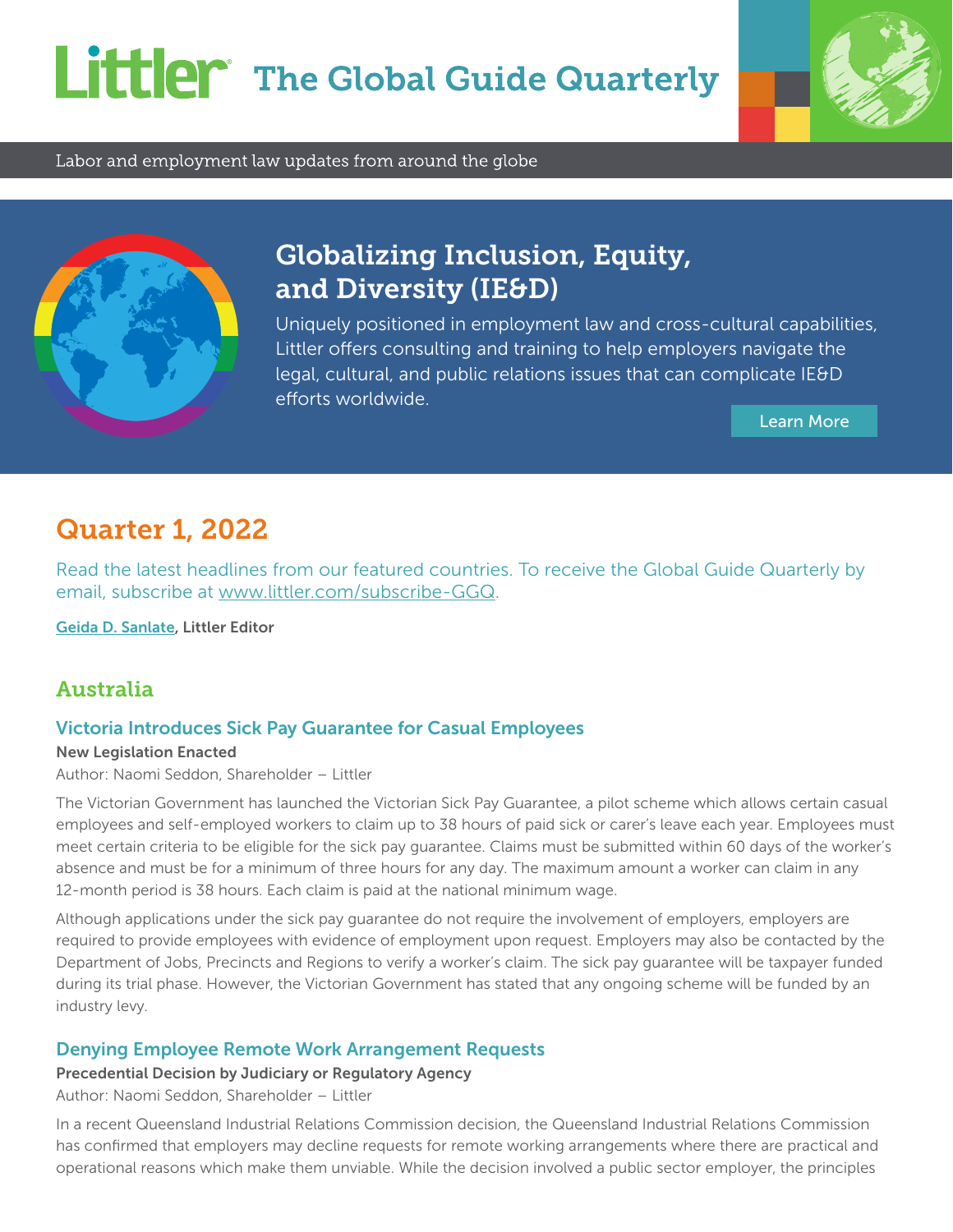#### Labor & employment law updates from around the globe **Cause Communist Constanting Cuarter 1, 2022**

considered by the Commission in this case are similar to those that apply in respect to employee requests for flexible work arrangements under the Fair Work Act 2009 (Cth).

The Commission in this case found that it was not unreasonable "for an employer to determine the operational requirements for delivery of key accountabilities" and that the working preferences of an employee needed to be balanced with the "operational requirements of the employer." Nonetheless, private sector employers must ensure that they comply with the Fair Work Act when considering flexible work requests and only deny such requests on reasonable business grounds.

#### Whether Mandating Vaccination Evidence Contravenes the Privacy Act

#### Precedential Decision by Judiciary or Regulatory Agency

Author: Naomi Seddon, Shareholder – Littler

In an important decision for employers in Australia, the Fair Work Commission confirmed on January 21, 2022, that an employer's mandatory vaccination policy, which required employees to provide evidence of vaccination status, was a lawful and reasonable direction and did not contravene the Privacy Act 1988 (Cth). The employer required employees to provide either the Government-issued COVID-19 digital certificate or an immunization history statement.

The Commission held that the collection of this evidence was reasonably necessary in accordance with the Privacy Act. However, it is important to note that employers must comply with the Privacy Act in the collection of such information from their employees and in situations where the vaccination is optional or employees are able to work from home as opposed to coming to an office, an alternative approach such as a health declaration may be more appropriate without collecting employee vaccination records.

### Commission Upholds Dismissal for Out-of-Hours Social Media Post

#### Precedential Decision by Judiciary or Regulatory Agency

Author: Naomi Seddon, Shareholder – Littler

On February 15, 2022, the Fair Work Commission upheld the dismissal of an employee who made offensive and discriminatory posts on a social media platform out of work hours. Deputy President Masson found that the posts were likely to cause serious damage to the relationship between the employer and the employee and that the conduct was incompatible with the employee's employment duties and breached employer policies.

Importantly, despite finding that there had been some issues regarding the procedural fairness as part of the dismissal process, the Commission nonetheless held that the dismissal had not been unfair, dismissing the application. The case follows a number of similar decisions confirming that employee out of hours conduct can constitute valid grounds for dismissal if the conduct may damage the employer's reputation.

### Personal Use of Company Car Can be Used to Meet High-Income Threshold

#### Precedential Decision by Judiciary or Regulatory Agency

Author: Naomi Seddon, Shareholder – Littler

On February 18, 2022, the Fair Work Commission held that a manager's personal use of a business car could tip her annual earnings over the high-income threshold and therefore render her ineligible to file an unfair dismissal claim. Commissioner Spencer applied the Fewings formula, finding that the vehicle costs together with the employee's annual salary, health insurance, and mobile phone meant her salary was over the high-income threshold of \$153,600. As such, the employee's application was dismissed. The decision is an important reminder that certain employment benefits can be included in the calculation to determine whether an employee falls outside of the unfair dismissal jurisdiction.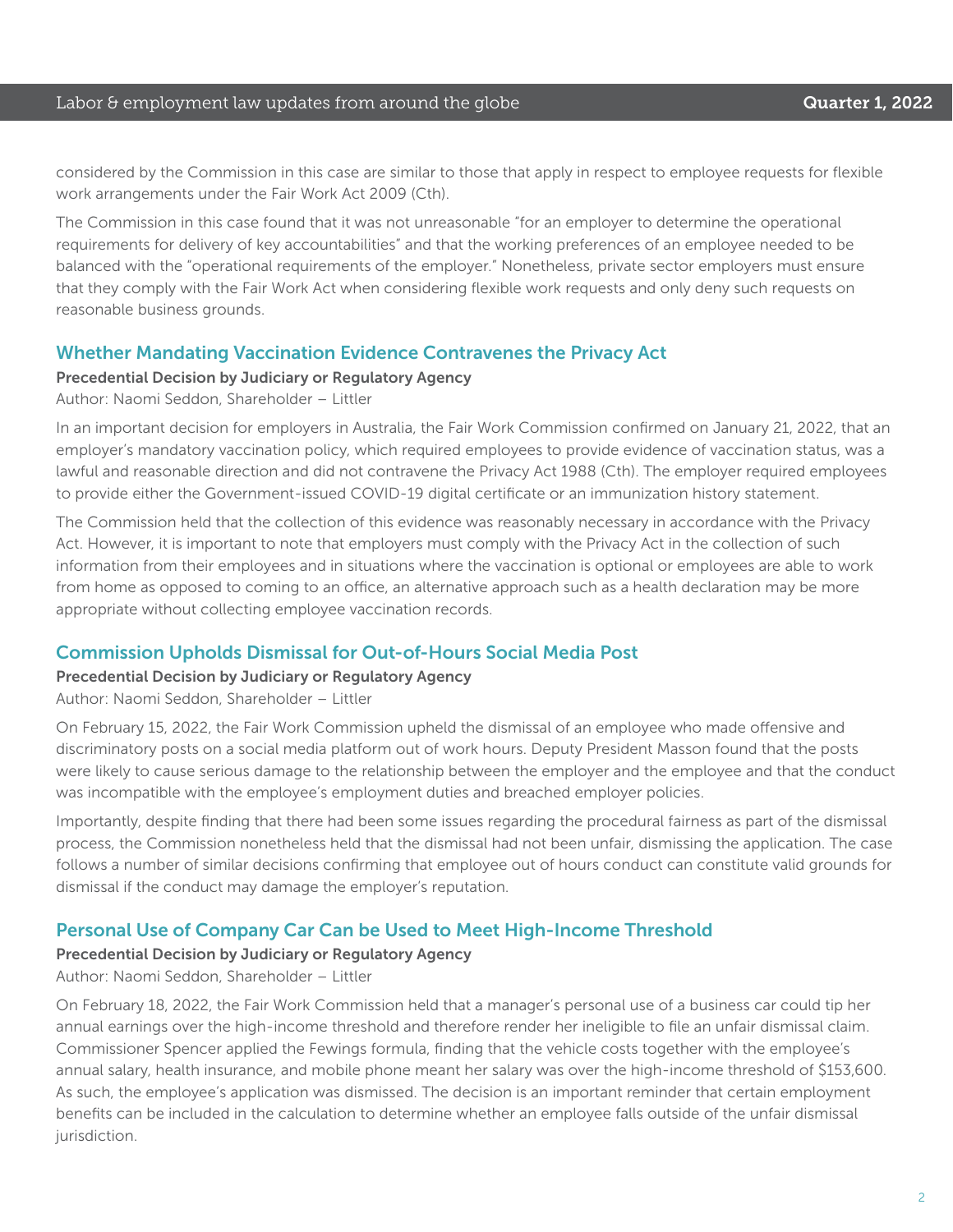### Austria

#### Suspension of the Announced General Vaccination Obligation

#### New Order or Decree

Author: Paul Moosmann, Associate – Gerlach Löscher | Littler

The general vaccination mandate, which has been announced and already enacted by law, has been suspended for the time being by means of a decree. This was due to fundamental rights concerns, as the effectiveness of existing vaccines against the newer variants of COVID-19 is considered insufficient to justify compulsory vaccination. However, the discussion has only been postponed, as the underlying law has not been repealed.

#### Noncompliance with Mask Mandates Does Not Constitute a "World View"

#### Precedential Decision by Judiciary or Regulatory Agency

Author: Sandra Grasser, Associate – Gerlach Löscher | Littler

In a recent case, the Austrian Supreme Court (OGH) ruled that in the employment relationship (and also in the course of its termination), no one may be directly or indirectly discriminated against on the basis of their "world view" (ideology). In the underlying case, the employee had said that the coronavirus was "about as dangerous as the influenza virus" and that "constitutional laws [should] be respected" and refused to wear the mandatory mask. According to the OGH, these statements do not constitute a world view in the sense of the relevant provisions, which is why the dismissal could not be challenged on grounds of discrimination.

#### New Penal Sanctions Against Wage Dumping Apply to All Pending Proceedings

#### Precedential Decision by Judiciary or Regulatory Agency

Author: Markus Löscher, Partner – Gerlach Löscher | Littler

According to ECJ case law, the previous legal situation, according to which administrative penalties could be accumulated (*e.g.*, per employee concerned and per individual violation), was incompatible with EU law. The Austrian Administrative High Court (VwGH) now has also established that the legal changes made in the meantime will also take effect for administrative court proceedings that are already pending. The changes made were insufficient insofar as related penal norms from another law were not adapted accordingly and thus an unplanned legal loophole was created. However, according to the decision of the VwGH, this gap is to be closed by analogy, which ensures that the new provision, which complies with EU law, also applies to proceedings that are already pending.

#### Substantial Repeal of the "3G"-Requirement at the Workplace, Effective March 5, 2022

#### New Regulation or Official Guidance

Author: Markus Löscher, Partner – Gerlach Löscher | Littler

With the new regulation of the Ministry of Health, the COVID-19 measures at the workplace were largely abolished as of March 5, 2022. The "3G"-requirement at the workplace, according to which the employer had been responsible for randomly checking whether workers have been vaccinated, have recovered or have been tested, is largely repealed. However, the obligation to provide proof of "3G" remains in place in sensitive areas such as hospitals. Due to the rapidly increasing number of cases in the second half of March, the general obligation to wear a mask at the workplace has been reinstated for the time being. Nevertheless, the employer is no longer obligated to check the "3G"-certificate.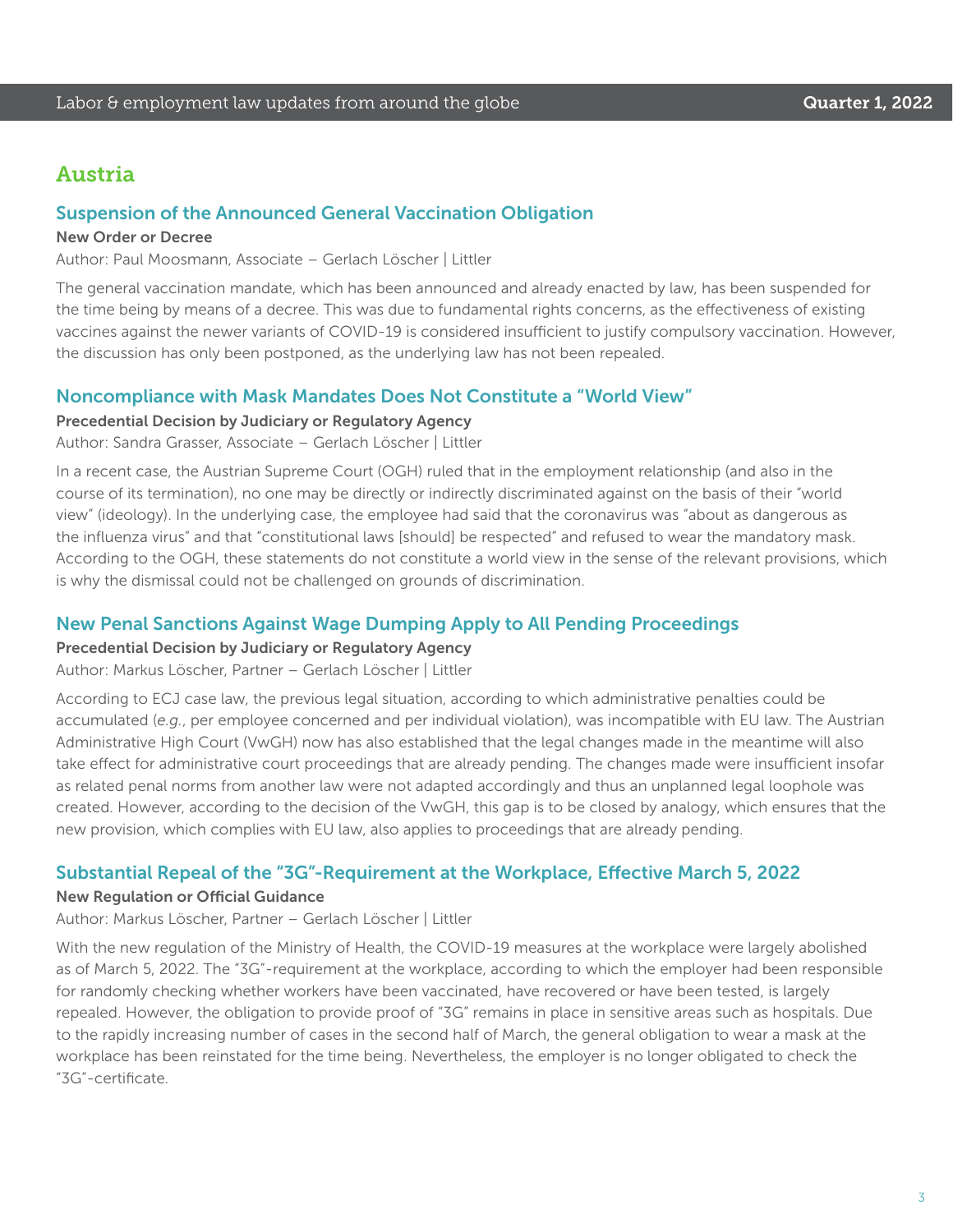#### End of Pandemic-related Short-time Work Subsidy

#### New Regulation or Official Guidance

Author: Paul Moosmann, Associate – Gerlach Löscher | Littler

The state-funded COVID-19 short-time work with full cost compensation for companies expired at the end of March 2022. To make the transition period more manageable for companies and to counteract persistent slumps in demand and supply chain problems, the maximum duration for claiming regular, non-COVID-19 related, state-supported short-time work will be extended by two months. Affected companies can thus claim 85% short-time work subsidy until the end of June 2022 at the latest.

### Brazil

#### Onsite Work by Pregnant Employees, Amidst COVID-19 Pandemic

#### New Legislation Enacted

Authors: Marília Minicucci, Partner – Chiode Minicucci | Littler, and Renata Neeser, Shareholder – Littler

Law # 14,311/2022, published on March 10, 2022, establishes that during the COVID-19 public health emergency, only pregnant employees who have not yet been fully immunized must remain away from onsite activities, without prejudice to their remuneration, but must remain available to perform the job through telework or remote work if possible. Under this law, the employer can modify the pregnant employee's activities until the employee returns to onsite work. Unless the employer decides to keep her in telework, the pregnant employee must return to onsite work: (1) after the end of the COVID-19 health emergency; (ii) after completing the COVID-19 vaccination series; or (iii) through the exercise of a legitimate individual option for nonvaccination against COVID-19.

A pregnant employee who refuses vaccination must sign a term of responsibility and free consent to work onsite, agreeing to comply with all preventive measures adopted by the employer. Finally, the law provides that no restrictions of rights can be imposed on pregnant employees, who choose not to get vaccinated. It is possible that the constitutionality of this new law will be challenged on various grounds, including the employee's right to selfdetermination.

#### New Executive Order on Telework

#### New Order or Decree

Authors: Marília Minicucci, Partner – Chiode Minicucci | Littler, and Renata Neeser, Shareholder – Littler

Executive Order # 1,108/2022, which was published on March 28, 2022, among other things, regulates telework. Article 62 of the Brazilian Labor Code used to provide that employees on telework were exempted from working hours' control. However, under the new EO, such exception applies only to "employees on telework, who render services by production or task." The exception, therefore, does not apply to employees on telework who render services under the "working period" modality. In the latter case, companies will need to control the employees' working hours, even on telework, and the alternative, electronic control of working hours requires collective bargaining.

This order, which became effective immediately, will remain in force for 60 days, and may be extended for an equal period if not voted on within the first 60 days. At the end of the 120 days, if not converted into law, the order will expire.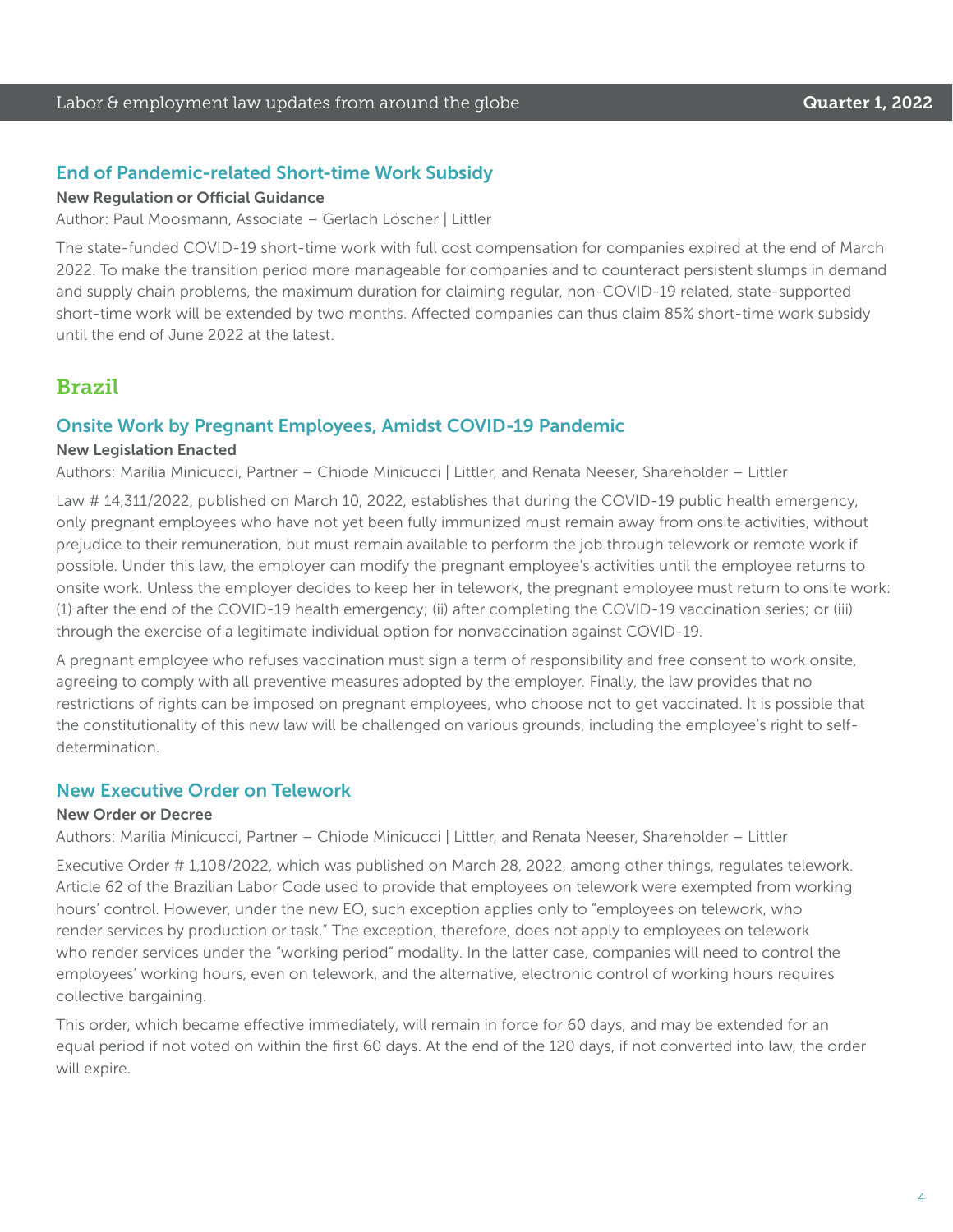#### New Executive Order to Safeguard Jobs

#### New Order or Decree

Authors: Marília Minicucci, Partner – Chiode Minicucci | Littler, and Renata Neeser, Shareholder – Littler

Executive Order # 1,109/2022, which was published on March 28, 2022, reestablishes alternative measures to safeguard employment, which include the implementation of telework, anticipation of individual vacations, authorization of collective (blanket) vacations, use and anticipation of holidays, bank of hours, and suspension of the FGTS (the unemployment guarantee fund) payments. This order also includes the possibility of reinstating the Emergency Employment and Income Maintenance Program, which the federal executive branch had implemented in the beginning of the pandemic. That program authorized the temporary suspension of labor contracts, as well as proportional reduction of working hours and wages.

The measures set out in EO # 1,109/2022 are not yet effective, pending final regulations from the Ministry of Labor and Welfare.

#### Brazilian Ministry of Justice Regulates Visa for "Digital Nomads"

#### New Regulation or Official Guidance

Authors: Marília Minicucci, Partner – Chiode Minicucci | Littler, and Renata Neeser, Shareholder – Littler

The National Immigration Council published Resolution # 45/2021 on January 24, 2022, authorizing temporary visas and residence permits to immigrants who are "digital nomads," *i.e.*, with no employment relationship in Brazil, but whose professional activity can be carried out remotely on behalf of a foreign employer. A "digital nomad" visa holder can receive a one-year residency permit, which can be renewed for an equal period, provided all necessary documents are presented. For the time being, the Brazilian Federal Revenue has not issued any guidance on whether the foreign employer is exempted from withholding taxes and Social Security, in Brazil.

### Canada

#### Ontario Court Decides on ESA Prohibition Against Noncompete Agreements

#### Precedential Decision by Judiciary or Regulatory Agency

Authors: Rhonda B. Levy, Knowledge Management Counsel, and Monty Verlint, Partner – Littler LLP

Among other things, Ontario's Bill 27, Working for Workers Act, 2021 (Act), which became law on December 2, 2021, amends the Employment Standards Act, 2000 to prohibit current and prospective employers from entering into an employment contract or other agreement with an employee or an applicant for employment that is, or that includes, a noncompete agreement, except upon the sale of a business or if the employee is an "executive." The Act provides that this prohibition is deemed to be in force effective October 25, 2021, but it does not indicate whether the prohibition applies to noncompete clauses entered into prior to this effective date. This question was recently answered by the Ontario Superior Court of Justice, when it held that the prohibition does not apply to noncompete agreements entered into prior to October 25, 2021.

### Ontario Court of Appeal Dismisses Appeal of Decision Exceeding 24-month "High End" of Reasonable Notice for Long-term Employees

#### Precedential Decision by Judiciary or Regulatory Agency

Authors: Rhonda B. Levy, Knowledge Management Counsel, and Monty Verlint, Partner – Littler LLP

The Ontario Court of Appeal (OCA) recently dismissed the employer's appeal of a lower court decision in which the trial judge held "exceptional circumstances" existed to justify making an award of 26 months' salary in lieu of notice that exceeded the 24-month "high end" amount of reasonable notice for long-term employees. That case involved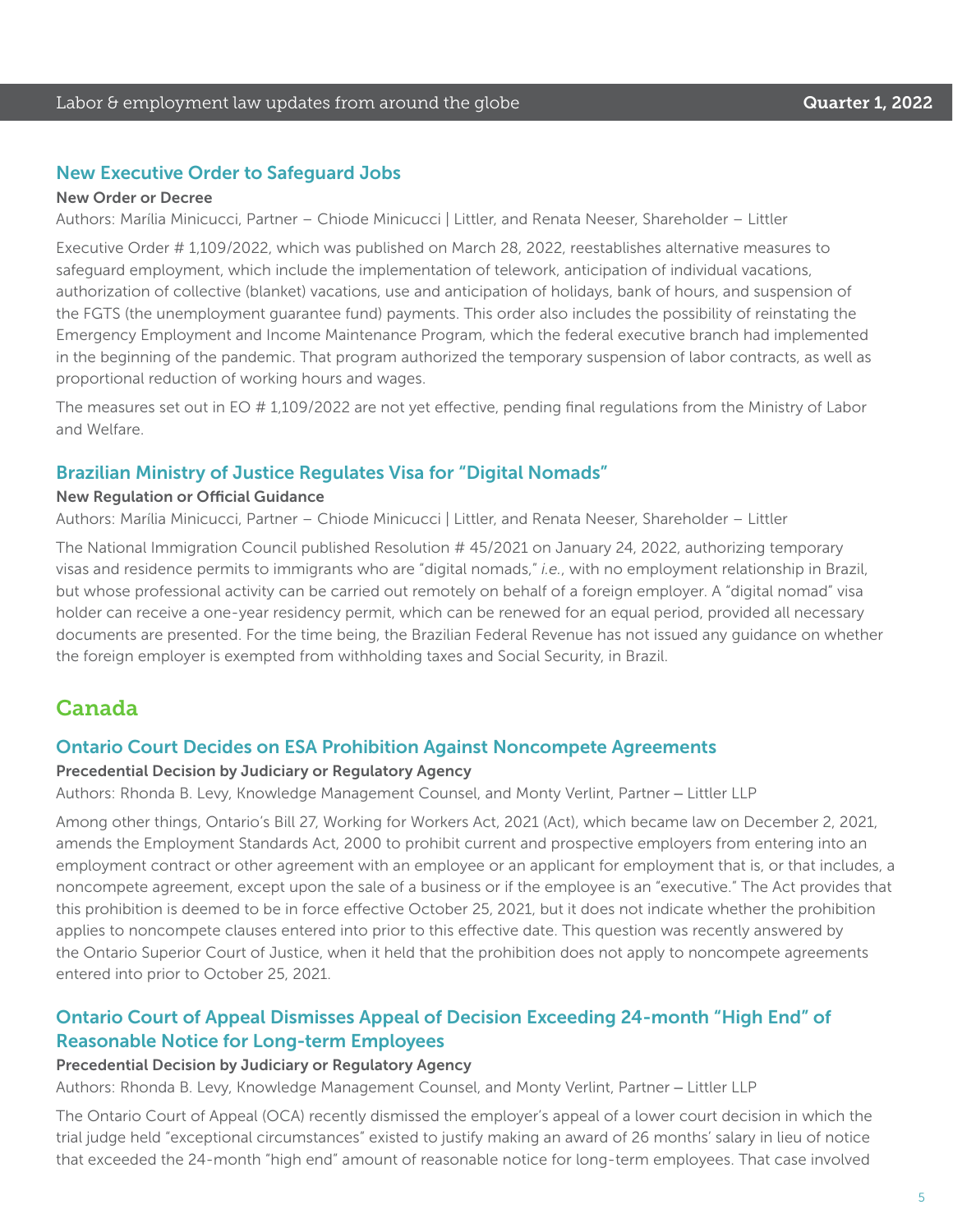a 40-year employee whose employment was terminated when she was 58 years old, had only specialized skills that were not easily transferable, and limited computer skills. This decision was rendered despite the precedent where, in similar circumstances, the court reduced a 30-month reasonable notice award to 24 months, because such factors are already "recognized" and "rewarded" by the 24-month notice period, and they do not establish "exceptional circumstances."

#### British Columbia Court Decides Surreptitious Recording of Colleagues Justifies Termination of Employment for Cause

#### Precedential Decision by Judiciary or Regulatory Agency

Authors: Rhonda B. Levy, Knowledge Management Counsel, and Monty Verlint, Partner – Littler LLP

The Supreme Court of British Columbia recently dismissed an employee's wrongful dismissal claim and held that the employee's surreptitious recording of conversations with colleagues justified the termination of his employment for just cause because, in making the recordings, the employee fundamentally ruptured the employment relationship, such that the mutual trust between the parties was broken. Factors a court may consider in conducting such an analysis may include the reason why the employee asserts they made the recordings, the period of time over which the recordings were made, the number of recordings made, the sensitivity of the information recorded, and whether the recordings were made in contravention of applicable policies.

### If Enacted, Ontario's Bill 88 Will Provide Protections and Rights for Gig Workers, Among Other Changes

#### Proposed Bill or Initiative

Authors: Rhonda B. Levy, Knowledge Management Counsel, and Monty Verlint, Partner – Littler LLP

Ontario's Bill 88, Working for Workers Act, 2022, (Bill 88) was carried on First Reading on February 28, 2022, and carried at Second Reading on March 23, 2022. It is now under consideration by the Standing Committee on Social Policy. If passed in its current form, Bill 88 would come into force on the day it receives Royal Assent, and enact the new Digital Platform Workers' Rights Act, 2022, which would establish foundational rights and protections for gig workers. Other provisions include amendments to the Employment Standards Act, 2000 (ESA), which would clarify the treatment of certain information technology and business consultants under the ESA, require employers to tell their workers if and how they are being monitored electronically, and expand reservist leave.

The bill also seeks to amend the Fair Access to Regulation Professions and Compulsory Trades Act, 2006, to require a regulated profession to make a registration decision within 30 business days of receiving an application for registration from a "domestic labor mobility applicant." Further, the bill seeks to amend the Occupational Health and Safety Act to require employers to provide and maintain in good condition a naloxone kit in workplaces where they are aware, or ought to be aware, that there may be a risk of a worker having an opioid overdose, increase maximum fines if there is a failure to provide a safe work environment and it leads to a worker's severe injury or death on the job, and establish the aggravating factors that should be considered upon determining penalties against corporate and individual defendants.

### Canada No Longer Requires Fully Vaccinated Travelers to Provide Pre-entry COVID-19 Test Result to Enter Country

#### Important Action by Regulatory Agency

Authors: Rhonda B. Levy, Knowledge Management Counsel, and Monty Verlint, Partner – Littler LLP

On March 17, 2022, Canada announced that, effective April 1, 2022, fully vaccinated travelers will no longer be required to provide a pre-entry COVID-19 test result to enter Canada. Pre-entry testing requirements did not change for partially or unvaccinated travelers who are allowed to travel to Canada.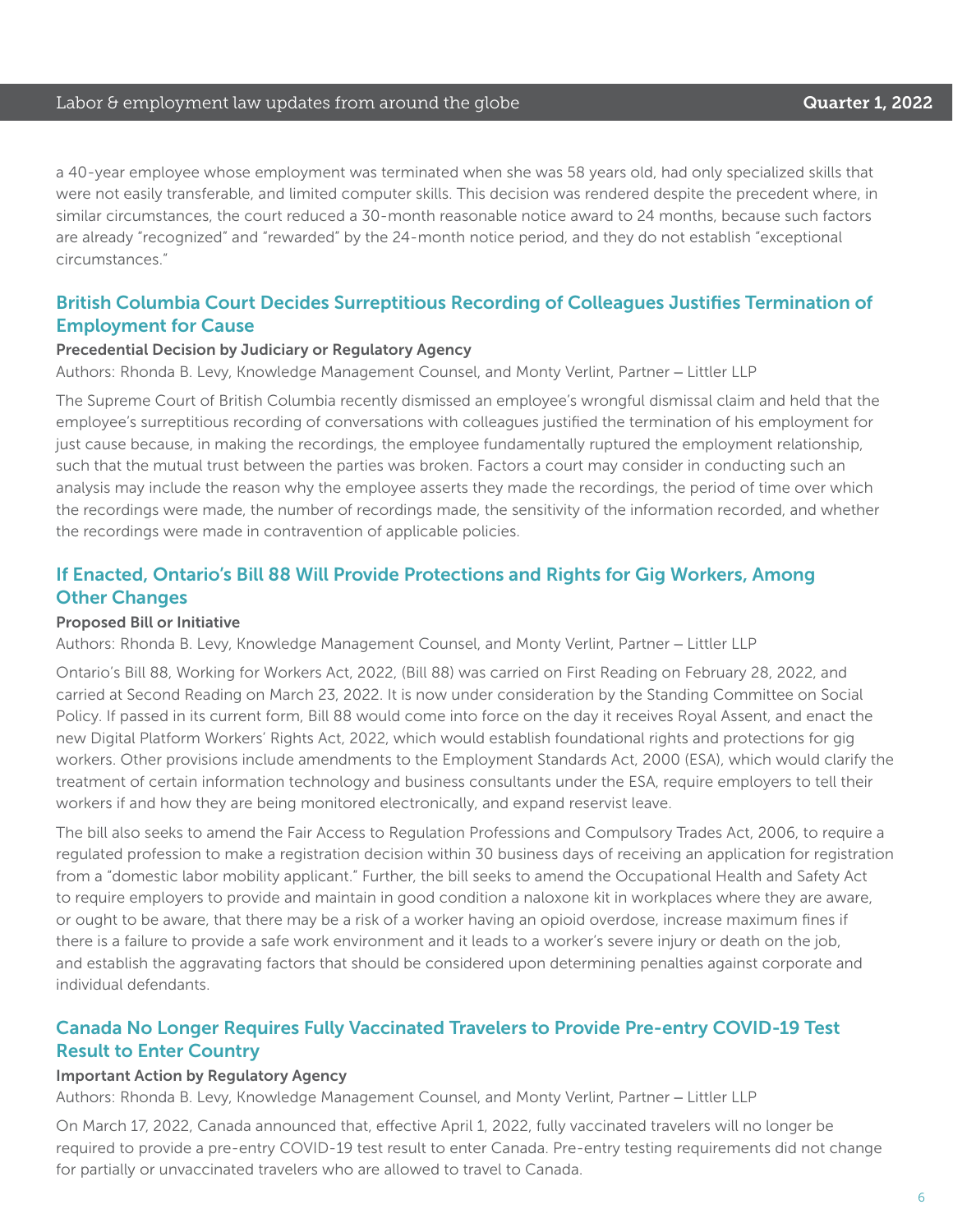### Colombia

#### Right to Disconnect from Work

#### New Legislation Enacted

Author: Juliana Ramos, Associate – Godoy Córdoba | Littler

Law 2191 of 2022 defines the right to disconnect as the right of all employees to avoid any work-related contact outside their working hours, ordinary or overtime work, vacations, or any other statutory/contractual leaves. Thus, any clause or agreement that goes against the right to disconnect is not enforceable. Under the law, a persistent or recurrent infringement of the right to disconnect from work can be considered labor harassment. Some employees or situations can be exempted from this right: 1) employees in positions of trust (such as managerial positions), (2) employees who must be permanently available due to the nature of their role, and (3) in the event of circumstances caused by *force majeure*.

#### Value of the Support for the Generation of Employment for 2022

#### New Order or Decree

Author: Juliana Ramos, Associate – Godoy Córdoba | Littler

Resolution 199 of 2022 provides the value of incentives employers will receive to generate employment in 2022, summarized as follows: (1) for additional employees between the ages of 18 and 25, financial support equal to 25% of the minimum wage, *i.e.*, COP 250,000 (approx. USD 66); (2) for additional employees of any other age who earn up to three minimum wages, support equal to 10% of the minimum wage, *i.e.*, COP 100,000 (approx. USD 26); and (3) for additional female employees over 28 who earn up to three minimum wages, support equal to 15% of the minimum wage, *i.e.*, COP 150,000 (approx. USD 39).

#### Cost of Occupational Medical Evaluations and Complementary Tests or Assessments

#### New Regulation or Official Guidance

Author: Juliana Ramos, Associate – Godoy Córdoba | Littler

Through Circular 015 of 2022, the Ministry of Labor reiterates the employers' obligation to undertake the cost of occupational medical evaluations and complementary tests or assessments. The Ministry pointed out that, by virtue of its inspection and surveillance powers, it may impose fines equivalent to the amount of 1 to 500 current minimum monthly legal salaries on employers who charge or transfer the cost of occupational medical evaluations to applicants or employees.

### Costa Rica

#### New Law Promotes Employment Opportunities for People 45 and Older

#### New Legislation Enacted

Author: Marco Arias, Partner – BDS, Member of Littler Global

Law No. 10079, which reform the Social Development and Family Allowances Law (FODESAF) and was published on January 25, 2022, creates incentives for employers to hire individuals 45 and older. Employers whose 10% of the total payroll consist of new hires and personnel in that demographic, will receive a 1% deduction in FODESAF contributions, as well as a deduction of 5% in the corporate income tax. The deductions increase to 2% and 7% respectively if the new hires account for 20% of the complete payroll.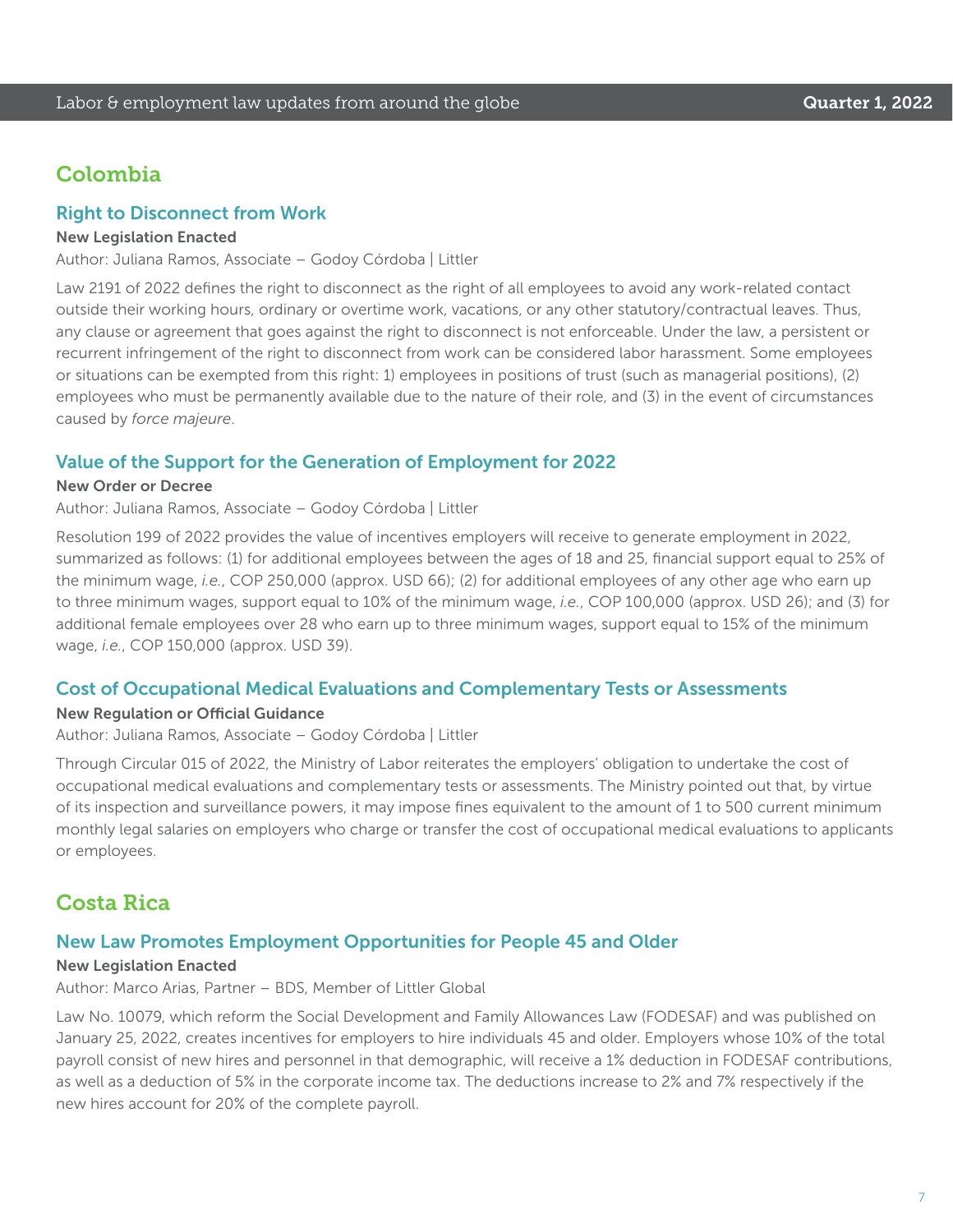#### Public Employment Framework Law, Law No. 10159, is Enacted

#### New Legislation Enacted

Author: Marco Arias, Partner – BDS, Member of Littler Global

The Public Employment Framework Law was approved on March 7, 2022 and aims to regulate labor relations in the Public Administration sector (excluding non-State public entities, the Fire Department, and the institutions or public companies in competition). Among other things, this law limits places a cap on annual increases, limits the scope of collective bargain, and creates a "global salary" for public employees that would eliminate many of the individualized incentives and fringe benefits that tend to increase the labor cost over the years.

#### Third Dose of COVID-19 Vaccine Becomes Mandatory for Public Officials

#### New Regulation or Official Guidance

Author: Marco Arias, Partner – BDS, Member of Littler Global

By decision of the National Commission for Vaccination and Epidemiology, taken in extraordinary session No. V-2022 on February 10, 2022, the compulsory nature of the vaccine against the COVID-19 disease is extended to the third dose for public officials. Employers in the private sector can choose to make vaccination mandatory, which includes the possibility to require a booster shot as well.

### Denmark

#### LGBTI Bill Came in Force January 1, 2022

#### New Legislation Enacted

Author: Tina Reissmann, Partner – Labora Legal

The Danish Parliament adopted the bill to amend the Anti-Discrimination Act, the Equal Treatment Act, etc. The bill follows up on the Government's proposal "Freedom to be different – strengthened rights and possibilities for LGBTI people," which has as high priority to strengthen and clarify the prohibition of discrimination against LGBTI persons and to create equal protection inside and outside the labor market.

#### Temporary Residence Permit and Work Permit Exemption for Ukrainian Refugees

#### New Legislation Enacted

Author: Tina Reissmann, Partner – Labora Legal

The Danish Parliament just passed the "Act on Temporary Residence Permit for Persons Expelled from Ukraine," so Ukrainian refugees can get a residence permit in Denmark.

Ukrainian refugees who get a residence permit under the Act will be exempted from the work permit requirement and will therefore have an opportunity to take part in the Danish society and to work in Denmark.

#### An Employer Was Liable and Fined for Not Preventing or Dealing with Sexual Harassment

#### Precedential Decision by Judiciary or Regulatory Agency

Author: Tina Reissmann, Partner – Labora Legal

An employer was held liable for not preventing or dealing with an employee's sexual harassment of another employee (verbally, physically and by text messages) and for terminating the female employee when she, a few weeks after she found out that the "harasser" was terminated, informed the employer of the sexual harassment. The decision of the High Court is one of few rulings in Danish case law, which deals with claims related to sexual harassment. The High Court attached importance to the fact that the employer had not taken any preventive measures, such as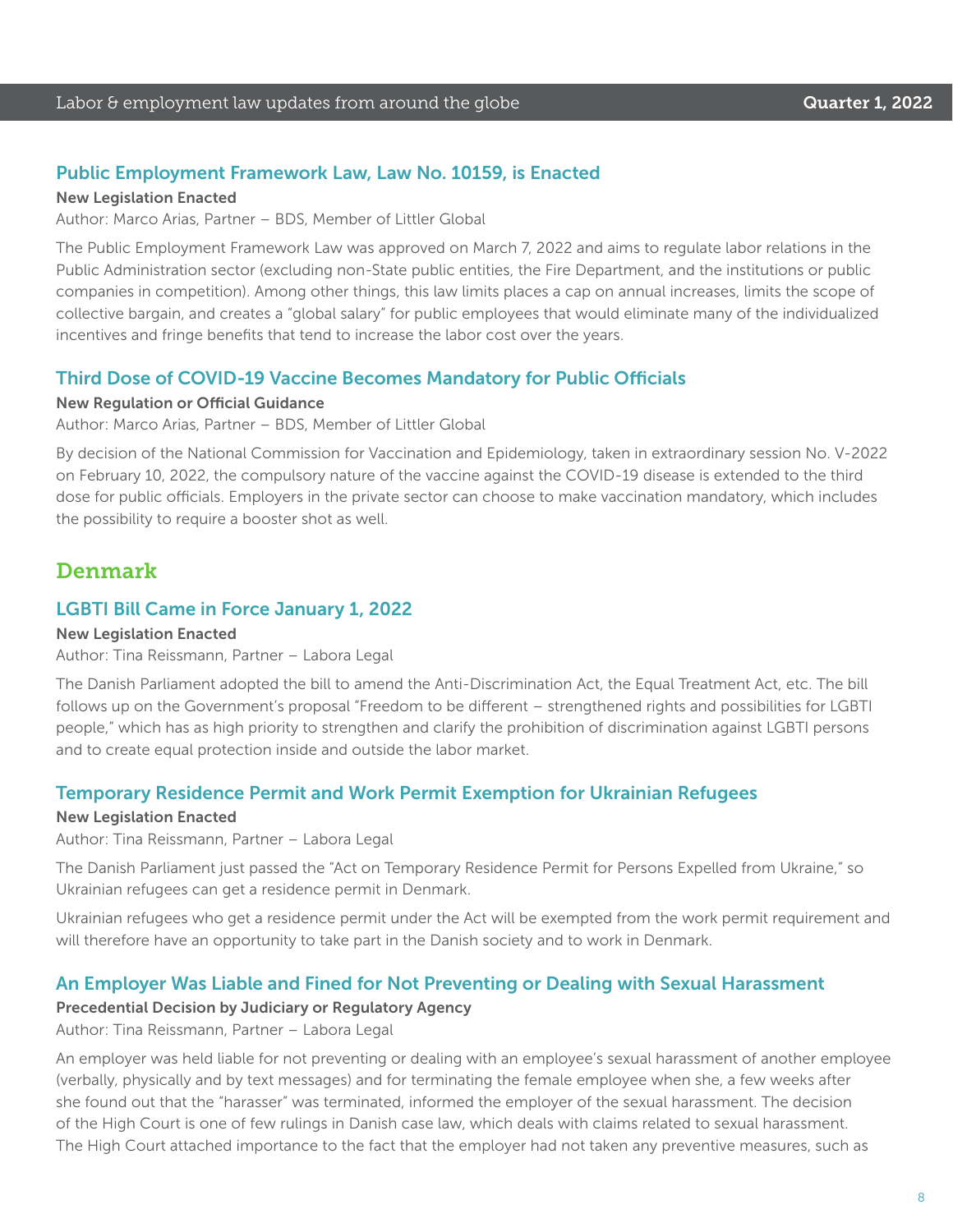establishing guidelines for preventing sexual harassment, and fined the employer a considerable amount in terms of Danish standards.

#### New Supreme Court Judgment on the Calculation of Sick Days According to the 120-Day Rule

#### Precedential Decision by Judiciary or Regulatory Agency

Author: Tina Reissmann, Partner – Labora Legal

The Danish Salaried Employees Act § 5.2 (*funktionærloven*) states in relation to a shortened notice period of one month in case of long-term illness: "However, it can be agreed by written contract in each individual case that the employer is entitled to terminate the employment by giving one month's notice to expire on the last day of a month if the salaried employee has received pay during sickness for a total of 120 days during a period of 12 consecutive months. In order for such termination to be valid, notice must be given immediately after the expiry of the 120 sick days and while the salaried employee is still sick, whereas the validity of the termination is not affected by the salaried employee having resumed work after the date of notice."

In a judgment of March 18, 2022, the Supreme Court has finally established that weekends, public holidays, and other days off work are to be included in the calculation of when an employee absent due to sickness on a full-time basis has been sick for 120 days according to the 120-day rule if the employee has been absent on a full-time basis the day immediately before and the day immediately after the days in question off work. Approximately 70 cases at the city and High Courts were awaiting this verdict, which, hopefully, ended years of debating how "to count to 120."

#### Tripartite Agreement on Initiatives Against Sexual Harassment

#### Proposed Bill or Initiative

Author: Tina Reissmann, Partner – Labora Legal

The Government and its social partners have entered into a tripartite agreement on 17 initiatives to fight or reduce sexual harassment in the workplace. The agreement will enable the employers to prevent and deal with sexual harassment and support a "mental" change in certain workplaces. The 17 initiatives are concentrated within legal framework, knowledge of and focus on sexual harassment especially towards apprentices and trainees. The initiatives, which could be implemented without amendments to the law entered into force on March 4, 2022, and the remaining initiatives will be implemented after the usual process in the Danish Parliament.

### Dominican Republic

#### Salary Increase for Workers in the Sugar Industry and NGO Employees

#### New Order or Decree

Author: Javier Suárez, Partner – BDS, Member of Littler Global

The National Wage Committee modified the monthly minimum wage for workers in the sugar industry, raising it by almost 100%, retroactive to January 1, 2022. Thus, the new monthly minimum wage is RD 12,000 (approx. USD 222); it will increase to RD 15,000 (approx. USD 277) as of October 1, 2022. Additionally, the daily minimum wage for field workers dedicated to harvesting sugar canes increased to RD 400 (approx. USD 7.40).

Moreover, the Committee also increased the minimum salary of employees working in nongovernmental organizations (NGOs) that provide health, education, and rehabilitation services for people with disabilities. The new monthly minimum salary is RD 14,500 (approx. USD 268.51).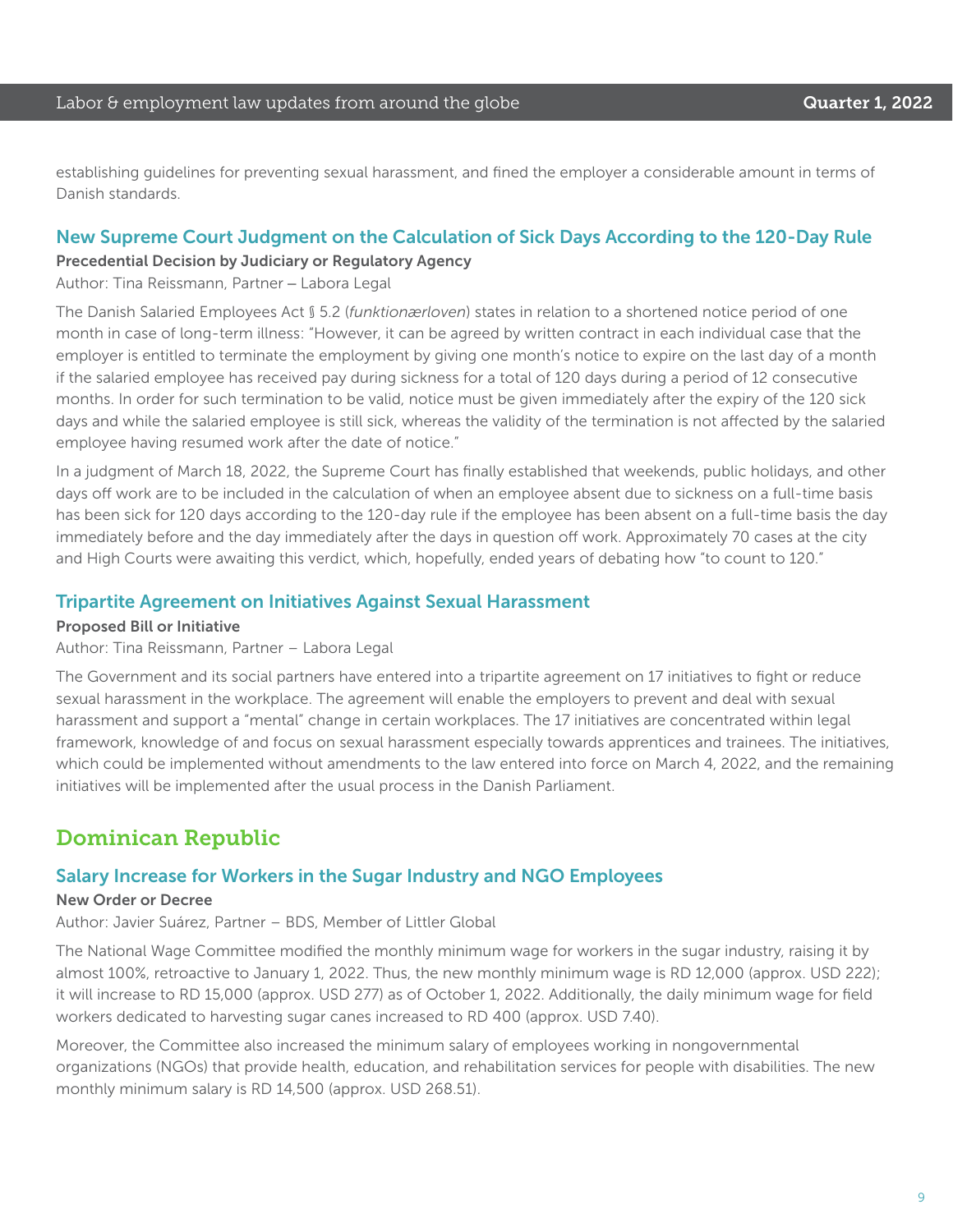#### Ministry of Labor Accepts Proposals for Labor Reform During Consultation Period

#### Important Action by Regulatory Agency

Author: Javier Suárez, Partner – BDS, Member of Littler Global

The Ministry of Labor began public consultation to reform the Labor Code. As of February 10, 2022, the Ministry will be receiving proposals to modernize the labor legislation of the Dominican Republic. This decision was adopted by the Labor Consultative Council (CCT), during its second session with the participation of the government, labor, and union sectors. The window to submit proposals expires after 30 days, *i.e.*, on March 10, 2022.

#### Ministry of Labor Initiates Public Consultation on Resolution of Internships

#### Important Action by Regulatory Agency

Author: Javier Suárez, Partner – BDS, Member of Littler Global

The Ministry of Labor announced that the period for public consultation on both the draft Resolution on the Rules for the Operation of Employment Agencies and the draft Resolution on the Internship or Professional Training Practice will close on March 15, 2022. The first mentioned draft seeks to establish the proper management of private and public employment agencies that operate in the Dominican Republic (per ILO Convention 122). The draft mentioned second seeks to establish the process by which students apply the knowledge acquired during the course of their academic training. The internship does not generate an employment relationship between the parties and cannot be used to cover vacancies nor to replace personnel.

### El Salvador

#### Proposal to Increase Sanctions for Violation of Labor Rights

#### Proposed Bill or Initiative

Author: Jaime Solís, Partner – BDS, Member of Littler Global

Members of the legislature have introduced proposals to reform the Labor Code to increase the penalties for violation of labor rights to ensure that employees' right to redress is protected. Currently, the maximum penalty imposed on an employer who violates employee working conditions is approximately USD 57.14. With the proposed amendment, employers would be subject to financial penalties that approximately equal the harm caused to the employees.

### European Union

#### European Parliament Adopts Post-Pandemic Health and Safety Resolution

#### New Regulation or Official Guidance

Authors: Kate Potts, Senior Associate, and Raoul Parekh, Partner – GQ | Littler

In March 2022, the European Parliament adopted an EU strategic framework on health and safety post 2020. The framework sets out key priorities for improving workers' health and safety in the post-pandemic world of work. The resolution: (1) Includes better protection for workers in relation to harmful substances, stress at work and repetitive motion injuries; (2) Outlines the need for better preparedness for future public health crises; (3) Recommends that telework rules are updated (including the right to disconnect across Europe); and (4) Sets outs ambitious prevention and enforcement measures.

There are currently no specific rules or requirements for employers following the adoption of the resolution and at this stage there are no plans for new EU-wide legislation.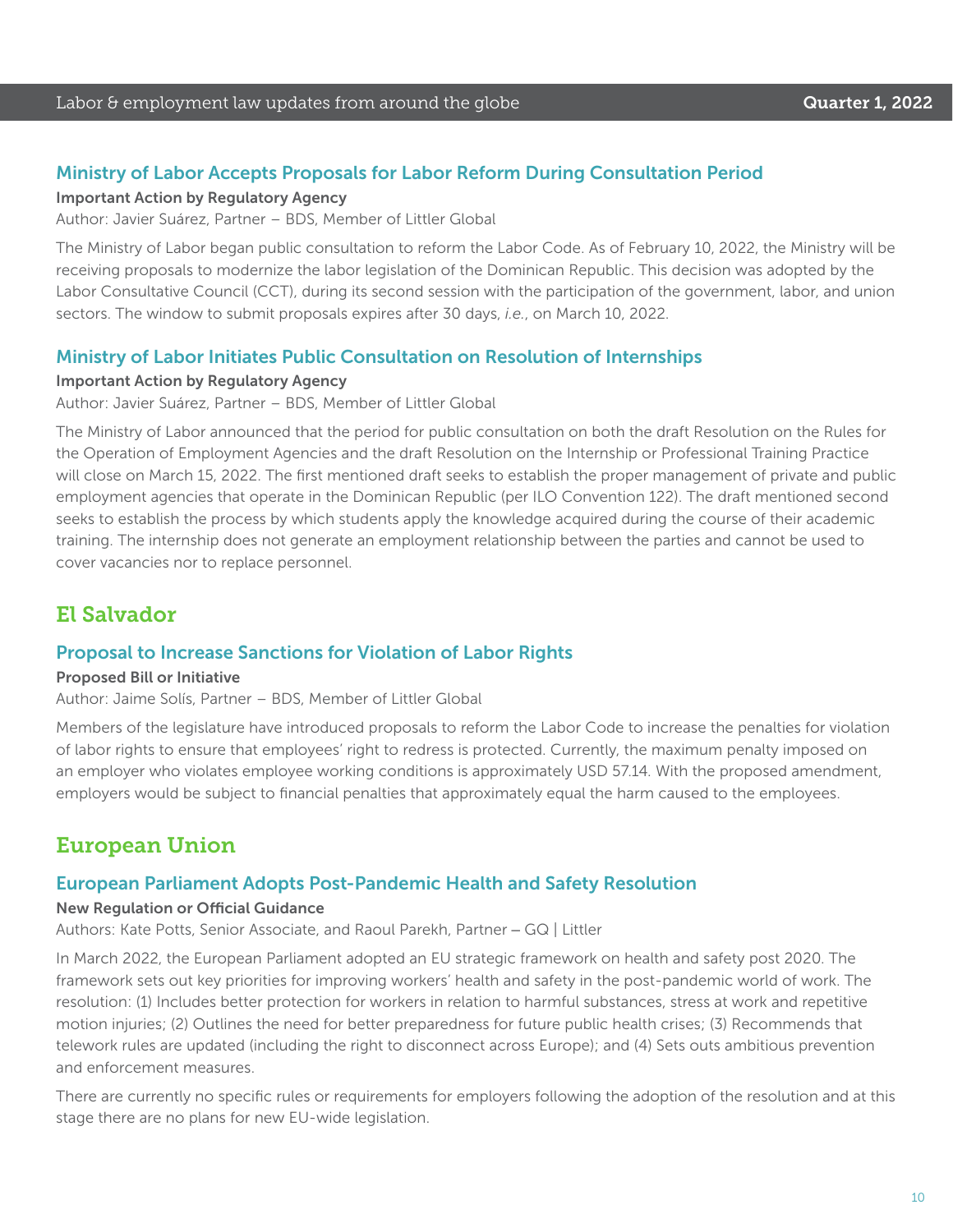### Finland

#### Rules Concerning the Noncompetition Agreement Are Not Applicable to a Confidentiality Clause

#### Precedential Decision by Judiciary or Regulatory Agency

Authors: Samuel Kääriäinen, Partner and Head of Employment, and Emma Mäkeläinen, Associate – Dottir Attorneys Ltd

On March 15, 2022, the Supreme Court ruled that the employer and employee can competently agree on posttermination noncompete and confidentiality obligations as well as that the rules concerning noncompetition agreement are not applicable to the confidentiality obligation.

In this case, the employee had after the termination of employment started a competing real estate business as well as utilized client information which was considered trade secrets of the employer. The Supreme Court stated that both noncompete and confidentiality obligations may be based on the need to protect the trade secrets of the employer, but the confidentiality obligation does not, in principle, prevent the employee's right to practice their profession.

The Supreme Court ruled in favor of the employer that confidentiality obligation should not be equated to noncompetition agreement and the said clause did not restrict the employee's possibility to practice their profession beyond what is acceptable of the protection of trade secrets. The employee had breached both confidentiality and noncompete obligations and was obliged to pay an amount equaling six months' salary as liquidated damages for each breach.

### Collective Agreement Based on Geographical Restriction Cannot Be Applied When Assessing Reduction of Work

#### Precedential Decision by Judiciary or Regulatory Agency

Authors: Samuel Kääriäinen, Partner and Head of Employment, and Emma Mäkeläinen, Associate – Dottir Attorneys Ltd

On March 16, 2022, the Supreme Court ruled on a case relating to employer's possibility to apply a collective agreement based on geographical restriction of the redeployment obligation when assessing whether the work had diminished substantially and permanently. In accordance with the Finnish Employment Contracts Act, the employer is obliged to offer other work to the employee during their notice period, without any geographical restrictions, to avoid the termination. However, this provision can be deviated from with a national collective agreement.

In this case, the applicable collective agreement included a provision according to which the employer's redeployment obligation was restricted to a geographical area in which the employee could commute on a daily basis from their home. The employer had assessed the reduction of work only in the restricted geographical area. After terminating the employment, the employer had recruited several employees to the similar duties in which the employee had worked but to different locations. The Supreme Court ruled in favor of the employee that the employer was obliged to assess the reduction of work nationwide and thus, the employer was obliged to pay compensation for an unlawful termination.

#### Proposed Amendments to the Employer's Right to Collect Employees' Personal Data

#### Proposed Bill or Initiative

Authors: Samuel Kääriäinen, Partner and Head of Employment, and Emma Mäkeläinen, Associate – Dottir Attorneys Ltd

On March 24, 2022, the Finnish government proposed amendments to the Finnish Act on the Protection of Privacy in Working Life relating to the employer's right to collect personal data of its employees. The aim is to clarify the regulation in relation to the General Data Protection Regulation (EU) and practices in work. The collection of employee's personal data from a third party is generally subject to the employee's consent.

In the future, the consent would not be required when the collection of personal data is based on the implementation of employer's statutory rights and obligations. However, the consent still needs to be obtained when personal data is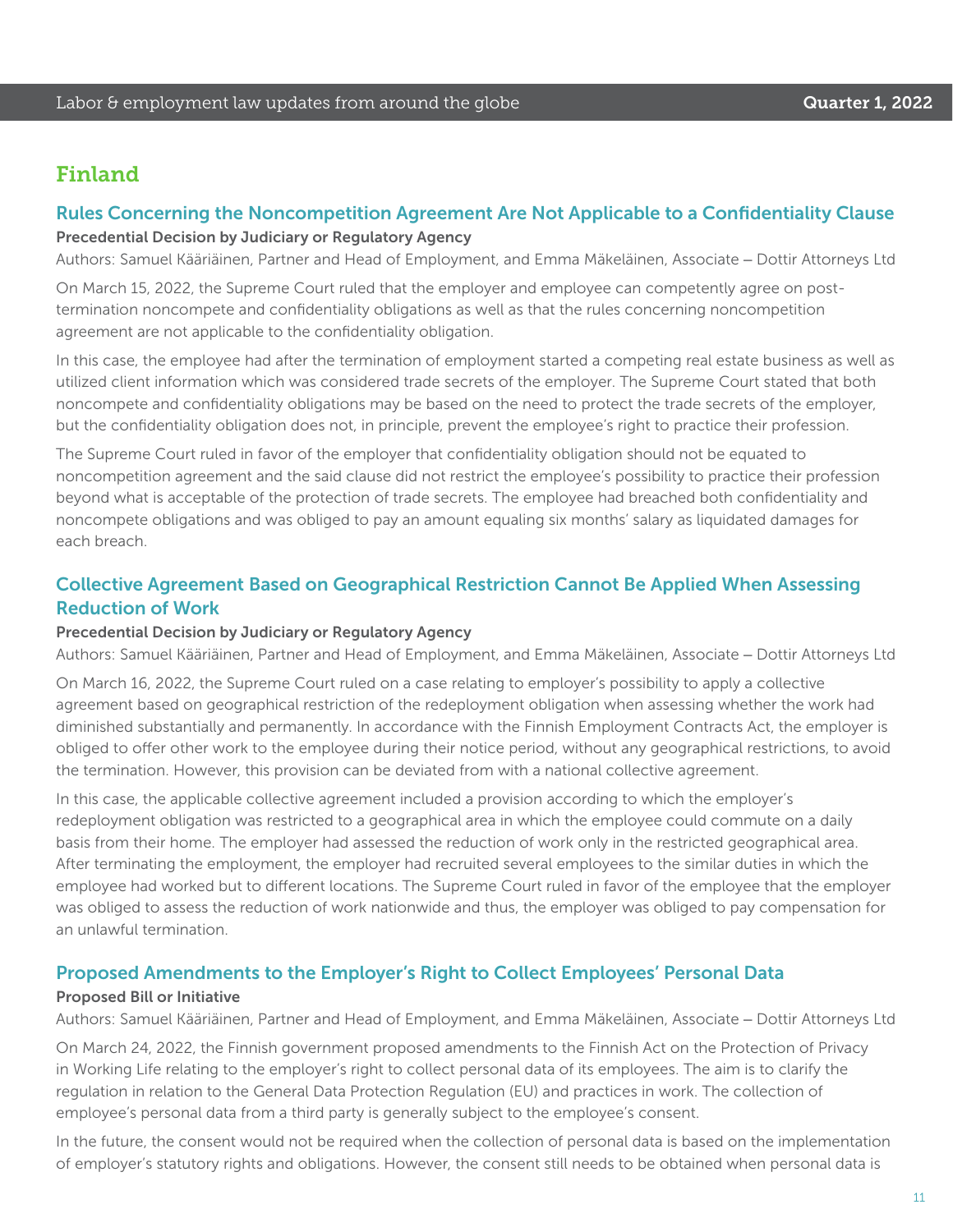collected from third parties for recruitment. The amendment would not affect the obligation to process only personal data necessary for the employment.

#### Employer's Right to Process Personal Data Concerning Employees' COVID-19 Vaccination Status or Recovered COVID-19 Disease

#### Proposed Bill or Initiative

Authors: Samuel Kääriäinen, Partner and Head of Employment, and Emma Mäkeläinen, Associate – Dottir Attorneys Ltd

A working group has assessed safety aspects relating to COVID-19 within working environment and proposed amendments to the Occupational Safety and Health Act. In accordance with the draft proposal, the employer would be entitled to process personal data relating to employees' vaccination status or recovered disease.

If approved, the processing of COVID-19 related personal data would be legitimate provided that there is an obvious risk of being exposed to COVID-19 at work and the processing is necessary for conducting a risk assessment and/or implementing necessary measures to diminish and prevent the risk of exposure. Upon request, the employee should provide the employer with a reliable statement of that information.

### France

#### A New Law Improves the Protection of Whistleblowers

#### New Legislation Enacted

Author: Guillaume Desmoulin, Partner – Fromont Briens | Littler

A law dated March 21, 2022, provides a new definition of whistleblowers, and improves the protection system in place. Whistleblowers are defined as individuals who report or disclose information relating to a violation of law, without direct financial compensation, and in good faith. He or she may report a violation or an attempt to conceal a violation of law. The condition of "serious and manifest" violation of law, in place until now, is removed. In the professional context, a whistleblower can now report facts for which he has only indirect knowledge.

For whistleblowers who have the status of employee, it is no longer required to report to the employer or its representatives. They may choose to report externally, especially to the Human Rights Defender, the judicial authority or a competent authority designated by decree.

Whistleblowers are not liable for damages caused by the disclosure of a report, as long as they had reasonable grounds to believe that the disclosure was necessary to protect the interests at stake. In criminal matters, the law broadens the scope of protection of whistleblowers, especially concerning the confidentiality of the documents obtained.

#### New Law Aiming to Accelerate Economic and Professional Equity Between Women and Men: Indicators to be Published

#### New Legislation Enacted

Author: Guillaume Desmoulin, Partner – Fromont Briens | Littler

Every year, companies with at least 50 employees must calculate and publish on their website the results obtained for each indicator relating to gender pay gaps. The "Rixain" law dated December 24, 2021 and its implementation decree reinforces the constraints on companies with a score below 75/100. These companies must publish the corrective and remedial "measures" implemented either by agreement or unilateral decision on the same internet page as the results obtained. When the score obtained is less than 85/100, then the employer must publish the progress targets defined by the agreement or the unilateral decision for the indicators for which it has not achieved the maximum score.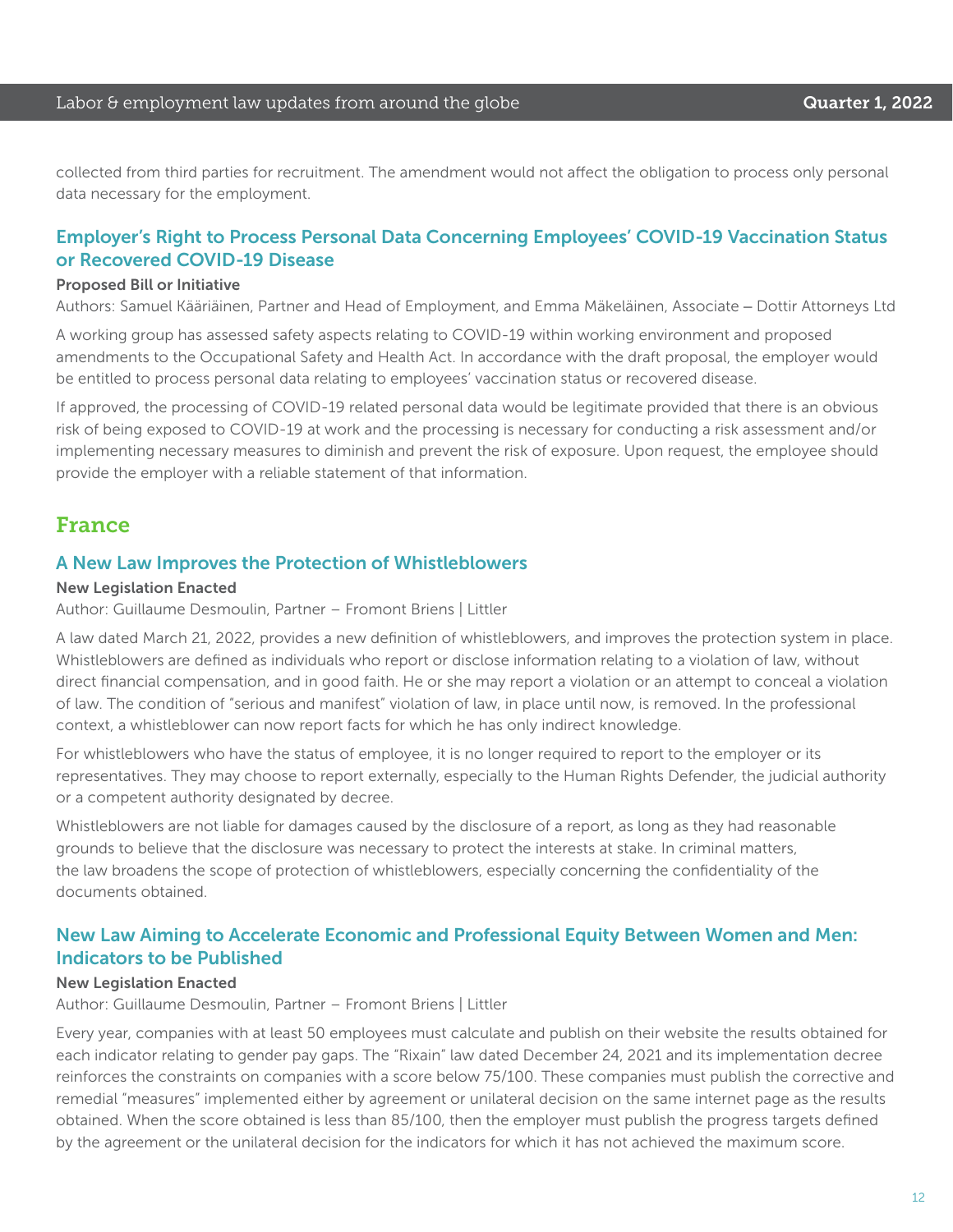#### Labor & employment law updates from around the globe **Cause Communist Constanting Cuarter 1, 2022**

The corrective measures envisaged or already implemented, the targets for the improvement of each of the indicators, as well as the methods of publication, must be transmitted to the services of the French Minister of Labor. This information is also made available to the social and economic committee in the economic, social, and environmental database (BDESE).

#### Professional Equity: Gender Diversity in the Directorship of Large Corporations

#### New Legislation Enacted

Author: Guillaume Desmoulin, Partner – Fromont Briens | Littler

In companies with at least 1,000 employees, the law dated December 24, 2021, sets out new obligations in terms of the representation of women and men in management positions. The new system will be implemented in successive steps. As of March 1, 2022, employers falling in the scope of the legislation must publish every year the existing gaps, if any, in the representation of women and men among senior executives and members of management bodies. These gaps will be made public on the website of the Ministry of Labor as of March 1, 2023.

As of March 1, 2026, the proportion of persons of each sex among senior executives and members of management bodies may not be less than 30%. Companies that do not meet this quota will have to publish improvement targets and the corrective measures adopted. As of March 1, 2028, failure to meet this quota may result in a financial penalty being imposed by the authorities. Finally, as of March 1, 2029, this minimum proportion of persons of each sex will be increased to 40%.

#### Protection of Employees Who Have Reported Breaches of Ethical Obligations

#### Precedential Decision by Judiciary or Regulatory Agency

Author: Guillaume Desmoulin, Partner – Fromont Briens | Littler

The French Supreme Court has rendered an interesting decision regarding the protection granted to an employee who reports illegal acts and behaviors observed in a professional context and, more precisely on the validity of a dismissal notified before the entry into force of the provisions protecting whistleblowers. In the absence of such protection, the dismissal has been declared null and void on the grounds of infringement of the freedom of expression, guaranteed by Article 10 § 1 of the European Convention on Human Rights.

In 2016, the French Supreme Court had already ruled that the dismissal of an employee for having reported or testified, in good faith, to facts of which he had knowledge in the performance of his duties and which, if established, would be of such a nature as to characterize criminal offenses, is rendered void. The French Supreme Court added in this case that an employee must not suffer any retaliation for having reported breaches of ethical obligations provided for by law or regulation.

#### Sanction for Refusing a Transfer Because of Religious Beliefs

#### Precedential Decision by Judiciary or Regulatory Agency

Author: Guillaume Desmoulin, Partner – Fromont Briens | Littler

In this matter, a cleaning agent had refused his transfer to a cemetery because his religious convictions (Hinduism) forbade him to work in such a place. Citing the employee's failure to meet his contractual obligations, the employer decided to transfer him to another site for disciplinary reasons and then to dismiss him for this new refusal. The employee invoked the infringement of his religious freedom to request the cancellation of the disciplinary transfer and his dismissal.

The French Supreme Court recalled that, in order to be lawful, restrictions on religious freedom must be justified by the nature of the task to be performed, meet an essential and determining professional requirement and be proportionate to the aim sought. The Court considered that the disciplinary transfer ordered by the employer was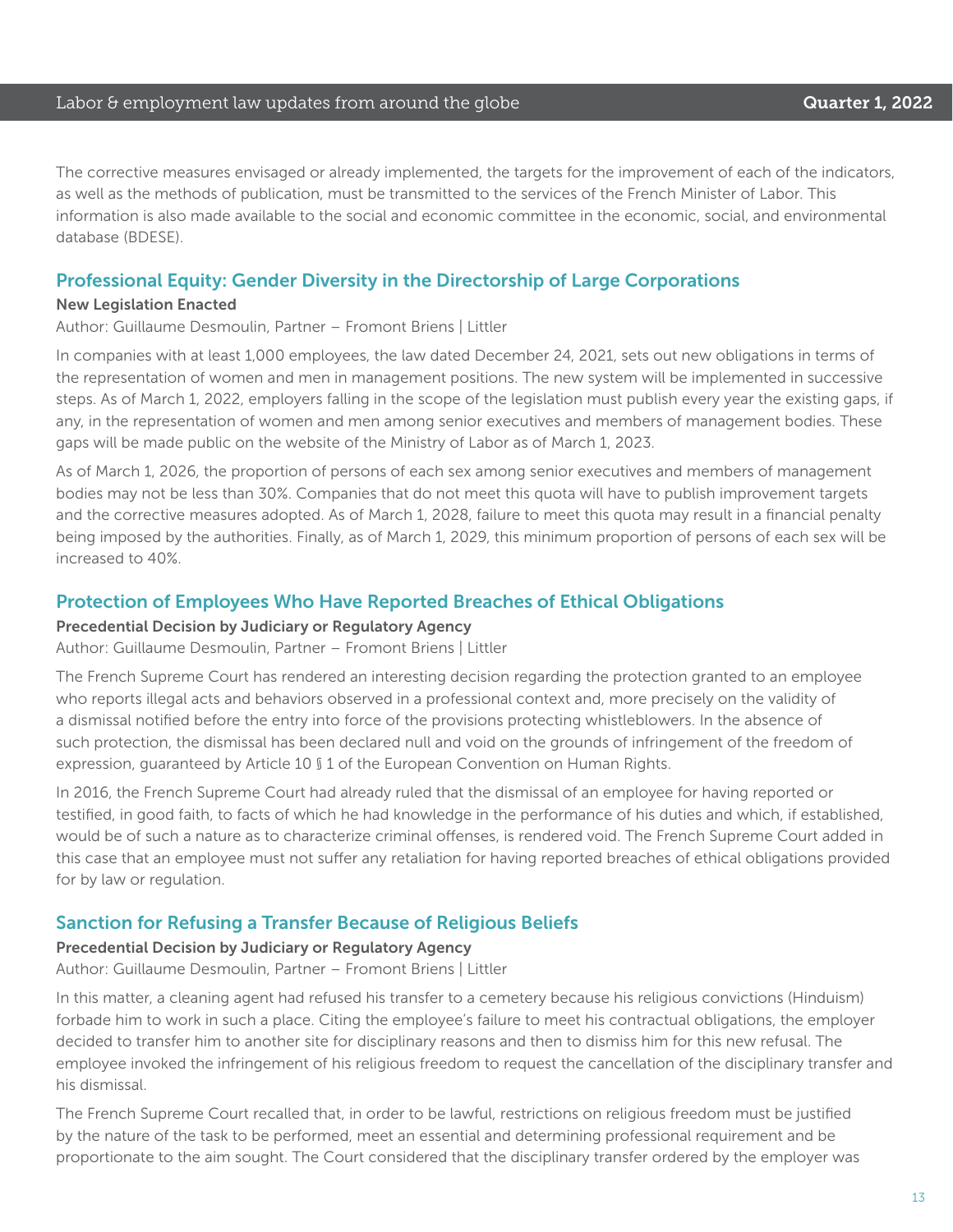justified by an essential and determining professional requirement and proportionate to the aim sought. On the one hand, the mobility clause had been legitimately implemented and, on the other hand, the employer had pronounced a disciplinary sanction allowing the maintenance of the employment relationship by assigning the employee to another cleaning site.

### Germany

#### Abusive Reduction in Working Hours Regarding Part-time Work

#### Precedential Decision by Judiciary or Regulatory Agency

#### Author: Andre Gieseler, Senior Associate – vangard | Littler

An employee whose employment relationship in a company with regularly more than 15 employees has existed for more than six months may demand to be allowed to work part-time. The employer must agree to the reduction in working hours if there are no operational reasons to the contrary. An opposing operational reason is given in particular if the implementation of the working time request significantly impairs the organization, workflow or operational safety or leads to the cause of disproportionate costs. In addition, the employer may also refuse its consent if the employee's request is an abuse of rights.

According to a recent ruling by the Berlin-Brandenburg Regional Labor Court, the assertion of a claim for a reduction in working hours of less than 10% is an abuse of rights if it is intended solely to prevent the employee from being scheduled for a particular shift in the future. This decision is in line with past rulings of the Federal Labor Court in similar cases, whereby an individual case must always be considered.

#### Police Doctor Fired for Criticizing COVID Policy

#### Precedential Decision by Judiciary or Regulatory Agency

Author: Dr. Luisa Rödemer, Senior Associate – vangard | Littler

The Baden-Württemberg State Labor Court heard an action for protection against dismissal brought by a doctor employed by the Baden-Württemberg State Police. The plaintiff published an advertisement under her name in a newspaper that equated the Infection Protection Act with the "Enabling Act" of March 23, 1933. The state of Baden-Württemberg justified the ordinary termination in particular with the plaintiff's lack of suitability for the job as a police doctor in the public service. In addition, the plaintiff had violated her contractual duties with her conduct.

The duties of loyalty include not to disparage the state, the constitution and state organs. The plaintiff's statement was not covered by the fundamental right of freedom of speech. The court is convinced that the plaintiff violated her duty of consideration for the interests of the defendant state, in particular her duty to support the free democratic basic order.

### Proposal of the European Commission on a Regulation on Corporate Sustainability Due Diligence

#### New Regulation or Official Guidance

Author: Dr. Sabine Vianden, Associate – vangard | Littler

The European Commission has adopted a proposal for a Directive on corporate sustainability due diligence on February 23, 2022. The Directive includes all EU limited liability companies of substantial size and economic power (with 500+ employees and EUR 150 million+ in net turnover worldwide) as well as other limited liability companies operating in defined high impact sectors and having more than 250 employees and a net turnover of EUR 40 million worldwide and more.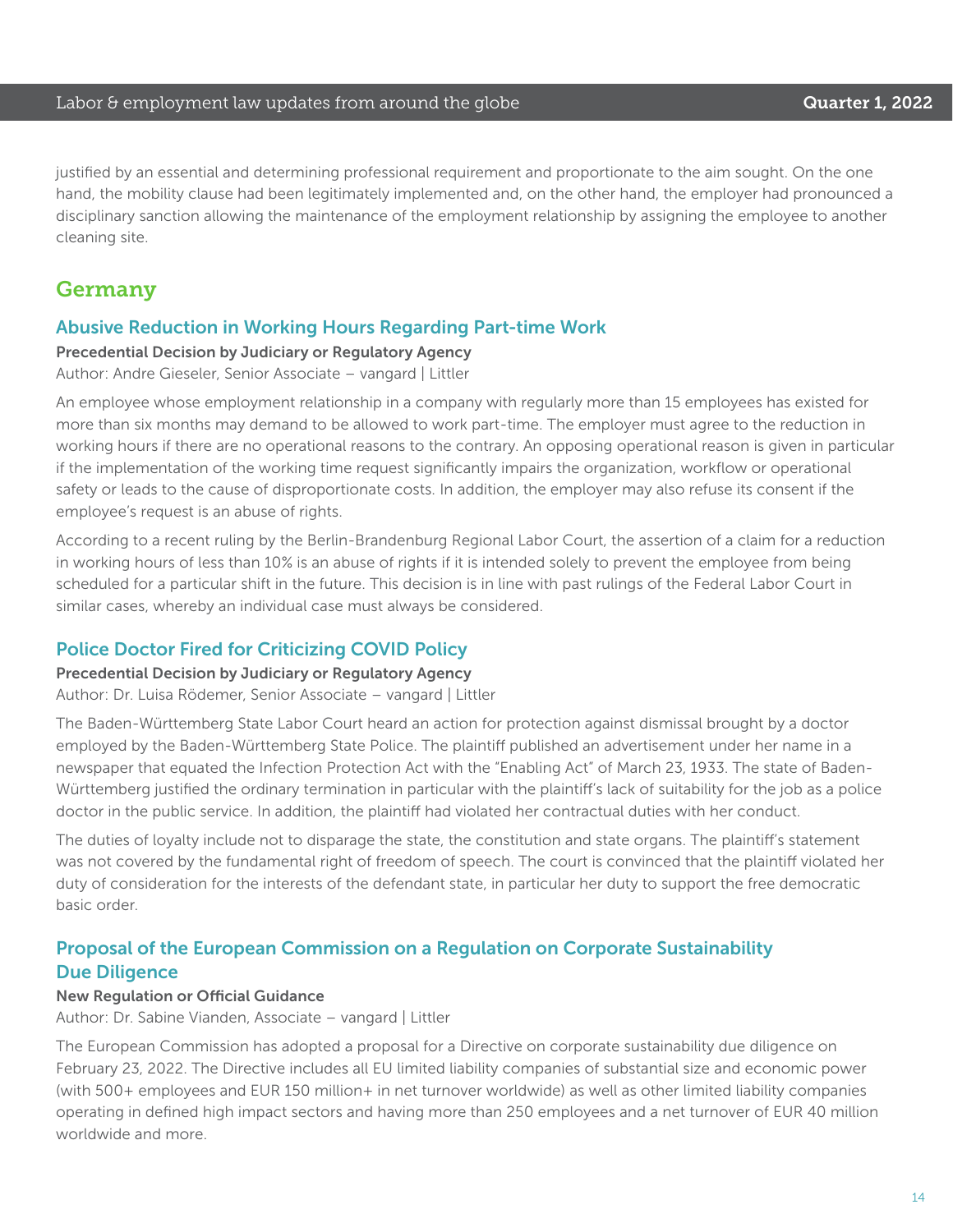#### Labor & employment law updates from around the globe **Cause Communist Constanting Cuarter 1, 2022**

The proposed Directive goes beyond the German Supply Chain Due Diligence Act in several aspects. With regard to duties and due diligence, the Directive sets higher standards when it comes to global warming and the scope of the supply chain. Finally, the Directive provides for stricter consequences because it contains a civil liability provision that can be used to take legal action against the companies causing the damages. The Commission's draft now passes to the European Parliament and the Council in the further procedure. Once it has been adopted, it needs to be implemented in the national law of the member states. This creates a need for adaptation into German law.

#### Increase in Statutory Minimum Wage and Remuneration Ceiling for Mini-Jobbers

#### Proposed Bill or Initiative

Author: Lara Müller-Esch, Associate – vangard | Littler

The statutory minimum wage shall increase to 12 euros per hour as of October 1, 2022, and the mini-job limit from EUR 450 to EUR 520. The federal cabinet has approved the proposed bill on February 23, 2022.

#### Easier Access to Short-time Allowance Continues

#### Proposed Bill or Initiative

Author: Andre Gieseler, Senior Associate – vangard | Littler

The special regulations for short-time allowance will be extended. The access requirements will remain reduced because it cannot be ruled out that the pandemic-related restrictions will continue. Therefore, on February 18, 2022, the federal cabinet set in motion that the following regulations should continue to apply until June 30, 2022: (1) The requirements for access to short-time allowance will remain lowered; (2) The accrual of minus hours will be waived; (3) Income from mini-jobs taken up during short-time working will not be offset against short-time allowance; and (4) Increased benefit rates to apply from the fourth or seventh month of receipt.

 The bill also aims to extend the maximum period for which short-time allowance can be drawn to 28 months. It is currently 24 months.

### Hungary

### New Tool to Track Obligatory Vaccination of Medical Staff

#### New Order or Decree

Author: Zoltan Csernus, Attorney-at-Law – VJT&Partners Law Firm

The government's new decree entitled the medical employers to receive information from the authority whether their medical employees duly received the obligatory COVID-19 vaccines to facilitate the control of the compliance of the medical employees with their obligatory COVID-19 vaccination.

#### Support for Employers with Ukrainian Employees

#### New Order or Decree

Author: Zoltán Csernus, Attorney-at-Law – VJT&Partners Law Firm

The government provides financial support for employers employing Ukrainian citizens who arrived in Hungary on or after February 24, 2022, as war refugees. The financial support is for employees who work for at least 20 hours per week and the support is granted for maximum 12 months, which period can be prolonged for another 12 months, but only for the period of the employment. The support has to be spent on renting flats for these employees, the amount of monthly support is 50% of the rental fee, but maximum the sum of HUF 60,000 (approximately USD 180) plus additional HUF 12,000 (approximately USD 35) per child, if the employee has minor children. Part of the rent not covered by this sum is paid 50% by the employer and 50% by the employee.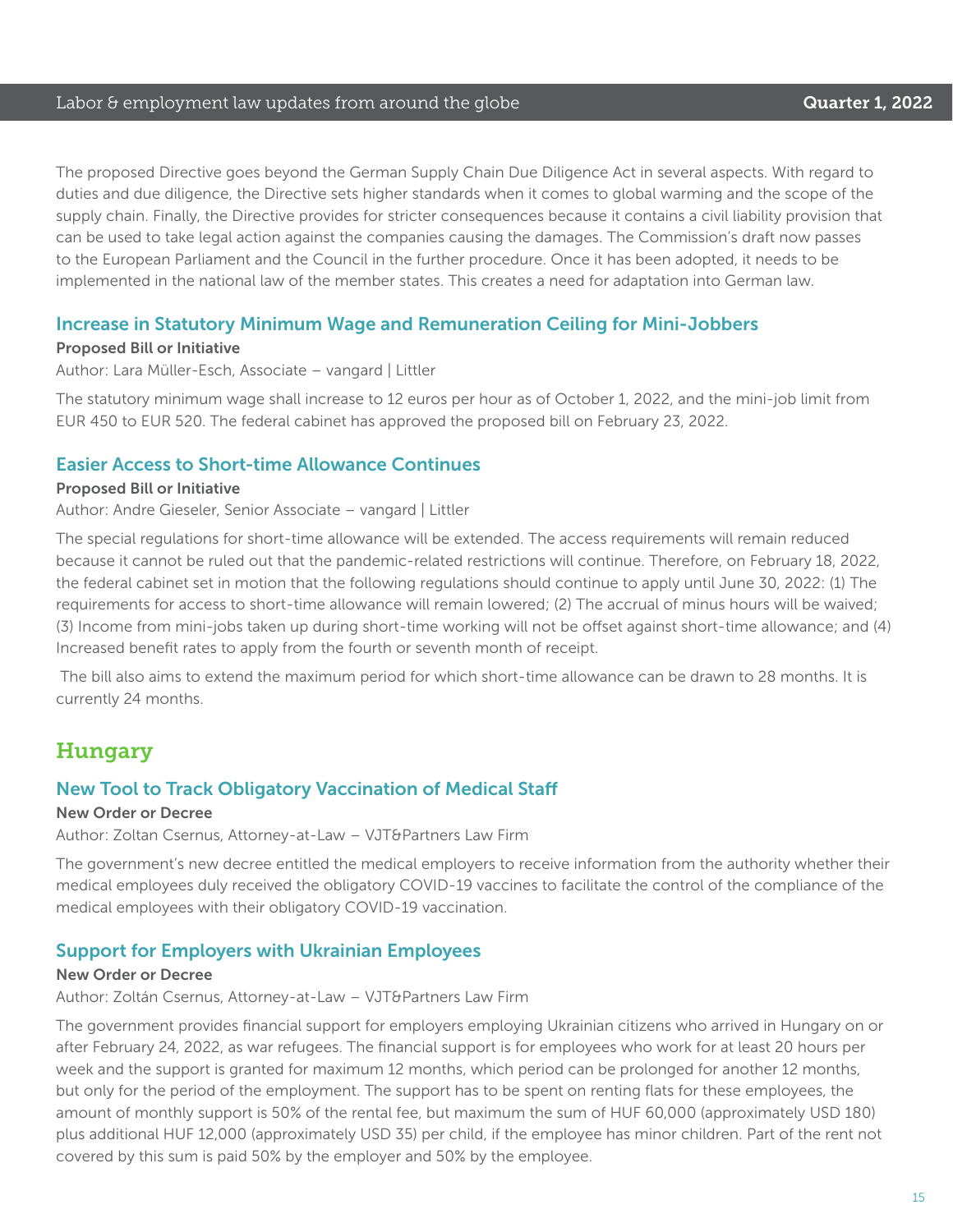### India

#### Haryana Local Employment Law Update

#### New Legislation Enacted

Authors: Vikram Shroff, Partner and Head of Employment, and Sayantani Saha, Associate – Nishith Desai Associates

The Haryana State Employment Local Candidates Act, 2020, came into effect on January 15, 2022. The law mandates employers in the state of Haryana to employ at least 75% Haryana state domiciled local candidates in vacancies with gross salary of up to INR 30,000 (approx. USD 400) per month. The vacancies need to be registered on a notified government portal, within three months of commencement of the law.

The law will remain in effect for 10 years from the date of its commencement and inability to comply with the law may lead to penalty ranging between INR 10,000 (approx. USD 140) to INR 200,000 (approx. USD 2700). The constitutionality of the law is currently being litigated before the Punjab & Haryana High Court, which had earlier stayed the operation of the law in view of such litigation. However, the stay direction was overturned in an appeal before the Supreme Court of India.

#### Amendment to the Maharashtra Shops and Establishments Law

#### New Legislation Enacted

Authors: Vikram Shroff, Partner and Head of Employment, and Sayantani Saha, Associate – Nishith Desai Associates

The Maharashtra state government notified an amendment to the Maharashtra Shops and Establishments (Conditions of Service and Regulation of Employment) Act, 2017 (MSEA) on March 17, 2022. As a result of the amendment, it is mandatory for all establishments in the state to display their names on the name board in Marathi (the official state language) in a prescribed manner. It also clarifies that except for a limited requirement to notify certain details to the labor authorities, the other provisions of the MSEA will not be applicable to commercial establishments in Maharashtra state with less than 10 employees. Further, the amendment does away with the requirement for employers at commercial establishments in Maharashtra state to include details of the employees' Aadhar card number in the identity card to be issued by employers.

#### Implementation of Labor Codes Delayed

#### Proposed Bill or Initiative

Authors: Vikram Shroff, Partner and Head of Employment, and Sayantani Saha, Associate – Nishith Desai Associates

The implementation of the four newly enacted labor codes, being the Code on Wages, 2019, Code on Social Security, 2020, Industrial Relations Code, 2020, and Occupational Safety, Health and Working Conditions Code, 2020, have been further delayed. As per a press release issued by the (Indian) Ministry of Labor and Employment (MoLE) on March 21, 2022, 27 states / union territories (UTs) have pre-published draft rules under Code on Wages, 2019, 23 states / UTs under Industrial Relations Code, 2020, 21 states / UTs under Code on Social Security, 2020, and 18 states / UTs under the Occupational Safety, Health and Working Conditions Code, 2020. The MoLE is currently in the consultation process with stakeholders, prior to implementation of the labor codes, having held at least nine tripartite consultations with trade unions and employers' associations until date.

#### Increased Instances of Moonlighting in India

#### **Trend**

Authors: Vikram Shroff, Partner and Head of Employment, and Sayantani Saha, Associate – Nishith Desai Associates

With increase in remote working practices and lack of centralized database to monitor, there has been an increase in moonlighting cases amongst employees in India. Owing to the COVID-19 pandemic, employers were forced to adopt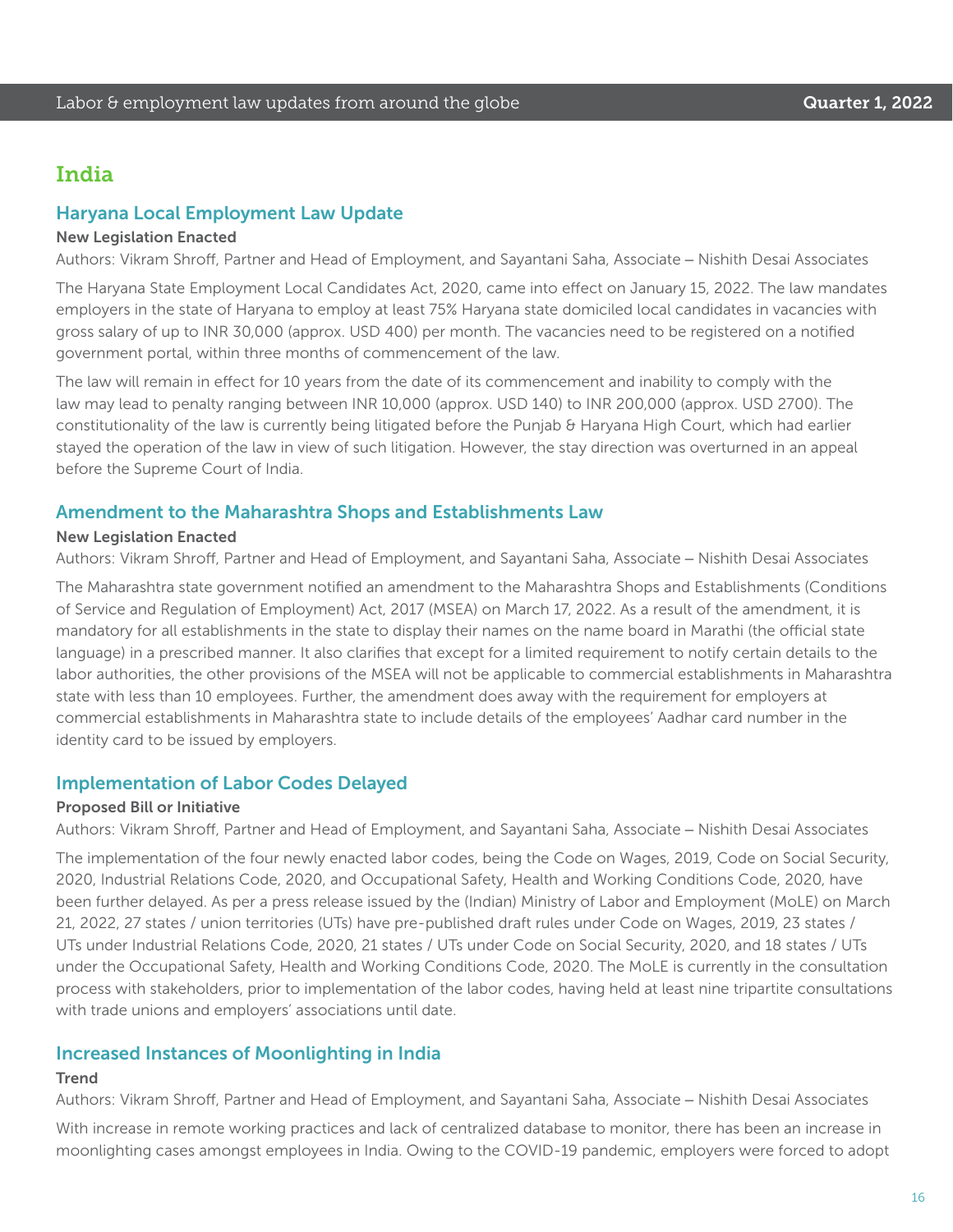#### Labor & employment law updates from around the globe **Cause Countries Countries 1, 2022**

remote working and hybrid working practices to ensure social distancing among their employees, and such remote working arrangements continue at large especially among employers in the technology and outsourcing sectors. Remote working has led to a lower direct supervision of employees, who find is easier to work on multiple jobs or take on some other assignments while being employed.

Moonlighting leads to a high risk of data privacy and confidentiality breach, besides risk of intellectual property rights breaches. Employers are currently navigating options to ensure higher degree of background scrutiny of onboarding employees and monitoring of existing employees, to identify cases of moonlighting.

#### Employers Prepare for Return to Office

#### **Trend**

Authors: Vikram Shroff, Partner and Head of Employment, and Sayantani Saha, Associate – Nishith Desai Associates

The (Indian) Ministry of Home Affairs (MHA), through its letters to Indian state and union territory (UT) administrators dated March 22, 2022, has declared that there will not be a renewal of the federal level notification on guidelines for containment of COVID-19 post March 31, 2022. However, Indian states are free to impose their own restrictions.

As a result, some of the Indian states, including states of Karnataka, Maharashtra, Haryana, and Telangana, have withdrawn or expired their previous notifications imposing restrictions on private establishments in their state that mandated practices for containment of COVID-19 pandemic. With relaxation of COVID related restrictions, employers are cautiously preparing to have their employees return to office. Recommendation on continuing observation of COVID-19 appropriate behavior, *inter alia* on using face mask and hand hygiene, is however likely to continue to guide the national response to COVID pandemic.

## Ireland

#### Government Announces New Public Holiday

#### New Legislation Enacted

Authors: Niall Pelly, Partner, and Alison Finn, Senior Associate – GQ | Littler

In January 2022, the government announced that there will be a once off public holiday on March 18, 2022 to remember those who lost their life during the pandemic and to recognize the efforts of all citizens during the pandemic.

In addition, from 2023 onwards a new public holiday has been added to the annual public holiday calendar bringing the total number to ten. The new public holiday, which will be in honor of St. Brigid's day, will be the first Monday in every February, except where St. Brigid's day, February 1, falls on a Friday, in which case that Friday, February 1, will be the public holiday. The introduction of the new annual public holiday brings Ireland more into line with the European average.

#### Government Announces Details on Gender Pay Gap Reporting

#### New Regulation or Official Guidance

Authors: Niall Pelly, Partner, and Alison Finn, Senior Associate – GQ | Littler

To coincide with International Women's Day 2022, the government announced that the commencement order for gender pay gap reporting obligations for employers in Ireland will be published in the coming weeks. The regulations will require organizations with over 250 employees to report on their gender pay gap in 2022. Employers will be required to identify a specified "snapshot" date of their employees in June 2022 and then report the requisite pay and bonus information for those employees on the same date in December 2022. Employers will also be required to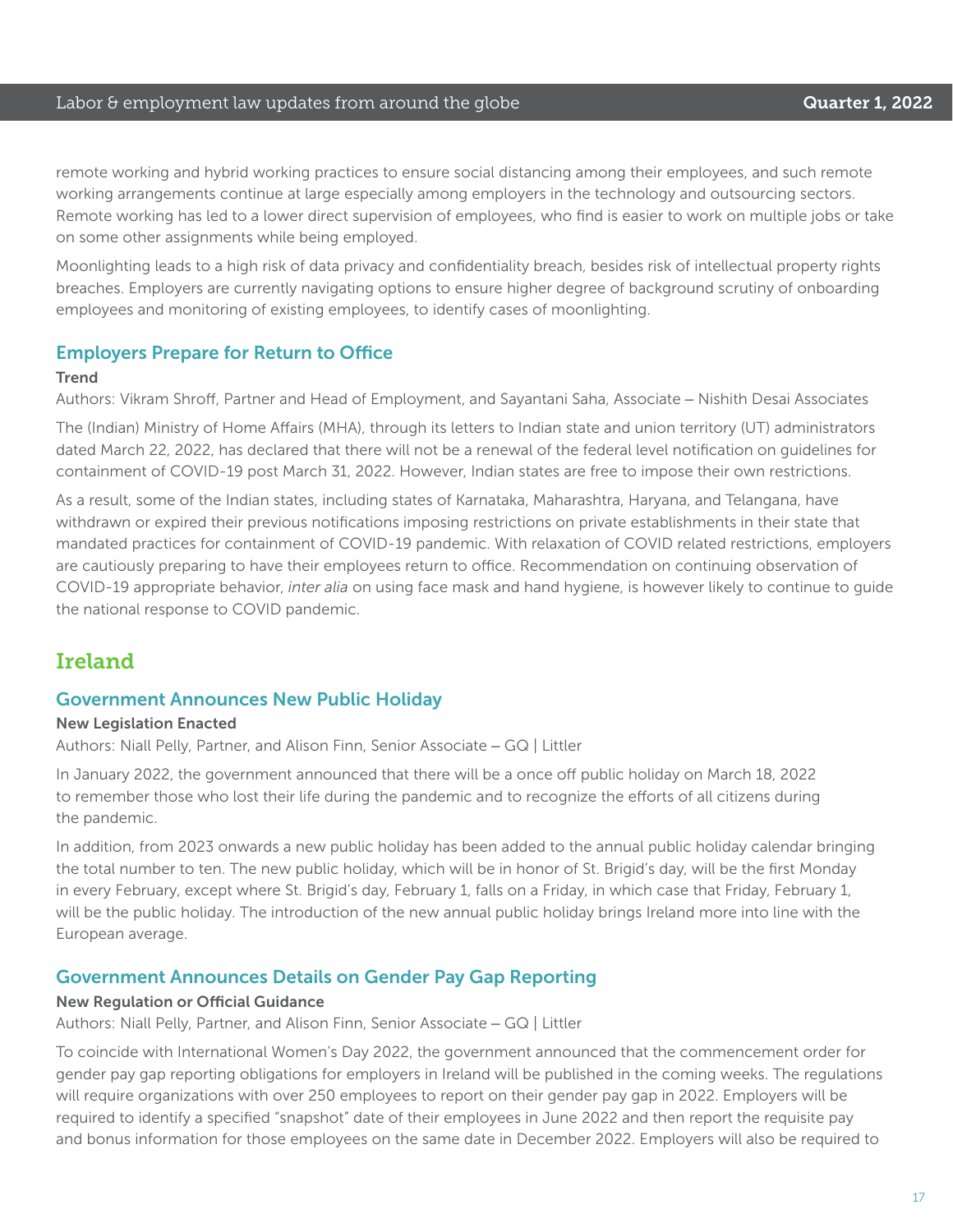#### Labor & employment law updates from around the globe **Cause Communist Constanting Cuarter 1, 2022**

publish a statement setting out, in the employers' opinion, the reasons for the gender pay gap and what measures are being taken or proposed to be taken by the employer to eliminate or reduce that pay gap.

The reporting requirement will initially only apply to employers with 250 or more employees but will extend over time to employers with 50 or more employees. It is expected that the regulations setting out the precise details that will need to be reported this year will be published shortly.

#### Bill to Transpose EU Whistleblower Directive Expands Scope and Breadth of Protections

#### Proposed Bill or Initiative

Authors: Niall Pelly, Partner, and Alison Finn, Senior Associate – GQ | Littler

In February, the government published the Protected Disclosures (Amendment) Bill 2022 (the Bill), which will transpose the "EU Whistleblower Directive" (*i.e.*, Directive (EU) 2019/1937 of the European Parliament and of the Council of 23 October 2019 on the protection of persons who report breaches of Union law). The legislation will further extend the scope and breadth of the protections afforded to individuals who make protected disclosures in Ireland.

A wider list of employers will be within the scope of the new legislation and the list of issues that constitute protected disclosures will also be extended. Under the existing regime, only public bodies are required to have reporting procedures in place for protected disclosures. The Bill extends this requirement to include private entities with over 50 employees from December 17, 2021. The new laws will not come into effect for most private sector employers with between 50 and 249 employees until December 2023.

#### Government Publishes Right to Request Remote Working Bill 2022

#### Proposed Bill or Initiative

Authors: Niall Pelly, Partner, and Alison Finn, Senior Associate – GQ | Littler

The General Scheme of the Right to Request Remote Working Bill 2022 (the Bill) was published in January 2022. As proposed, the Bill will require employers to have a written statement specifying the manner in which remote working requests are managed, the time frame within which decisions will be made and the specific conditions which will apply to remote working generally within the organization. Employees with more than 26 weeks' service will be able to make a formal request for remote working, to which an employer is obliged to accept, refuse or to make a counteroffer of an alternative remote working arrangement within 12 weeks. The Bill sets out a non-exhaustive list of 13 potential business grounds for refusing a remote working request.

As currently proposed, where an employer fails to respond to a request, or fails to provide a reason for refusing a request, an employee may appeal to the Workplace Relations Commission. The legislation remains at draft stage and it has been subject to much criticism so significant changes should be anticipated between now and the time at which it is enacted later in the year.

#### Sick Leave Bill 2022 Approved by Government

#### Proposed Bill or Initiative

Authors: Niall Pelly, Senior Associate, and Alison Finn, Senior Associate – GQ | Littler

The publication of the Government's Sick Leave Bill 2022 (the Bill) was announced in March and will now progress through the usual legislative process. The Bill imposes a mandatory obligation on the part of employers to provide sick pay. No such obligation currently exists.

The Bill provides for statutory sick leave payment (SSP) for an employee initially up to three days absence a year due to illness or injury, which will then rise to five days in 224, seven days in 2025 and ten days in 2026. An employee becomes entitled to SSP after they have completed 13 weeks of continuous service with their employer and will have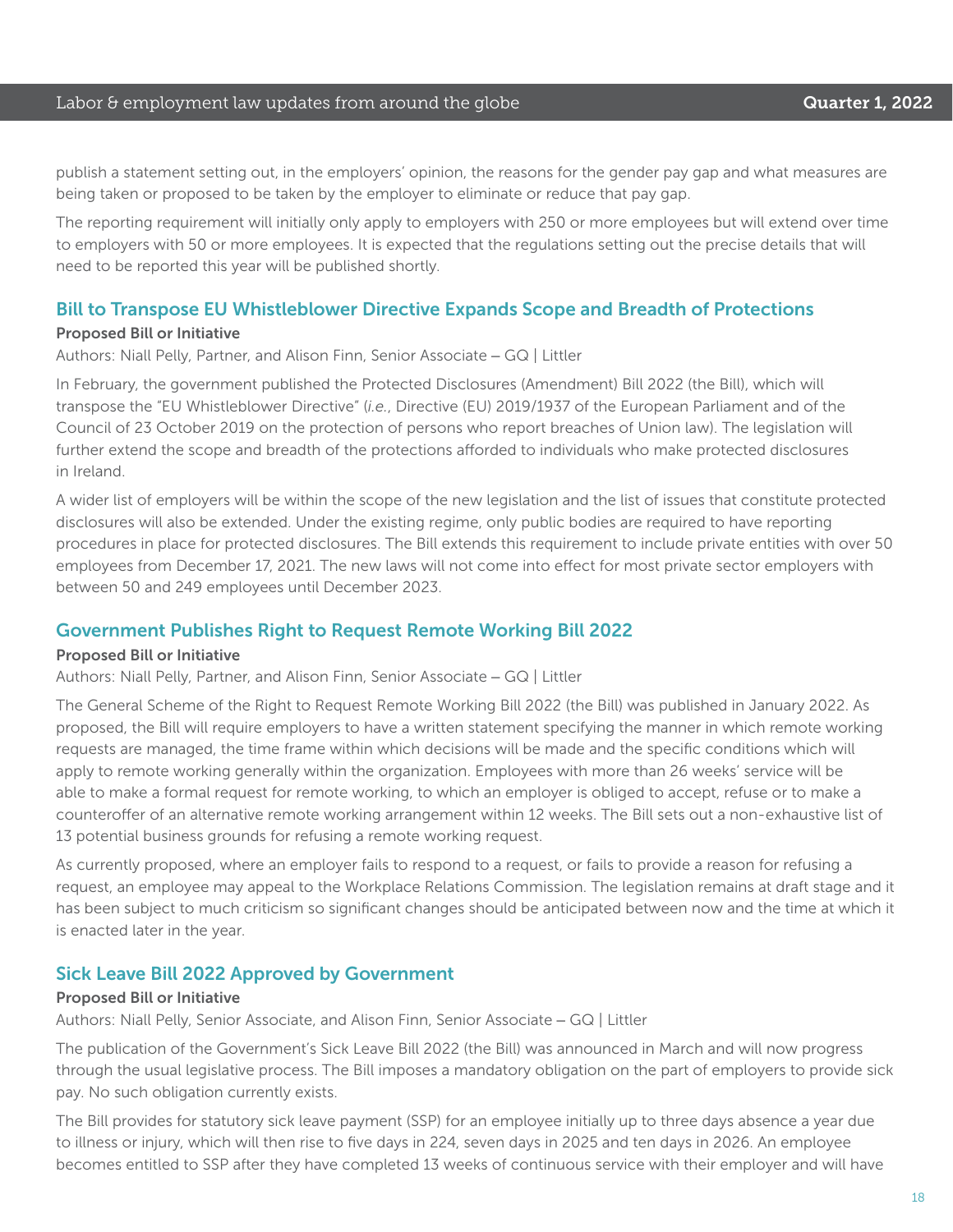to provide a medical certificate confirming that they are unable to work. SSP will be paid at the rate of 70% of regular earnings, up to €110 per day.

### Italy

### COVID-19: "Green Pass" for Employees

#### New Legislation Enacted

Authors: Carlo Majer, Partner, and Caterina Colombano, Associate – Littler

The Italian government has recently approved the Legislative Decree of 24 of March 24, 2022, which loosens the rules governing employees' access to their workplace. Unlike what was previously established by previous regulations, all employees – until April 30, 2022 – will be required to show the basic "Green Pass," *i.e.*, the health record issued by the authorities in case of a full course of vaccination for COVID-19, certified recovery from the virus and in case of a rapid or molecular test with a negative result. Therefore, the differences between general employees and employees over 50, for whom the possession of the "enhanced Green Pass" (*rafforzato*) – *i.e.*, the one issued in case of vaccination cycle or certified – are no longer applicable.

It should be noted, in this regard, that Legislative Decree n. 44 of 2021 has provided for the compulsory vaccination against the COVID-19 virus – until June 15, 2022 – for all subjects over 50 residing or staying in the Italian territory, except those who have proven health problems. The Ministry of Health can carry out checks through the registers kept by local health authorities and, if it finds that a subject required to be vaccinated is not vaccinated, it can impose fines.

#### Remote Working: Extension of "Simplified" Smart Working

#### New Legislation Enacted

Authors: Carlo Majer, Partner, and Caterina Colombano, Associate – Littler

Legislative Decree of March 24, 2022, extended the possibility for employers, until June 30, 2022, to use so-called "simplified" Smart Working: this allows companies to activate Smart Working without the need for an individual agreement with employees. Employers will have to communicate to the Ministry of Labor, exclusively with the forms made available on the relevant website and through the application therein (usable only with the SPID digital identity), the names of the employees concerned and the duration of the remote work service (whether fixed-term or open-ended).

After this period – unless further extensions are granted by the Italian Government – it will be necessary to stipulate an individual agreement with the workers who will work in Smart Working. The agreement will have to comply with the relevant legislation (Law no. 81 of 2017) and the Protocol concluded between the social partners in December 2021. These sources provide that, within the agreement (or in the company policy if any, to which the agreement may refer) a number of elements will have to be indicated, including, the alternation between the time in which the worker must work inside the company premises and remotely, the places from which smart working cannot be performed, the right to disconnect from the devices used to work, and possibly the manner in which the expenses for carrying out remote work are reimbursed, which, unlike telework, are not compulsorily borne by the employer.

#### Ukrainian Crisis: Refugee Flows and Hosting Conditions

#### New Order or Decree

Authors: Carlo Majer, Partner, and Caterina Colombano, Associate – Littler

In light of the recent conflict that exploded in Ukraine, to provide a more efficient response to the large migratory flows across the EU, the EU Council adopted Decision 2022/382 on March 4, 2022, which implemented the EU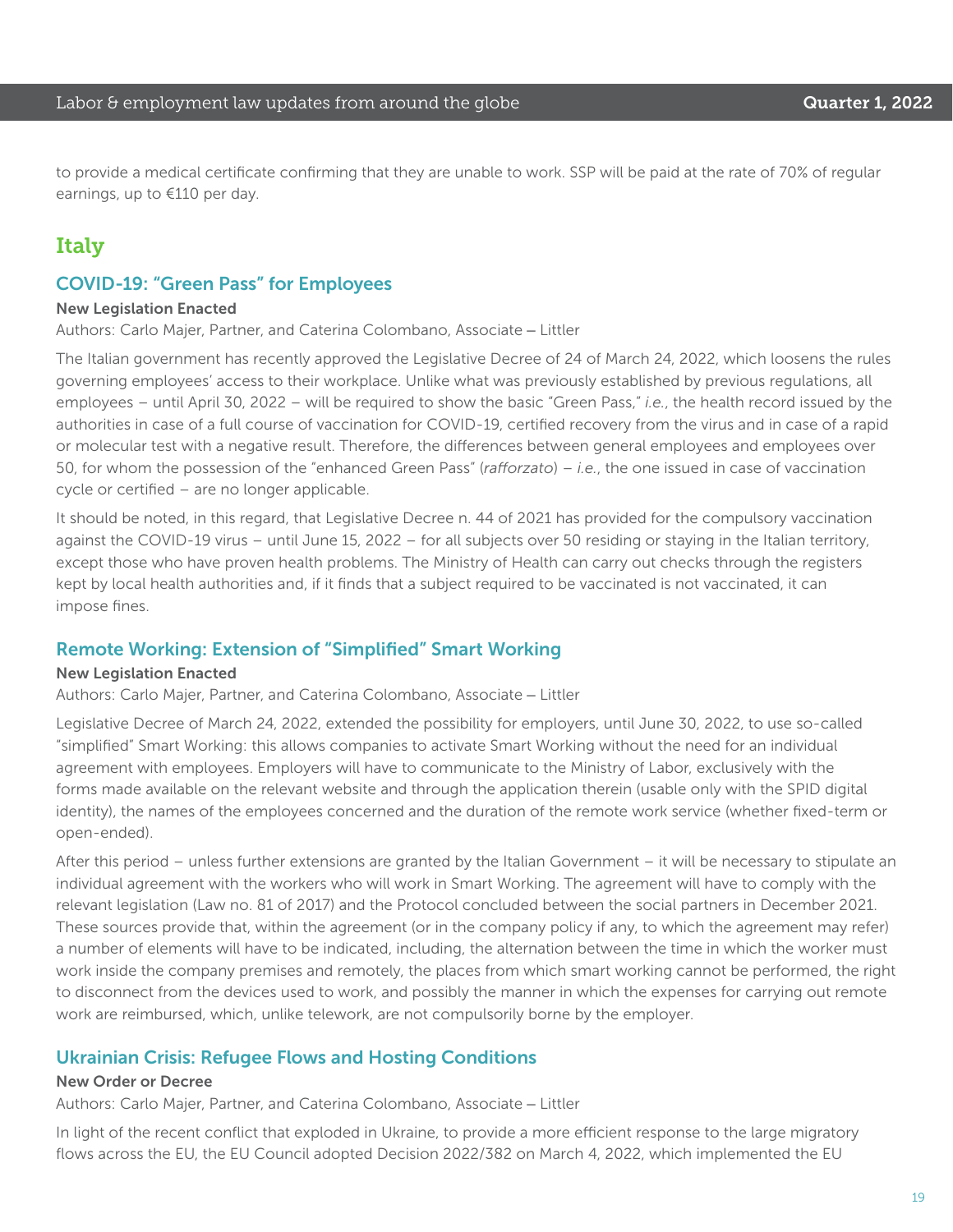#### Labor & employment law updates from around the globe **Cause Container 1, 2022**

Directive 2001/55/EC, known as "Temporary Protection." This is an exceptional protection regime for refugees from, among other countries, Ukraine, which entails the obligation for the Member States to provide such persons with residence permits for one year (extendable). To activate temporary protection internally, the Italian government has issued a measure in which it recognizes the Temporary Protection for one year, starting from March 4, 2022, which applies to refugees from Ukraine since February 24, 2022 (Ukrainian citizens as well as stateless persons or citizens of third countries who benefited from Temporary Protection or other equivalent treatment before this date), through the issuance of a residence permit for one year, extendable by six months in six months for a maximum period of one year.

The residence permit allows access to the national health system, the labor system, and the school system and there is also a system of accommodation in specific facilities. Moreover, the Department of Civil Protection is authorized to recognize the persons requesting Temporary Protection who have found independent accommodation, a one-off contribution of 300 euros per month per person, for a maximum duration of three months from the date of entry into the national territory, conventionally identified in the date of submission of the application for Temporary Protection if not otherwise determinable, and in any case not later than December 31st, 2022. In the presence of minors, in favor of the adult holder of legal guardianship or custody, an additional monthly contribution of 150 euros is recognized for each child under the age of 18 years.

#### Family Protection

#### New Order or Decree

Author: Carlo Majer, Partner, and Caterina Colombano, Associate – Littler

On March 31, 2022, the Italian government approved the draft of the Legislative Decree that implements the Directive (EU) 2019/1158 of the European Parliament and of the Council of June 20th, 2019 on work-life balance for parents and care providers and repealing Council Directive 2010/18/EU, with the aim of promoting gender equality and a better distribution of care loads within families. Confirmation of the measures will have to wait for the publication of the official decree, which will take place by 2022.

As for new fathers, the changes introduced by the Budget Law of 2022, which establish a mandatory leave of 10 days to be used in the five months following childbirth, adoption, or foster care, would have been confirmed. The period of parental leave for single parents would have been extended from 10 to 11 months. Moreover, the maximum period within which parents taking paternity leave to receive an allowance equal to 30% of their salary, up to the child's 12th birthday, would have been extended from six to nine months. Other changes would include priority access to smart working to caregivers; automatic admission to remote working for parents of children with disabilities; maternity allowance for self-employed and freelance professionals.

#### Disability Protection in the Working Environment: Permits under Law no. 104/1992

#### Important Action by Regulatory Agency

Authors: Carlo Majer, Partner, and Caterina Colombano, Associate – Littler

Art. 33 of Law 104/1992 – *i.e.*, the law on assistance, social integration, and the rights of disabled persons – provides that employees may benefit from three days' monthly leave to assist a spouse or relative up to the third degree who is disabled. Of relevance is Law no. 76/2016, which regulates civil unions between persons of the same sex and de facto cohabitations, and further provides that the regulatory provisions referring to marriage or spouses also apply to each of the parties to the civil union. Moreover, the Constitutional Court (Italy's highest court of justice) has declared the illegitimacy of art. 33 of Law no. 104/1992 because it did not include the cohabitant among the subjects entitled to benefit from leaves of absence.

In light of this, with Circular No. 38 of 2017, the National Institute of Social Security (INPS) has specified that the party to a civil union between persons of the same sex may take advantage of the permits de quo, as well as the de facto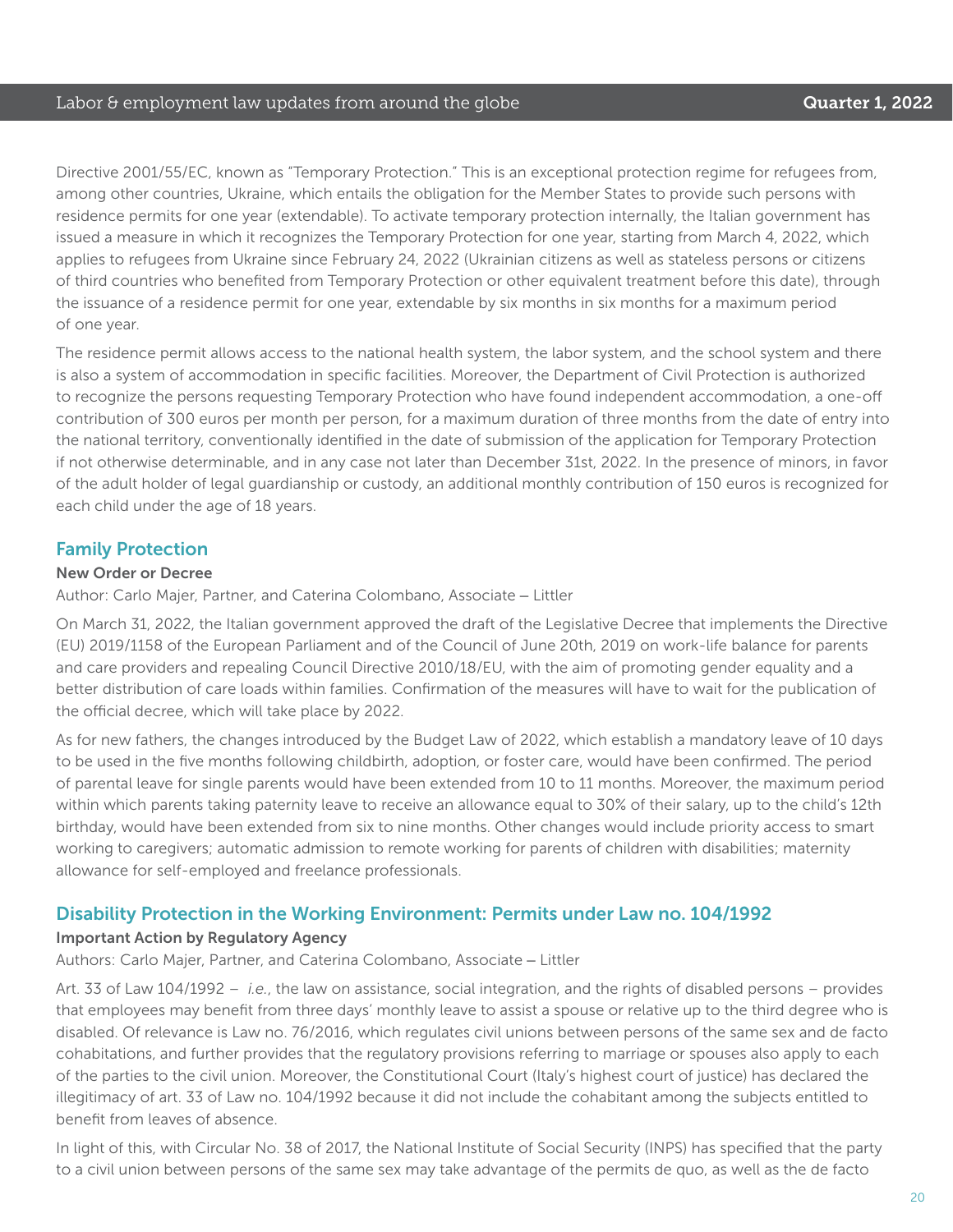cohabitant. With Circular no. 36 of March 7, 2022, the INPS expanded the guidance, specifying that the relationship between the party to the civil union and the relatives of the other party must be legally recognized, with the result that the permits under Law 104/1992 must be recognized for the party to the civil union, even if the person assists relatives of the other party. At the same time, however, INPS pointed out that the legal bond of cohabitation is not recognized between the "de facto" partner and the relatives of the other partner, as the cohabitation is not a legal institution, but a factual situation. This is a reminder that in order to qualify a party to a civil union, one can refer to the records of the civil union registered in the civil status archives.

### Kingdom of Saudi Arabia

#### Ministry of Human Resources and Social Development Adopts New List of Fines New Legislation Enacted

Authors: Sara Khoja, Partner, and Sarit Thomas, Knowledge Management Counsel – Clyde & Co.

The Ministry of Human Resources and Social Development (MHRSD) on December 17, 2021, published an amended set of penalties for employer noncompliance with the Saudi employment regulations. The new law provides a revised list of penalties for violations of various employment regulations, including sanctions for noncompliance with Saudization requirements, work authorization obligations, and payment of wages. It also provides a separate list of sanctions applicable to recruitment companies.

The level of penalties depends on the employer's headcount and, in some instances, the penalties are multiplied by the number of workers affected by the employer's noncompliance. Companies are grouped into three categories: (1) 51 workers or more; (2) 11 to 50 workers; and (3) 10 workers or less. Employers must settle (or appeal) all penalties within 60 days of being served by the MHRSD, and failure to do so will result in the suspension of all services provided by MHRSD.

### Saudi Arabia Ministerial Decision No. 70273/1440 On the Approval of the Implementing Regulation of the Labor Law

#### New Legislation Enacted

Authors: Sara Khoja, Partner, and Sarit Thomas, Knowledge Management Counsel – Clyde & Co.

Ministerial Decision No. 70273/1440 has been updated, adding a new national holiday under Article 24 of the regulations. Pursuant to this amendment, a new national holiday titled "The Foundation Day" will take place on February 22 of every year. The amendment further provides that in the event that the Foundation Day or the National Day (which takes place on the first day of the Libra astrological sign, pursuant to the Umm alQura calendar) fall on any day off or leave taken, no compensation shall be given to the employee.

### **Malaysia**

#### Passing of the Employment (Amendment) Bill 2021

#### New Legislation Enacted

Authors: Selvamalar Alagaratnam, Partner, and Teng Wei Hun, Associate – Skrine

On March 30, 2022, the Malaysian Parliament passed the Employment (Amendment) Bill 2021 (the Bill) which includes the following changes to the law: redefining an "apprentice contract" by limiting it to a minimum duration of six months and a maximum duration of 24 months; increasing paid maternity leave period from 60 to 98 days; allowing paternity leave of seven days; imposing the requirement on employers to obtain prior approval from Director General of Labor before employing a foreign employee; empowering the Director General of Labor to inquire into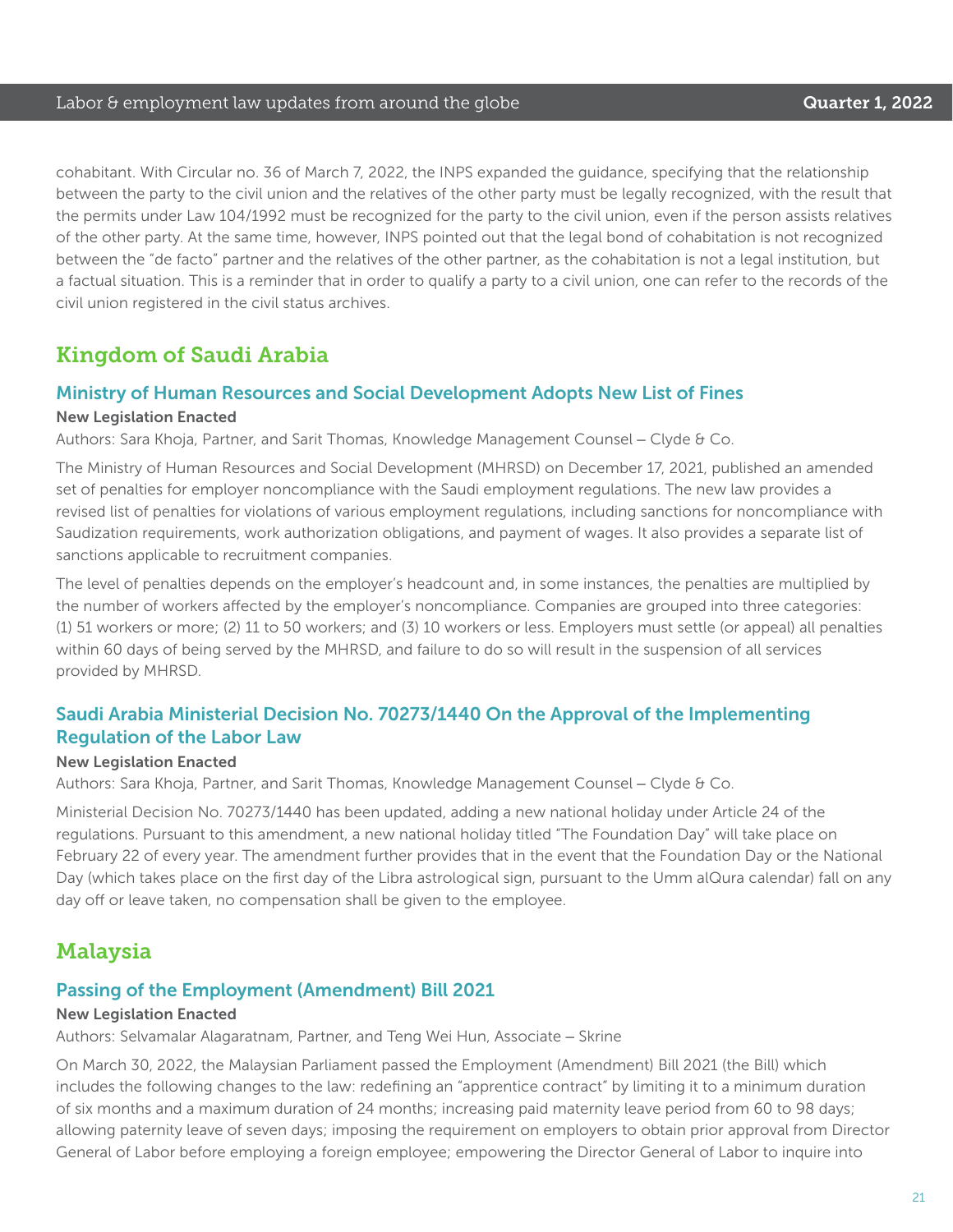#### Labor & employment law updates from around the globe **Cause Communist Constanting Cuarter 1, 2022**

and decide matters relating to discrimination in employment; providing procedure for applications of flexible working arrangement by an employee and increasing the fine which the employer is liable to pay relating to sexual harassment complaints from RM10,000 to RM50,000. The Bill is not in force yet and is pending royal assent.

The scope of application of the Employment Act post its amendment is as yet unknown as the Ministerial Order that will define the scope has not yet been made public.

#### Ratification of ILO Protocol 29 – the Forced Labour Convention

#### New Order or Decree

Authors: Selvamalar Alagaratnam, Partner, and Teng Wei Hun, Associate – Skrine

Malaysia has formally ratified the ILO's Protocol 29, a protocol to the Forced Labour Convention, on March 21, 2022. Once ratified, Malaysia shall take effective measures to prevent and eliminate forced labor, to provide the victims protection and access to appropriate and effective remedies such as compensation, and sanction perpetrators of forced or compulsory labor; develop a national policy and plan of action for the effective and sustained suppression of forced or compulsory labor.

#### "Transition to Endemic" Phase, Effective April 1, 2022

#### New Regulation or Official Guidance

Authors: Selvamalar Alagaratnam, Partner, and Teng Wei Hun, Associate – Skrine

Effective April 1, 2022, Malaysia will enter into the "Transition to Endemic" phase of COVID-19 with all restrictions on business operating hours removed. Limits on the number employees allowed in the workplace based on vaccination coverage is also abolished. However, the wearing of face masks in public places is still mandatory.

#### Minimum Wage Raised to RM 1,500, Effective May 1, 2022

#### New Regulation or Official Guidance

Authors: Selvamalar Alagaratnam, Partner, and Teng Wei Hun, Associate – Skrine

On March 19, 2022, it was announced by the Prime Minister of Malaysia, that the national minimum wage will be revised to RM1,500 from the current minimum of RM1,200 with effect from May 1, 2022. However, there is confusion as to when the revised minimum wage will actually take effect and the covered employees within its scope. The Prime Minister and Human Resources Minister were cited as stating that the new minimum wage would only apply to companies with five or more employees and there may be certain sectors which are exempted from implementing the minimum wage for two years. No official confirmation is available as yet.

#### Trade Unions (Amendment) Bill 2022

#### Proposed Bill or Initiative

Authors: Selvamalar Alagaratnam, Partner, and Teng Wei Hun, Associate – Skrine

The Trade Unions (Amendment) Act 2022 (the Bill), tabled for first reading in the lower house of the Parliament, seeks to remove restrictions on registration of trade union based on certain establishments or similarities in trade, occupation, or industry. The Bill, if passed, will significantly limit the grounds on which the Director General of Trade Union (DGTU) may refuse registration or cancellation of registration of a trade union. The important grounds for refusing registration removed are where "any of the objects of the trade union is unlawful" or where "it is not in the interest of the workmen concerned that there be another trade union in respect of that particular establishment, trade, occupation or industry." The Bill also proposes an obligation on the DGTU to provide reasons for refusal of registration of a trade union. In addition, the Bill seeks to remove the power of the DGTU to suspend a branch of a trade union.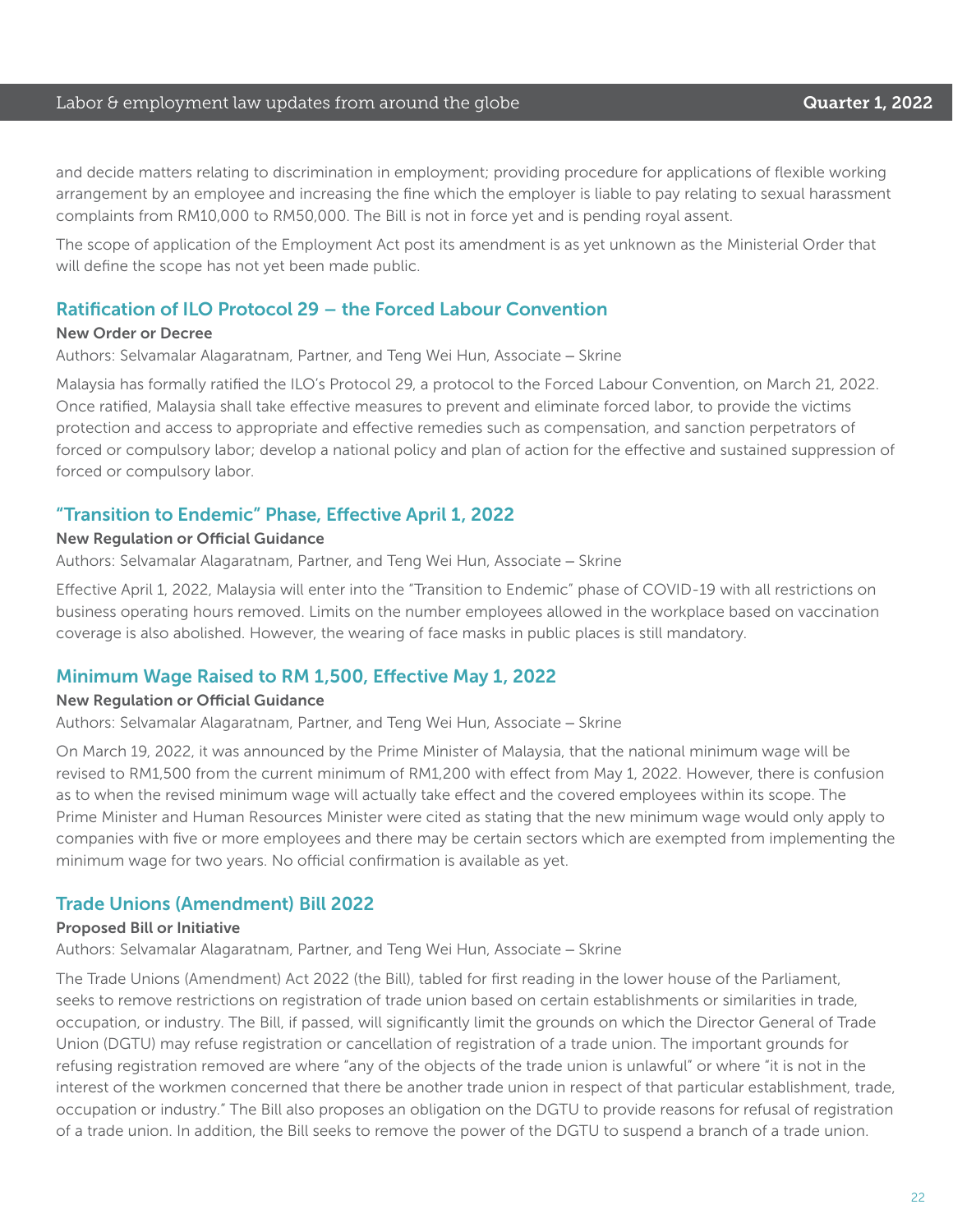#### Labor & employment law updates from around the globe **Cause Container 1, 2022**

In respect of strikes and lockouts, the Bill seeks to lower the minimum number of votes required to call for strikes and lockouts from two-thirds to one-half of at least 60% votes of the total number of union members who are entitled to vote and in whose respect the strike is called. However, the Bill proposes to double the amount of fine for organizing strikes or lockouts without first obtaining consent of its members through secret ballot.

### Mexico

#### Increase to the UMA Value Announced for 2022

#### New Order or Decree

Authors: David E. Leal González, Shareholder, and Alondra Valdez Padilla, Associate – Littler

On January 7, 2022, Mexico's National Institute of Statistics and Geography (INEGI by its acronym in Spanish) published the new values for the Updated Metric Unit (*Unidad de Medida y Actualización* or UMA) that took effect on February 1, 2022, as provided by Article 5 of the Law to determine the value of the UMA. The UMA serves as the basis for calculating the payments, obligations, or penalties that are owed to the government, whether under federal or state law. Its updated value is published on an annual basis. The values of the UMA for 2022 will be as follows: Daily, MXN 96.22; monthly, MXN 2,925.09; and annual, MXN 35,101.08.

#### Venezuelans Will Need Visa to Enter Mexico as of January 21, 2022

#### New Order or Decree

Authors: Rogelio Alanis Robles, Associate, and Alondra Valdez Padilla, Associate – Littler

On January 6, 2022, the Mexican Ministry of the Interior published in the *Official Gazette of the Federation* an agreement announcing a change in Mexican migration policy, requiring Venezuelan citizens to obtain a visa to enter national territory. This change took effect on January 21, 2022, and requires all Venezuelan citizens wanting to enter Mexico to first obtain an ordinary visa from a Mexican consular representation abroad.

Importantly, as with other nationalities that require a visa, Venezuelan citizens may be exempted from applying for a Mexican visa if they prove any of the following conditions: (1) the individual is a permanent resident of Canada, the United States of America, Japan, the United Kingdom of Great Britain and Northern Ireland, any of the countries that make up the Schengen Area of Europe, or of a member country of the Pacific Alliance (Chile, Colombia, and Peru); or (2) the individual holds a valid visa from Canada, the U.S., Japan, the United Kingdom of Great Britain and Northern Ireland, or any of the countries that make up the Schengen Area.

### **Netherlands**

#### Appeal Court: Equity Partner of Big Accounting Firm Not an Employee

#### Precedential Decision by Judiciary or Regulatory Agency

Authors: Eric van Dam, Partner, and Dennis Veldhuizen, Partner – Clint | Littler

On March 29, 2022, the Appeal Court of The Hague ruled that an equity partner of a big accounting firm does not qualify as employee. The qualification of the agreement between the firm and the partner became an issue when the firm terminated this agreement. The partner was of the opinion that this termination was unlawful, since the requirements for terminating an employment agreement were not met. However, the court refused to annul the termination of the agreement, because of substantial differences between the position of the partner and the position of employees, like the voting rights of the partner as shareholder, the compensation of the partner and the possibility to refuse clients.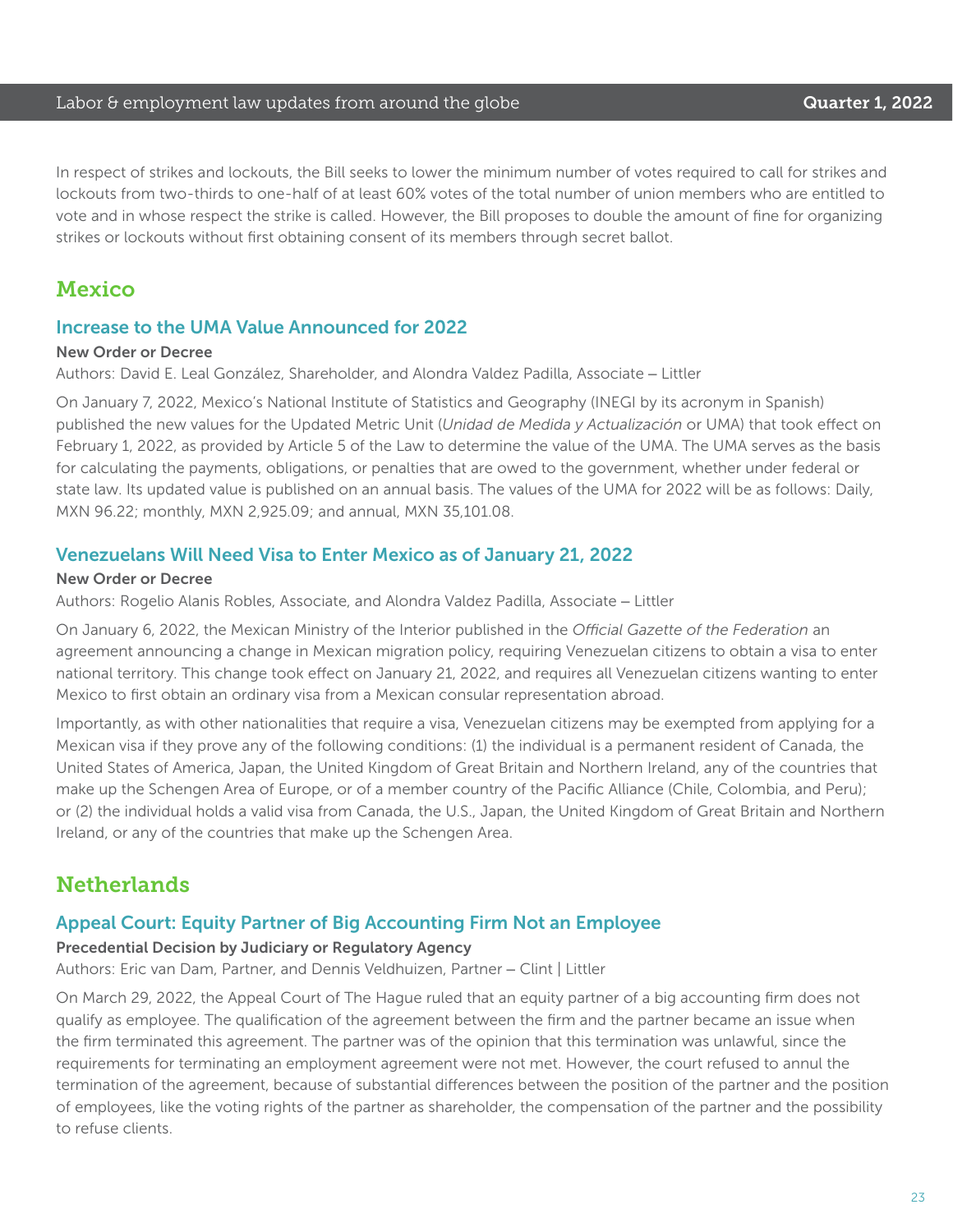#### Bill Proposes a Statutory Obligation to Install a Trustee

#### Proposed Bill or Initiative

Authors: Eric van Dam, Partner, and Dennis Veldhuizen, Partner – Clint | Littler

On January 26, 2022, a bill was submitted to the House of Representatives proposing to implement a statutory obligation for companies to install a trustee. The obligation should be included in the Working Conditions Act, will apply to all companies, irrespective of the number of employees and provides the trustee with protection against retaliation. Misconduct in the workplace and the importance of easily accessible procedures to raise concerns or complaints has great societal interest at the moment. However, it is expected that the House will be critical because they do not want the bill to cause increasing burdens on employers.

#### Social Economic Council Published Advice on Statutorily Regulating Hybrid Working

#### Proposed Bill or Initiative

Authors: Eric van Dam, Partner, and Dennis Veldhuizen, Partner – Clint | Littler

On March 31, 2022, the Dutch Social Economic Council published guidance on hybrid working, which was requested by the Minister of Employment and Social Affairs. The council, consisting of both employee and employer representatives, advises to statutorily regulate that employers have to accept a request to adjust the workplace if, based on reasonableness and fairness, the employer's interests have to take second place to that of the employee and the requests concerns a workplace within the EU at which place the employee will live or that is otherwise suitable to work from. If the requested workplace does not meet these criteria, the employer has to discuss the request with the employee in case the employee intends to refuse it. Whether the advice will be followed is not clear yet. The government will first discuss the advice and respond to it in a letter to the House of Representatives.

### Nicaragua

#### Minimum Wage Increase and Salary Adjustments for Several Sectors and Industries

#### Important Action by Regulatory Agency

Author: Francisco Cerda, Partner – BDS, Member of Littler Global

The National Minimum Wage Commission increased the minimum wage by 7% for various sectors, including: Agriculture, fishing, manufacturing, commerce, construction (mostly administrative employees), financial and insurance establishments, among others.

Additionally, the Ministry of Labor applied an adjustment of 9.28% to the salary per unit of time for carpenters, bricklayers, and shipowners in the construction industry, and an adjustment of 9% to the prices of the "Table of Prices for Piece Labor." The increase is mandatory for any national or foreign company that operates in Nicaragua.

### **Norway**

#### Limitation on Temporary Employment

#### New Legislation Enacted

Author: Ole Kristian Olsby, Partner – Homble Olsby | Littler

The current possibility to use temporary employment for up to 12 months without having to document a justified cause prescribed by law, is repealed from July 1, 2022.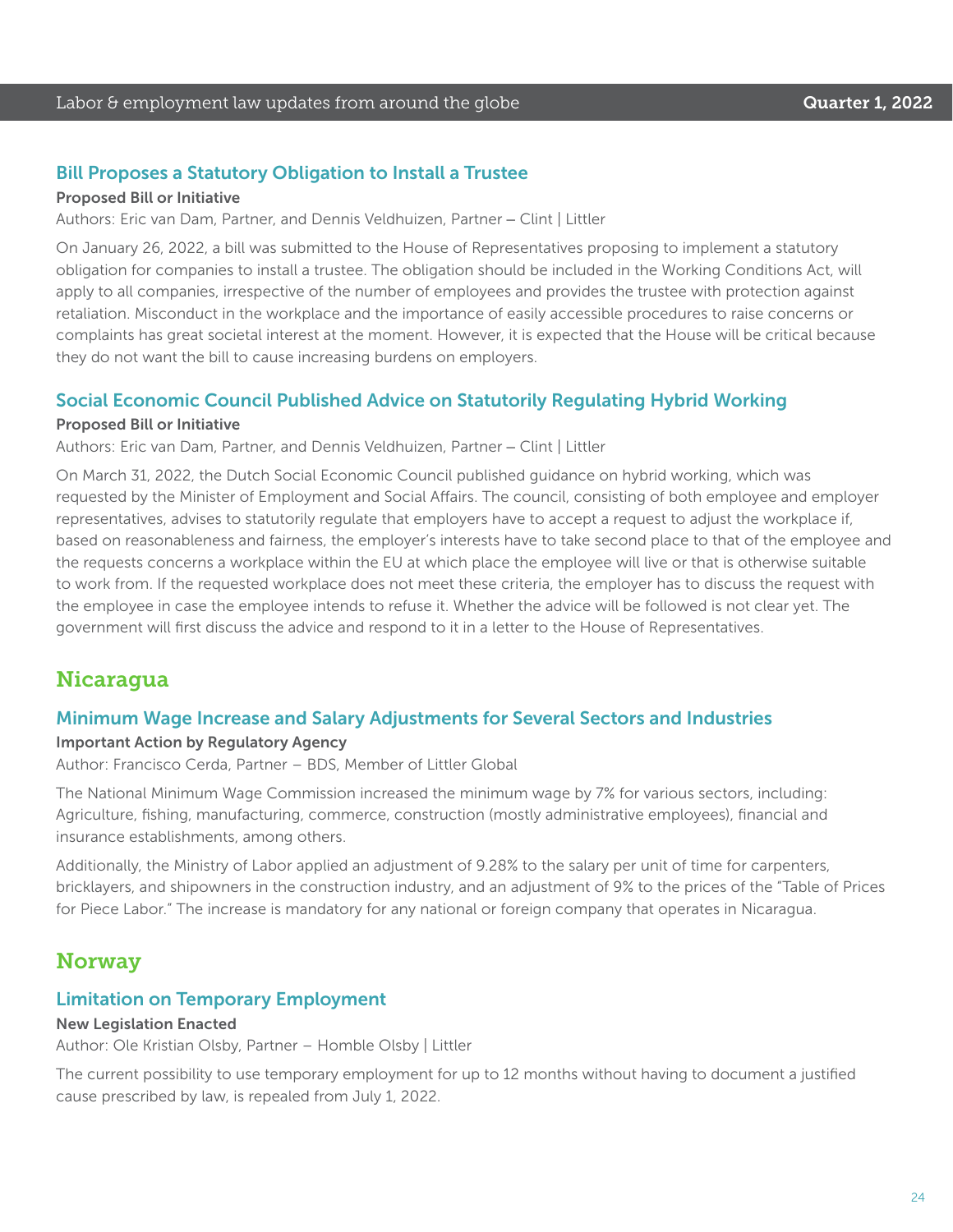### Employer's Duty to Pay Salary the First Part of a Temporary Layoff

#### New Legislation Enacted

Author: Ole Kristian Olsby, Partner – Homble Olsby | Littler

From March 1, 2022, the employer's duty to pay salary to employees who are temporarily laid off was extended from the previous 10 days to 15 days.

#### Can Employees on Sick Leave Demand a Change from Full-time to Part-time Position?

#### Precedential Decision by Judiciary or Regulatory Agency

Author: Ole Kristian Olsby, Partner – Homble Olsby | Littler

One of the questions to determine whether a termination of an employee on sick leave is lawful is whether the employer has fulfilled their duty to make the necessary adaptions for that employee. The question before the Supreme Court was whether this duty to adapt included dividing the employee's previous full time, permanent position, to two 50 % part-time, permanent positions. The court concluded negatively in this specific matter and stated that the employer's duty to adapt does not require them to implement a permanent change in the position and organizational structure.

#### Amendment of Regulations Concerning Home Office

#### New Regulation or Official Guidance

Author: Ole Kristian Olsby, Partner – Homble Olsby | Littler

The current regulation provides the minimum requirements of a written and individual agreement between the employer and an employee for employees who may work from home, *e.g.*, time and number of hours per week/ month. The regulations have been amended to empower the Labor Inspection Authority to supervise compliance with these requirements.

Further, the amended regulations now limit employees' possibility to work from home after 9:00 P.M. and during weekends; clarify situations where a written agreement is not required (when home office is ordered or recommended by the government); and place emphasis on the fact that an employer's responsibilities for employees working from home also include the psychosocial working environment. The amendments are in force from July 1, 2022.

#### Proposal Concerning Harassment in the World of Work

#### Proposed Bill or Initiative

Author: Ole Kristian Olsby, Partner – Homble Olsby | Littler

The government has issued a consultation paper where they propose to ratify ILO Convention no. 190 to eliminate violence and harassment in the workplace. In addition, they state a desire to have an offensive gender equality policy. The government also proposes to introduce a duty for employers to have policies concerning harassment and sexual harassment in the workplace and to clarify the safety representative's duty to ensure that the psychosocial working environment of employees are safeguarded. The consultation paper is sent on a public hearing round with deadline for statements on June 8, 2022.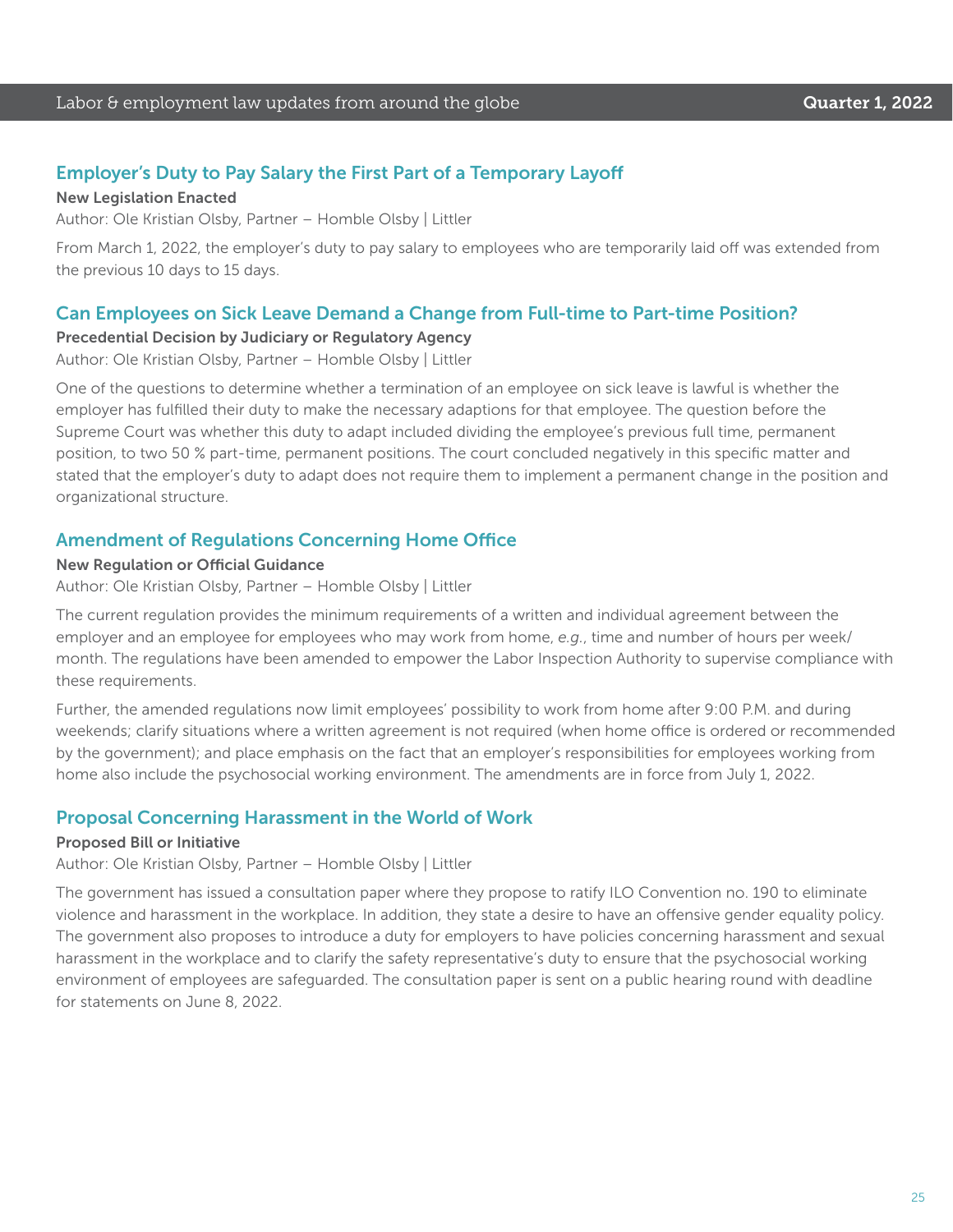### Peru

#### Amendment to Outsourcing Regulation

#### New Legislation Enacted

Authors: César Gonzáles Hunt, Partner, and Amable Vasquez Baiocchi, Associate – Philippi Prietocarrizosa Ferrero DU & Uría

Supreme Decree 001-2022-TR, which was published on February 23, 2022, modified the Regulation of the Law of Outsourcing of Services. In this sense, it established a series of limitations that require companies that outsource services to evaluate a series of elements regarding the outsourced activities to ensure compliance with the new regulation, especially as it relates to the core business activities. The Decree also sets forth a maximum of 180 calendar days to comply with its provisions.

#### Requirement of Three Doses of the Vaccine for Work

#### New Order or Decree

Authors: César Gonzáles Hunt, Partner, and Amable Vasquez Baiocchi, Associate – Philippi Prietocarrizosa Ferrero DU & Uría

Supreme Decree 030-2022-PCM, which was published on March 28, 2022, modified the decree that declared the National State of Emergency and set forth measures to follow during the reestablishment of the social coexistence. Among its provisions, it extended the state of emergency until April 30. Further, it established that starting on April 16, 2022, any person that performs in-person work must accredit their full vaccination status with the three doses of the vaccine. When this is not met, they must provide services through remote work. If the job is not compatible with remote work, they will be subject to a perfect suspension of work, which means the employee no longer performs their job and the employer is not required to pay a remuneration, though the employment relationship continues as valid.

#### Extension of Health Emergency

#### New Order or Decree

Authors: César Gonzáles Hunt, Partner, and Amable Vasquez Baiocchi, Associate – Philippi Prietocarrizosa Ferrero DU & Uría

Supreme Decree 003-2022-SA, which was published on January 22, 2022, extended the Health Emergency from March 2, 2022 until August 28, 2022, for a total of 180 days. This extension also applies to other related measures linked to the emergency, such as the modification of work hours, the mandate to apply remote work for people in a situation of disability, classification of risk groups, treatment of pregnant and lactating employees, the suspension of medical examinations and facilities for family members of people from a risk group.

## Philippines

#### Isolation and Quarantine Leaves for Employees in the Private Sector

#### New Regulation or Official Guidance

Authors: Emerico O. De Guzman, Of Counsel, and Franchesca Abigail C. Gesmundo, Senior Associate – Angara Abello Concepcion Regala & Cruz

On January 17, 2022, the Department of Labor and Employment issued Labor Advisory No. 1, Series of 2022, which urges employers, in consultation with its employees or employees' representative to adopt and implement an appropriate paid isolation and quarantine leave program on top of existing leave benefits under company policy,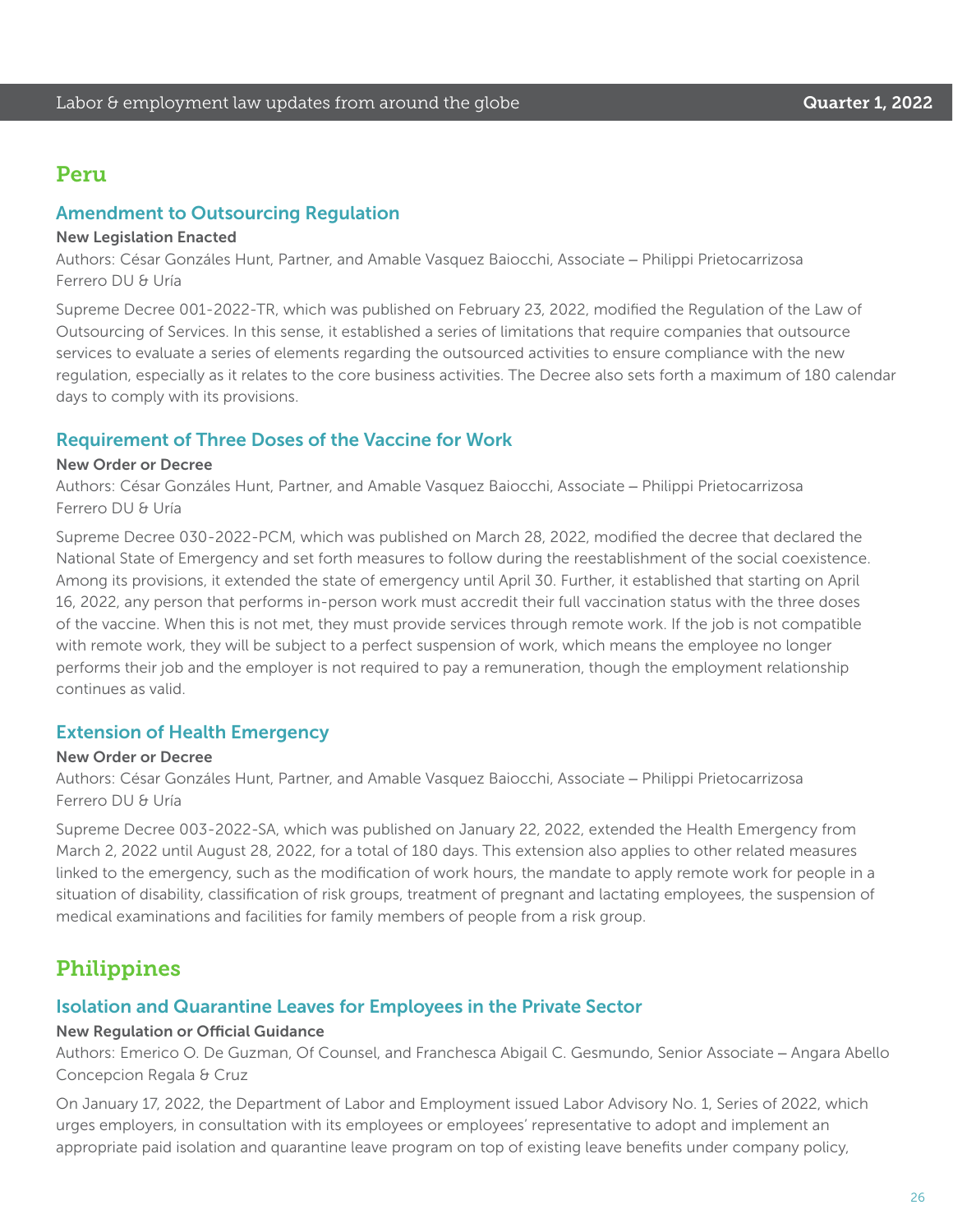collective bargaining agreement, and law. The paid isolation and quarantine leaves are without prejudice to other benefits provided for by the Social Security System and the Employees Compensation Commission.

#### Payment of Wages on National Vaccination Day

#### New Regulation or Official Guidance

Authors: Emerico O. De Guzman, Of Counsel, and Franchesca Abigail C. Gesmundo, Senior Associate – Angara Abello Concepcion Regala & Cruz

On March 10, 2022, the Department of Labor and Employment issued Labor Advisory No. 5, series of 22, which applies to individuals in the private sector, particularly those (1) individuals with due second and missed doses, (2) remaining individuals under Priority Group A2, (3) in the health and economic sector who are yet to receive their booster doses, and (4) who will accompany their children. Employers are highly encouraged to allow their employees to be vaccinated or accompany their children to be vaccinated without being considered as absent. The concerned employees may likewise be allowed to use their available leave credits during the National Vaccination Day, subject to company policy or a collective bargaining agreement.

### Poland

#### Polish Special Legislation for Russo-Ukrainian War Refugees Is in Place

#### New Legislation Enacted

Authors: Robert Stępień, Partner; Miłosz Awedyk, Partner, and Jakub Grabowski, Associate – PCS | Littler

The Russian invasion in Ukraine provoked an unprecedented refugee crisis, as never seen before in the region since World War II. In just one month, 4.2 million people have fled Ukraine. Since the beginning of the offensive on February 24, 2022, almost 2.5 million refugees entered Poland to seek safety from Russian aggression. This forced Polish authorities to adopt emergency legislation that would regulate the legal status of such enormous group of people (Act of 12 March 2022 on Aid to Ukrainian Citizens with Regard to an Armed Conflict in the Territory of that State).

Accordingly, all Ukrainian citizens who arrived in Poland on or after February 24, 2022, are considered legal immigrants without the need to obtain any type of permit/refugee status. They can legally stay in the territory of Poland for 18 months from the beginning of war (*i.e.*, until August 24, 2023). Until that day, if they wish to stay here longer, they need to file an application for a residence permit/refugee status. All Ukrainian citizens have a duty to register their entry to Poland within 60 days from entry.

Ukrainian citizens are eligible to obtain PESEL (National Electronic Identification Number). This allows them to receive financial aid from the Polish state. Ukrainian citizens who obtain PESEL can work in Poland without a work permit. Employers will have to notify that fact to employment authorities within 14 days from hiring.

#### Restrictions Loosened but Employer Takes Responsibility

#### New Order or Decree

Authors: Robert Stępień, Partner; Miłosz Awedyk, Partner, and Katarzyna Fedoruk, Associate – PCS | Littler

Since March 25, 2022, COVID-19 restrictions have been mitigated by a new Regulation of the Council of Ministers. Wearing face masks is not obligatory anymore unless in pharmacies or in buildings where medical activity is conducted. Thus, masks are not required in most employment establishments. However, since an employer is responsible for providing health and safety at working establishment, a decision on resigning from obligatory masks should be preceded by a comprehensive analysis of working conditions and possible risks.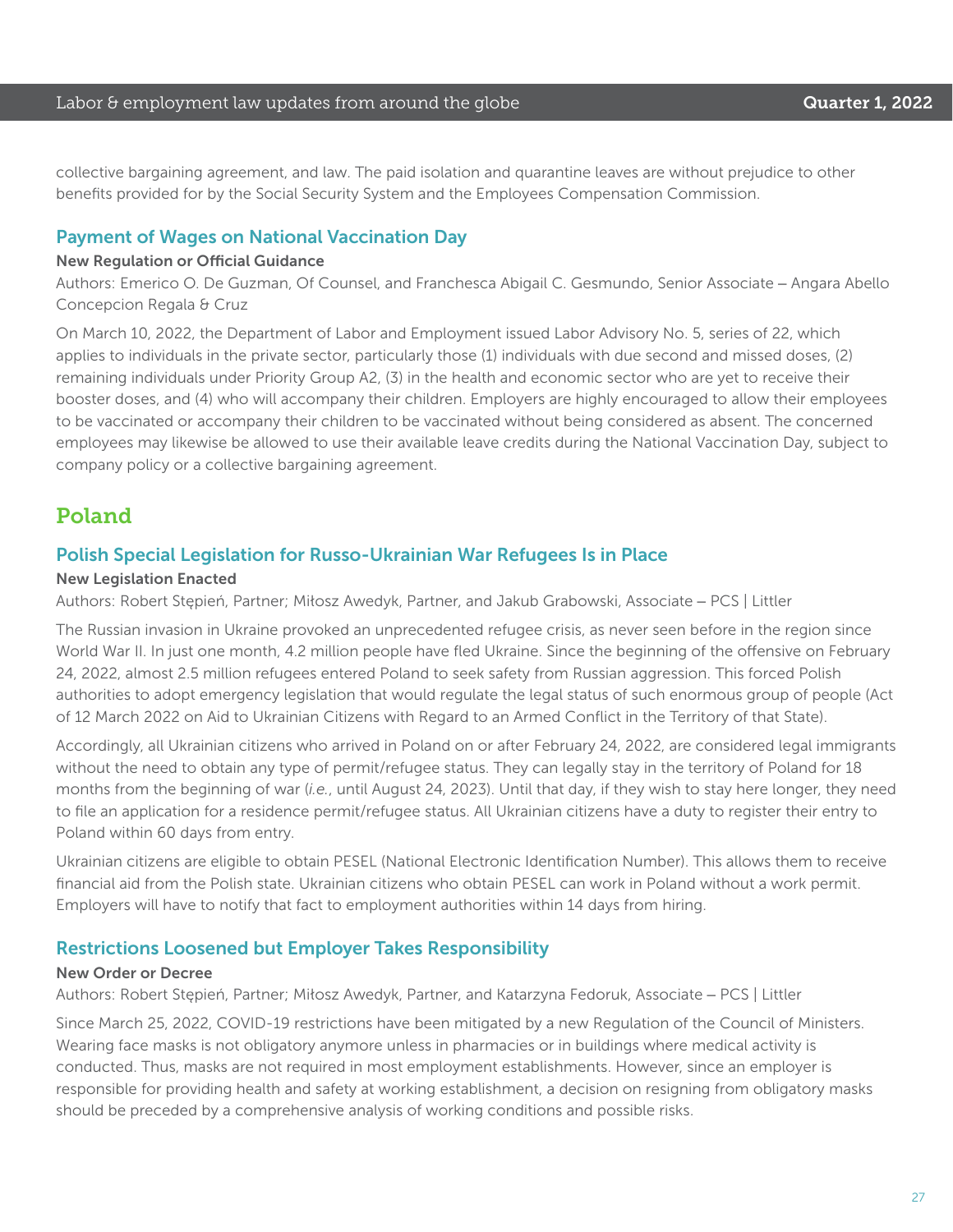According to the new Regulation, there is no mandatory self-isolation or quarantine. However, if a person has begun self-isolation or quarantine before March 25, previous regulations should be applied, and such self-isolation/ quarantine must be undertaken.

### "New Polish Deal" Soon to be Amended

#### Proposed Bill or Initiative

Authors: Robert Stępień, Partner; Miłosz Awedyk, Partner, and Jakub Grabowski, Associate – PCS | Littler

On January 1, 2022 one of Poland's biggest tax reforms (known as the New Polish Deal) came into force. It deeply changed the way due personal income tax is calculated, in many cases making it more complicated. Payroll services in Poland have struggled with application of new tax rules, as often it would lower the salaries. The government issued an ordinance that obligated employers to calculate personal income tax advance in two different manners at the same time – according to 2021 and 2022 rules and choosing the more favorable one. The constitutionality of this ordinance has been heavily contested. The government announced that PIT Act would be amended to implement this doublecalculation mechanism.

Further, in light of recent historically high inflation (for the first time from 1995 hitting two-digits margin) the government announced that they intend to lower tax rate from 17% to 12% and change the rules on healthcare contributions, effective as of July 1, 2022. No bill has been presented to the public, yet. Many of the solutions proposed by the original New Polish Deal are to be abandoned.

#### Parental Rights of Polish Employees to be Extended

#### Proposed Bill or Initiative

Authors: Robert Stępień, Partner; Miłosz Awedyk, Partner, and Katarzyna Fedoruk, Associate – PCS | Littler

A bill proposing amendments to the Labor Code arising from the Directive (EU) 2019/1158 of the European Parliament and of the Council of June 20, 2019, on work-life balance for parents and carers, and repealing Council Directive 2010/18/EU, commonly known as the work-life balance directive, was published on February 15 in the Government Legislation Center. The draft bill introduces (or extends) a set of parental rights, including: Paternity leave – fathers are allowed to take two weeks of paternity leave not later than until the child's first birthday; parental leave – period of parental leave is extended to 41 weeks or 43 weeks (depending on the number of children) and each parent has exclusive right to nine weeks of parental leave which cannot be transferred to the other parent; flexible working arrangements – reduce working hours, flexible working hours, flexibility in place of work applicable under the employee's request until the child's eighth birthday; and carers' leave – of five days during a calendar year for workers providing personal care or support to a relative or person living in the same household.

According to the bill, employees exercising their parental rights are under special protection from the moment of submitting a relevant request until the end of the leave – within such period an employer cannot terminate their employment nor undertake any actions in preparation for such termination. However, the bill does not define "preparation for termination," which makes it unclear what actions can or cannot be undertaken by the employer. Furthermore, it does not state whether the protection also applies to employees whose request was not accepted by the employer. Thus, there are still matters which are not (but should be) covered by the bill. Since works on the project are in progress, we expect the authors to clarify the issues.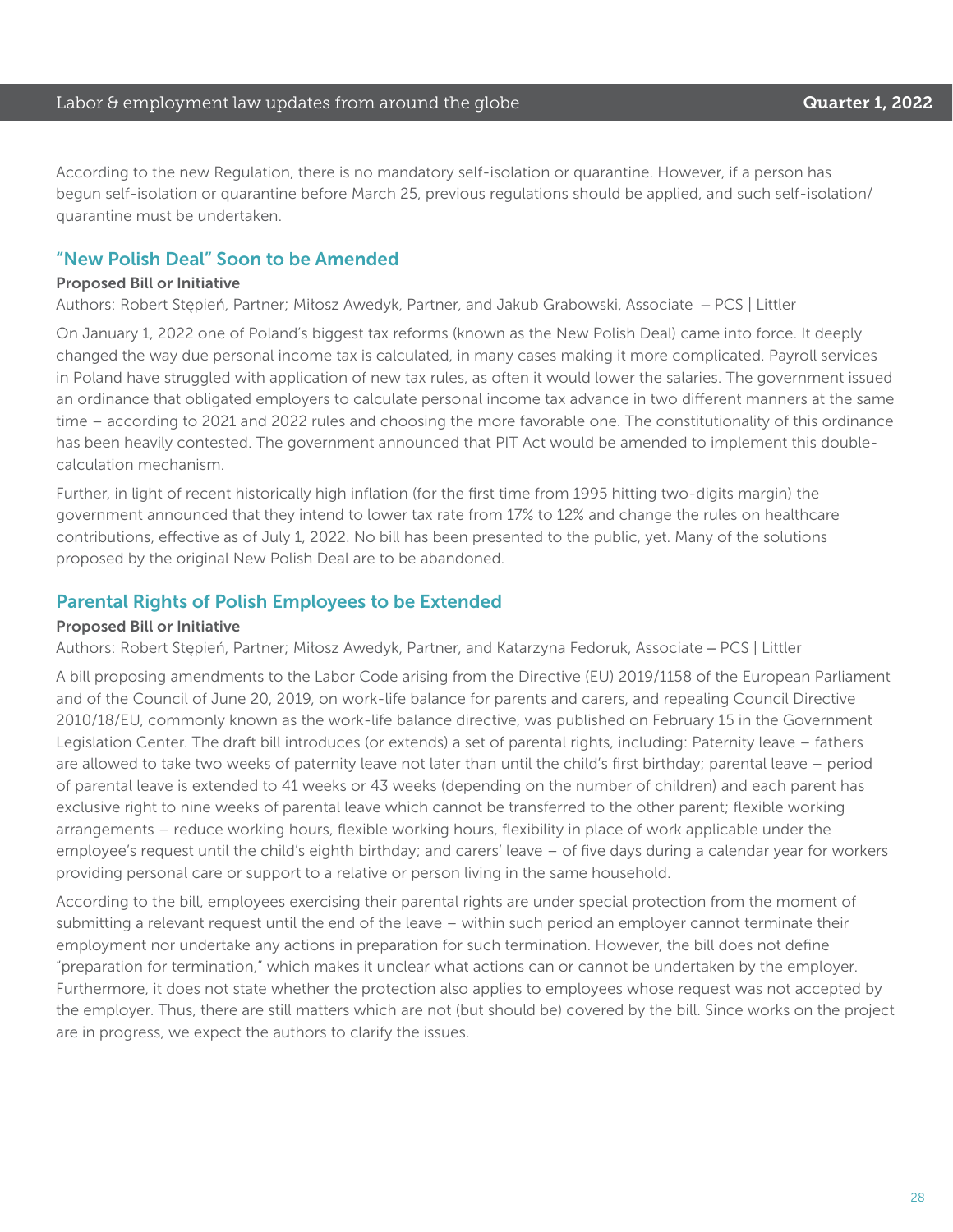### Portugal

#### New Law on Flying and Resting Times

#### New Legislation Enacted

Authors: David Carvalho Martins, Partner and Head of Employment, and Tiago Sequeira Mousinho – DCM | Littler

The government issued Decree Law No. 25/2022, dated March 15, 2022, which places flight time limits, service time and rest requirements for mobile staff in civil aviation, and applies to commercial air transport operations with helicopters, in particular in the context of emergency medical services, where the operator has its principal place of business in Portugal.

Among other employment measures, with regard to rest conditions, the aircraft operator shall ensure the following: (1) If the flight duty period for the reinforced technical crew exceeds 16 hours there must be on board, for each reinforced technical crew member, a bed or equivalent separate and isolated from the flight deck and passengers, (2) If the flight duty period for the reinforced technical crew is 16 hours or less, a bunk or equivalent or a comfortable reclining chair separated and isolated from the flight deck and passengers must be carried on board for each reinforced technical crew member, and (3) Comfortable reclining chairs separate from the flight deck and isolated from the passengers must be provided on board for the rest of either one-third or one-quarter of the cabin crew depending on whether the flight duty period is longer than 16 hours or between 14 and 16 hours. The operator must also provide the crew member with at least seven local days off for each calendar month, and 96 local days off in each calendar year.

#### No-Poach Agreements to be a Priority for Portuguese Competition Authority in its 2022 Agenda

#### Important Action by Regulatory Agency

Authors: David Carvalho Martins, Partner and Head of Employment, and Tiago Sequeira Mousinho – DCM | Littler

The Portuguese Competition Authority (*Autoridade da Concorrência* or AdC) in a recent Statement outlined its Competition Policy Priorities for 2022, noting that in a context in which the promotion of economic recovery and employment assumes a dominant role, the AdC is committed to continue promoting the labor market's openness to new opportunities that support a resilient, innovative, and inclusive economy. To that end, the AdC will focus on combating nonpoaching (or nonsolicitation) agreements.

The AdC will be attentive to horizontal no-poach agreements by workers, as well as any wage-fixing agreements, which may arise in any type of agreements or activity sector. (Note, it is not clear if this would include collective bargaining agreements.) AdC also states that it will continue raising awareness among professionals of this type of anti-competitive behavior.

#### COVID-19 and Employment Restrictions: A Cause for Dismissal?

#### **Trend**

Authors: David Carvalho Martins, Partner and Head of Employment, and Tiago Sequeira Mousinho – DCM | Littler

The Superior Court of Lisbon recently issued a decision relating to COVID-19 restrictions and internal rules established for the protection of employees. The court noted that it is impossible to maintain the employment relationship for reasons attributable to the employee when such maintenance can no longer be demanded of the employer, and there is no other sanction capable of remedying the serious contractual crisis opened up by such behavior.

According to the Lisbon Superior Court, this would be the case when an employee who works for a pharmaceutical distributor ignores COVID-19 restrictions, such as social distancing; when the employee leaves the workplace before exit time and then proceeds to smoke in the area of another group of workers that the employer had decided to work separately to minimize the risk of contagion COVID-19.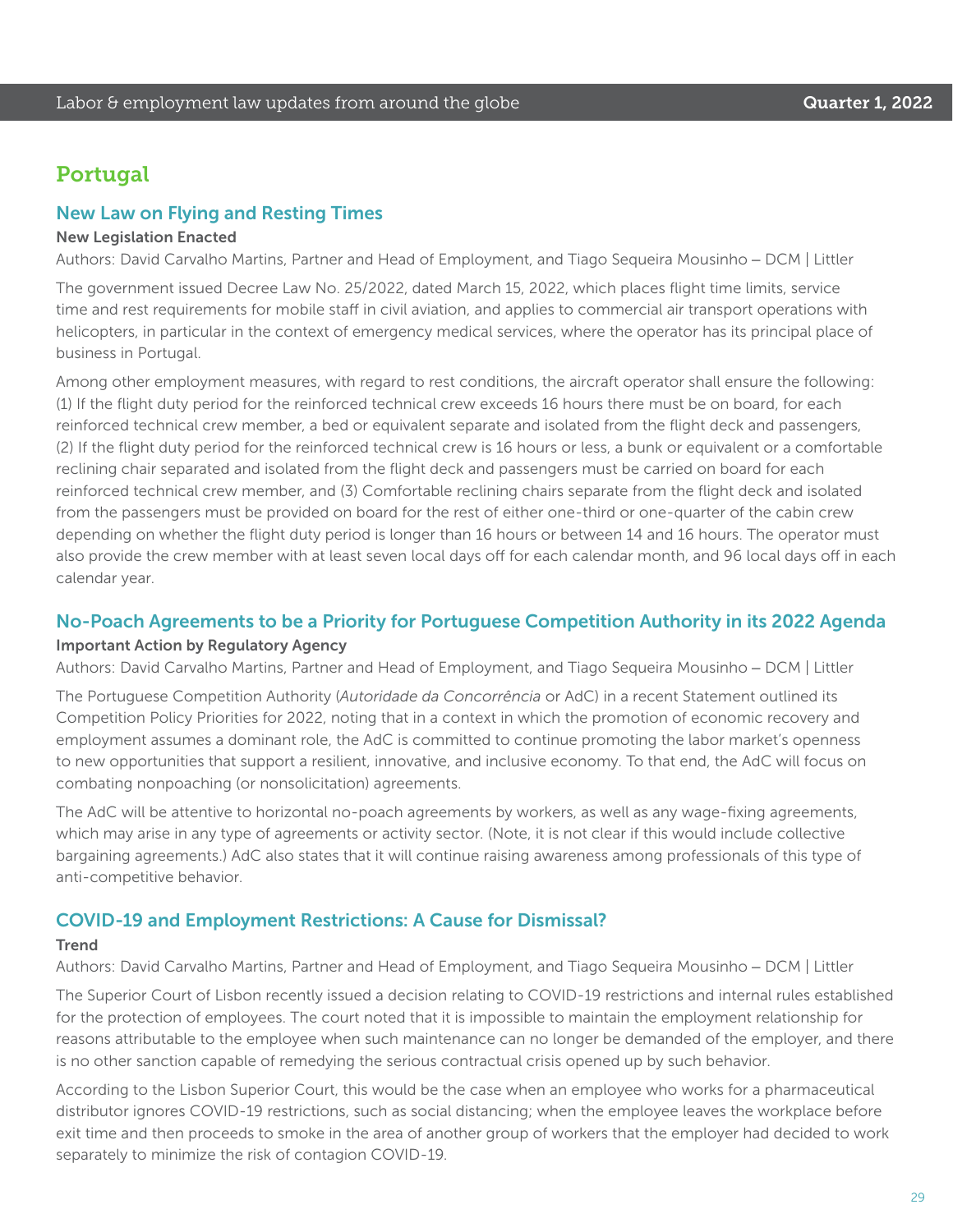### Puerto Rico

#### Light at the End of the Tunnel: Puerto Rico Government Eliminates Most COVID-19 Restrictions New Order or Decree

Authors: Irene Viera Matta, Associate, and Alberto Tabales Maldonado, Associate – Schuster Aguiló LLC | Littler

Puerto Rico Governor Pedro Pierluisi issued Executive Order 2022-019, drastically changing previously issued COVID-19 measures and guidelines by eliminating most requirements regarding masks, capacity limits and vaccination mandates. This EO delegates any additional COVID-19 restrictions to the Puerto Rico Department of Health via administrative orders. Consequently, the PRDOH issued Administrative Order 2022-533 providing further guidelines on COVID-19 restrictions. It is important for employers to note, however, that the Protocol for COVID-19 Case Management in the Workplace issued by the PRDOH is still in effect and employers are currently still required to report all COVID-19 cases in the workplace.

### Spain

#### Interprofessional Minimum Wage (SMI)

#### New Order or Decree

Author: Sonia Cortés García, Partner – Abdón Pedrajas | Littler

On February 23, 2022, the Official State Gazette (*Boletín Oficial del Estado* or BOE) published Royal Decree 152/2022, of February 22, which sets the interprofessional minimum wage (*Salario Mínimo Interprofesional* or SMI) for 2022, to be paid from January 1 to December 31, 2022. The new amounts, which represent an increase of 3.63% with respect to those provided for in a previous decree, are as follows: (i) EUR 33.33 per day or EUR 1,000 per month, depending on whether the salary is fixed by days or by months, for any activities in agriculture, industry, and services, without distinction of sex or age of the workers; (ii) EUR 47.36 per legal working day for temporary workers and for seasonal workers whose services to the same company do not exceed 120 days; and (iii) EUR 7.82 per hour effectively worked for domestic employees who provide services on an hourly basis, in an external regime, and in accordance with Royal Decree 1620/2011, of November 14.

#### The RED Mechanism for Employment Flexibility and Stabilization

#### New Order or Decree

Author: Sonia Cortés García, Partner – Abdón Pedrajas | Littler

Royal Decree 4/2022 of March 15, 2022, establishes the RED Fund and the transitional rules for its financing and the procedure applicable to the RED Mechanism, which will allow companies to apply for measures to reduce working hours and suspend employment contracts. This decree provides for the creation of the RED Fund for Employment Flexibility and Stabilization regulated in article 47 bis.6 of the Workers' Statute (ET), the purpose of which is to cover future financing needs arising from the RED Mechanism in relation to social security benefits and exemptions, including the costs associated with training.

Likewise, it also establishes the rules for the transitory coverage of the financing of the RED Fund as long as it is not sufficiently funded to meet its financial needs. In this regard, the procedure applicable to the RED Mechanism (an employment flexibility and stabilization instrument which, once activated by the Council of Ministers, will allow companies to request measures for the reduction of working hours and the suspension of employment contracts) is also regulated. The RED Mechanism does not yet have its own regulatory framework. Therefore, the Government has established the application of the Regulation through the procedures for collective termination and suspension of contracts and reduction of working hours (Royal Decree 1483/2012), pending the approval of its own regulations.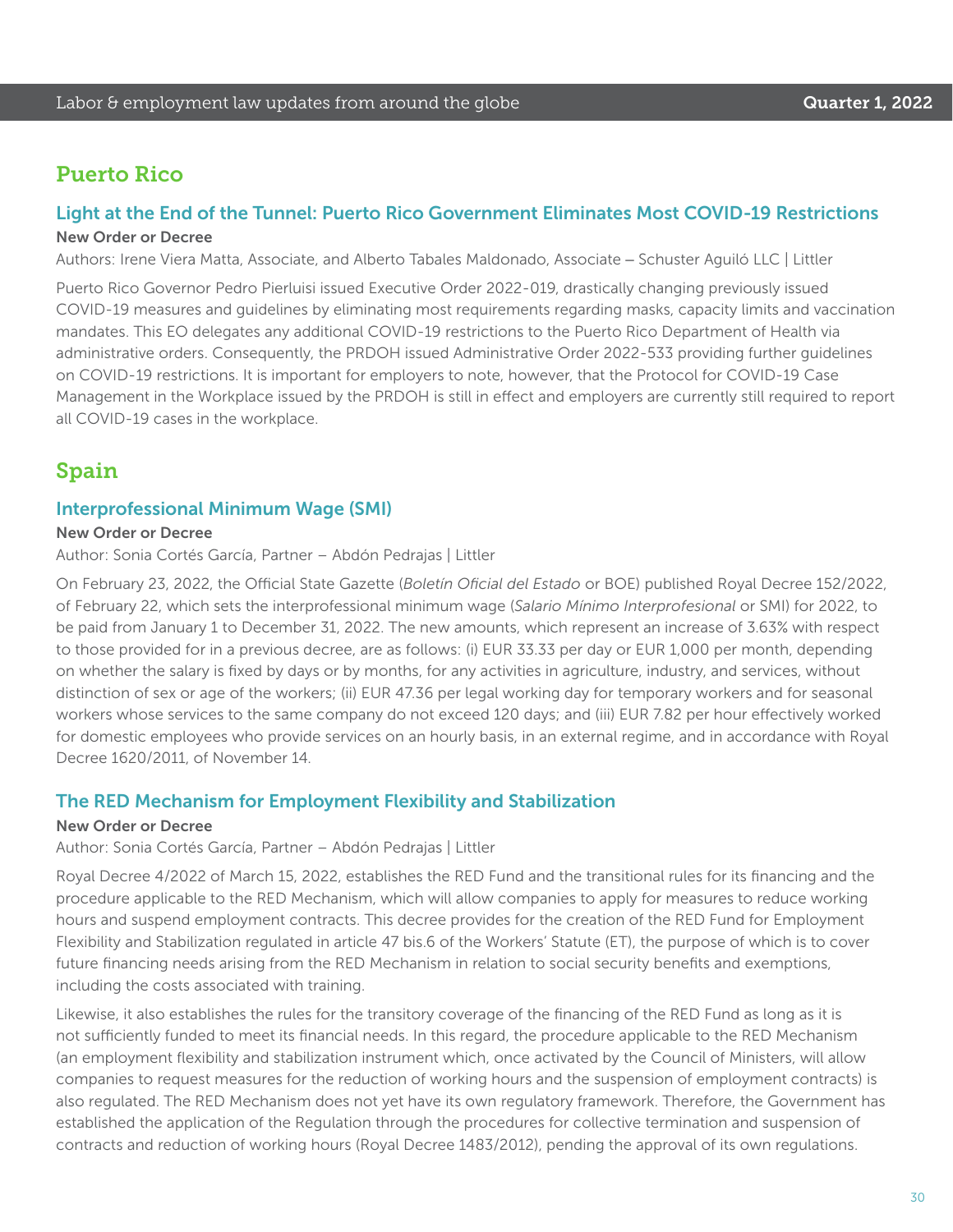#### Mandatory Equality Plan for Companies with More than 50 Employees

#### New Regulation or Official Guidance

Author: Sonia Cortés García, Partner – Abdón Pedrajas | Littler

Companies with more than 50 employees are required to have equality plans for their workforce as of March 7, 2022, under the Royal Decree-Law on urgent measures to ensure equal treatment of March 7, 2019, which gave these companies three years to implement. Likewise, equality plans were already mandatory for companies with more than 250 employees before the approval of the aforementioned regulation. In this sense, and as of 2020, the equality plans were also mandatory for companies with between 151 and 250 employees: (1) Companies with 50 to 100 employees, by March 7, 2022; (2) companies with 101 to 150 employees, by March 7, 2021; and (3) companies with 151 to 250 employees, by March 7, 2020.

This requirement affects both private companies and public bodies or institutions, as well as non-profit organizations or associations. Furthermore, companies with less than 50 employees are not required to have an equality plan, unless required by the applicable collective bargaining agreement or by the labor authority as a sanctioning measure.

### Sweden

#### Right to Approve Parental Leave in Other Ways than According to the Employee's Wishes

#### Precedential Decision by Judiciary or Regulatory Agency

Author: Anna Jerndorf, Partner and Head of Employment – TM & Partners

The Swedish Labor Court recently ruled in a case where three employed prison guards within the Swedish Prison and Probation Service's transport unit had applied for partial parental leave where working hours were to be scheduled with fixed start and end times during two-three days per week. The employer decided that the requested parental leave could only be approved if the employees accepted a relocation to work at a prison. The employer argued that the requested parental leave would give rise to a significant disruption of the transport activities as, among other things, the schedule within the transport unit would mean that the employees could not perform enough work if the requested leave was accepted.

The court agreed and held that the redeployment was a necessary consequence in order for the requested parental leave to be approved and that the employer had thus not violated the prohibition on unfavorable treatment under the Swedish Parental Leave Act.

#### Official Guidance that Employees Should Work from Home Has Been Abolished

#### New Regulation or Official Guidance

Author: Anna Jerndorf, Partner and Head of Employment – TM & Partners

As of February 9, 2022, most COVID-19 restrictions were lifted. This means, among other things, that the official guidance that employees should work from home has been abolished. The return to office shall be made gradually and it is up to the employer to assess the most appropriate way. However, the employer must carry out a risk assessment regarding the return to the office to ensure a safe work environment at the workplace.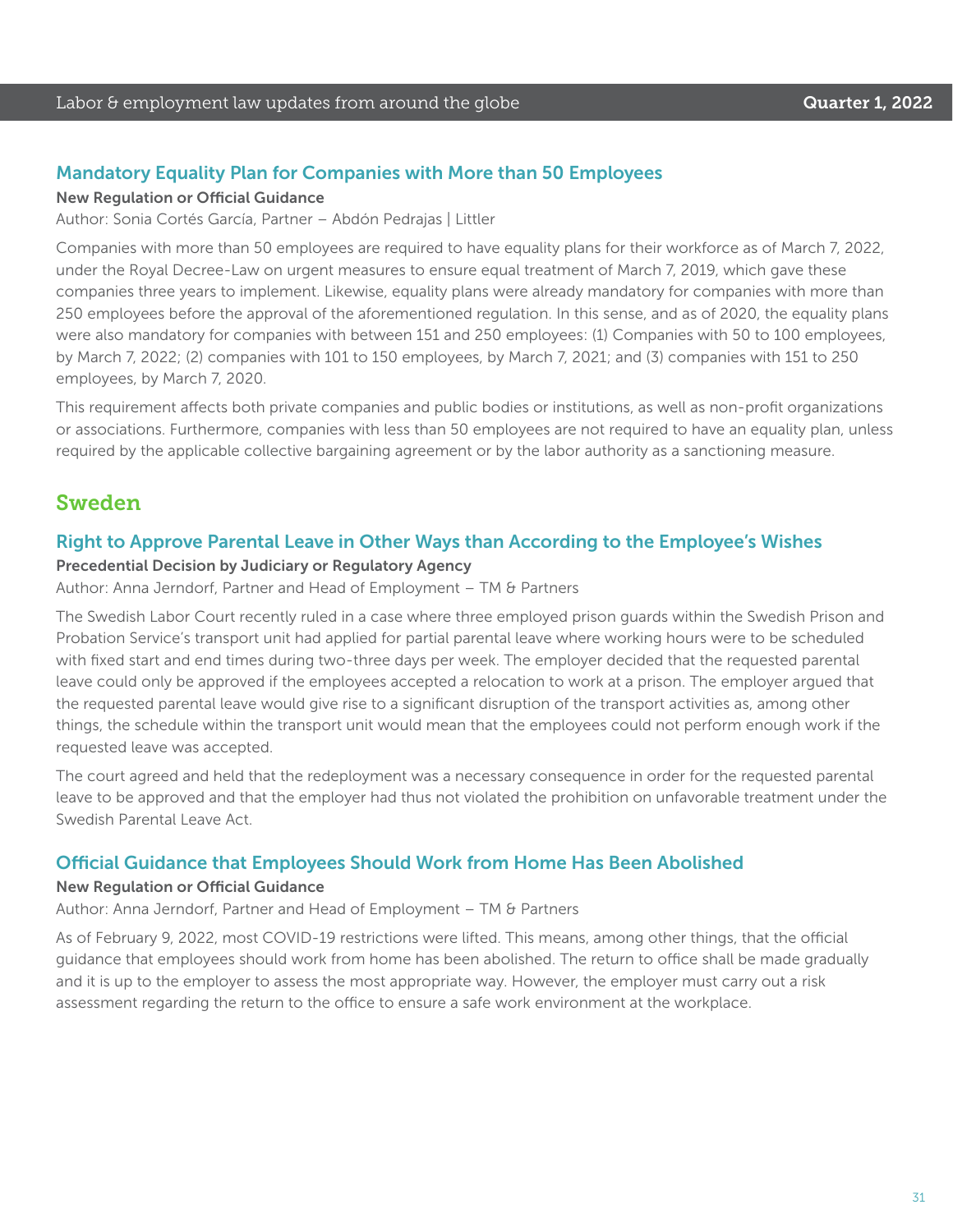### United Arab Emirates

#### United Arab Emirates Enacting an All New Labor Law

#### New Legislation Enacted

Author: Dr. Luisa Rödemer, Senior Associate – vangard | Littler

On February 2, 2022, Federal Law No. 33 of 2021 came into force within the United Arab Emirates. The new Labor Law fully replaced Federal Law No. 8 of 1980 with its numerous addendums and executive regulations. The new Labor Law applies in all seven Emirates, within the mainland directly and within the numerous free zones amended by the specific free zone's rules and regulations. However, the Dubai International Financial Center Free Zone in Dubai and the Abu Dhabi Global Market Free Zone in Abu Dhabi continue applying their own Labor Laws.

The new Labor Law includes additional forms of employment, such as part-time employment or temporary and flexible employment relationships. While the former Labor Law permitted both, limited-term and unlimited employment contracts, the new Labor Law limits all employment relationships to a fixed-term not exceeding three years. Employers are bound by the new regulations already, while the Ministry of Human Resources & Emiratization grants a one-year period to transfer all existing unlimited employment contracts to fixed-term ones.

#### First Data Protection Law as Framework for the United Arab Emirates

#### New Legislation Enacted

Author: Dr. Luisa Rödemer, Senior Associate – vangard | Littler

On January 2, 2022, the first Federal Data Protection Law No. 45 of 2021 for the United Arab Emirates (UAE) came into effect. The Law applies to processing of personal data of data subjects residing in the UAE or having a workplace in the UAE as well as controllers or processor established in the UAE carrying out activities of processing personal data for data subjects in the UAE or abroad and controllers or processors established outside the UAE that carry out such activities within the UAE. The Federal Data Protection Law shall be considered a data protection framework, comparable with the EU General Data Protection Regulation (GDPR) and will be amended by executive regulations in the future.

#### Mobile Work, Job Sharing and Employment Outsourcing as Accepted Employment Models

#### New Order or Decree

Author: Dr. Luisa Rödemer, Senior Associate – vangard | Littler

With enacting the new Labor Law, the Cabinet issued its first Resolution No. 1 of 2022 (Executive Regulation). This Executive Regulation specifies the new Labor Law and provides additional work and employment models such as remote work, job sharing or freelance work, while further allowing activities of intermediation, temporary recruitment, and employment outsourcing. Furthermore, the Executive Regulation clarifies the application of noncompetition clauses, especially in which cases a valid noncompetition clause will be exempted. The Regulation also specifies, that companies with more than 50 employees are obligated to implement internal work policies in line with the requirements of the new Labor Law.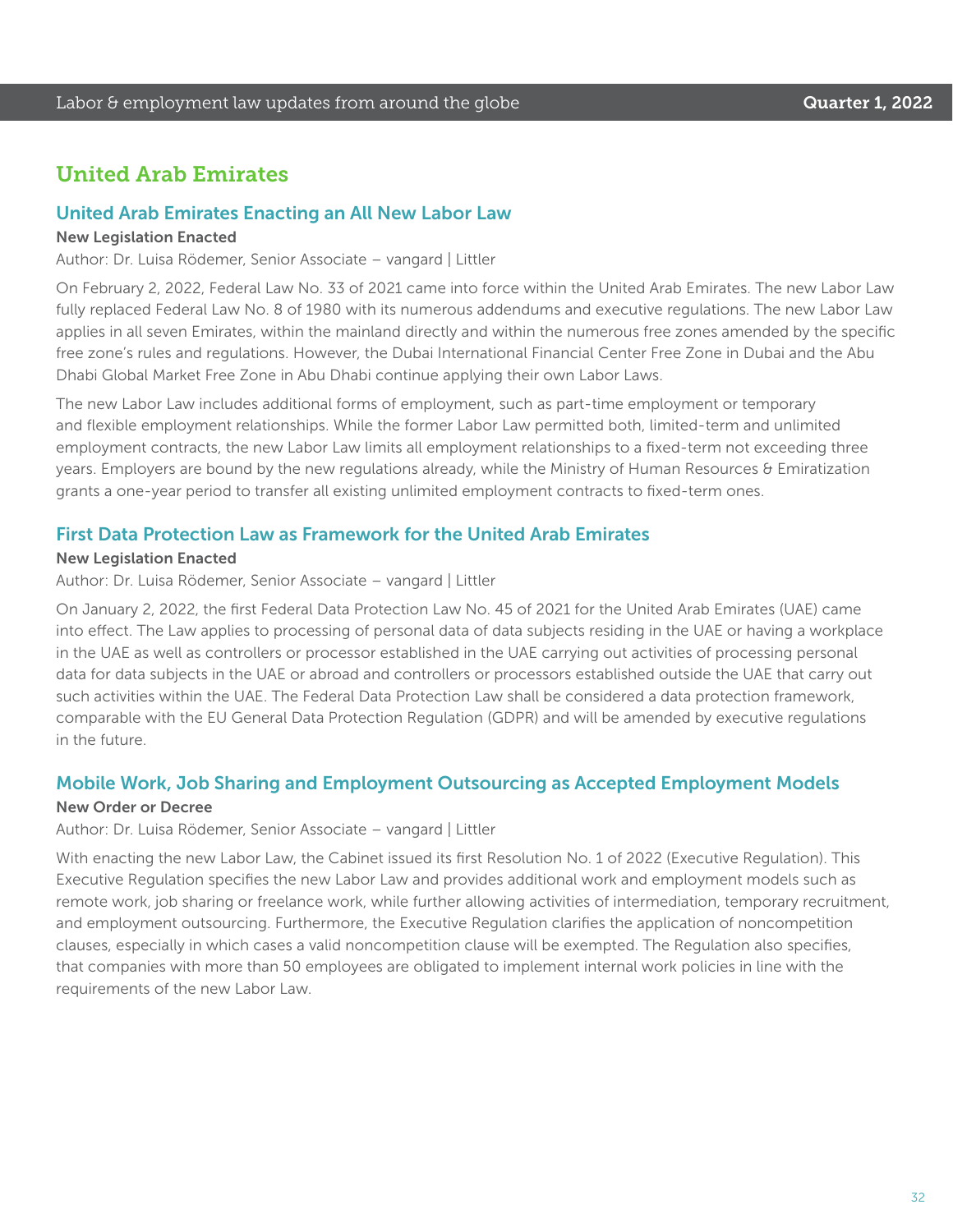### United Kingdom

#### New Regulations Enacted to Enable Employers to Digitally Verify Right to Work

#### New Legislation Enacted

Authors: Deborah Margolis, Senior Associate, and Raoul Parekh, Partner – GQ | Littler

On April 6, 2022, the Immigration (Restrictions on Employment and Residential Accommodation) (Prescribed Requirements and Codes of Practice) and Licensing Act 2003 (Personal and Premises Licenses) (Forms), etc., Regulations 2022 (SI/2022/242) came into force. The Regulations enable employers to use Identification Validation Technology service providers to digitally verify the identity of British and Irish citizens with valid passports (or Irish passport cards) for right to work checks, as an alternative of conducting a manual check. Two associated codes of practice on right to work checks have also been published.

### Employer's Exercise of a Payment in Lieu of Notice Clause After an Employee's Resignation Does Not Constitute Dismissal

#### Precedential Decision by Judiciary or Regulatory Agency

Authors: Ben Rouse, Associate, and Raoul Parekh, Partner – GQ | Littler

On February 25, 2022, the UK Employment Appeal Tribunal (EAT) decided that an employee will not be considered to have been dismissed by their employer where they resign, and the employer brings forward the last day of employment by invoking a contractual right to pay them in lieu of their notice period. Therefore, for the time being, termination of employment in these circumstances will be considered to be by reason of resignation rather than dismissal. However, the claimant in this case has sought permission to appeal the EAT's findings, meaning that this issue may arise again in the Court of Appeal.

### Misclassified Worker Who Had Taken Unpaid Holiday Entitled to Backdated Holiday Pay for Duration of Employment

#### Precedential Decision by Judiciary or Regulatory Agency

Authors: Josephine Rendall-Neal, Associate, and Raoul Parekh, Partner – GQ | Littler

On February 1, 2022, the Court of Appeal held that a worker who had been misclassified and told that he had no right to paid holiday by his employer was in fact entitled to backdated pay in respect of statutory annual leave for his whole period of employment. The employer had a duty to encourage workers to take their statutory holiday (in this case, the four weeks available under EU law) and to pay them for that holiday. The fact that the worker had in fact taken the holiday (unpaid) did not mean that he had not been discouraged from doing so - the Court said that a worker must have certainty that they will be paid during their holiday so that they're able "fully to benefit from that leave as a period of relaxation and leisure." Furthermore, the Court confirmed that a worker has three months from termination to bring a holiday pay claim (and not three months from the last period of unpaid holiday).

This decision follows the direction of travel in UK cases relating to misclassified "gig economy" workers whose employers face potentially significant liabilities arising from historic failures to meet their obligations under employment law.

#### Changes to COVID-19 Rules on Self-Isolation, Sick Pay in Q1 2022

#### New Regulation or Official Guidance

Authors: Ben Smith, Associate, and Raoul Parekh, Partner – GQ | Littler

In Q1 2022, various changes to COVID-related restrictions in England and Wales were announced. As of February 24, mandatory self-isolation has ended in all cases, replaced with nonmandatory advice to isolate following a positive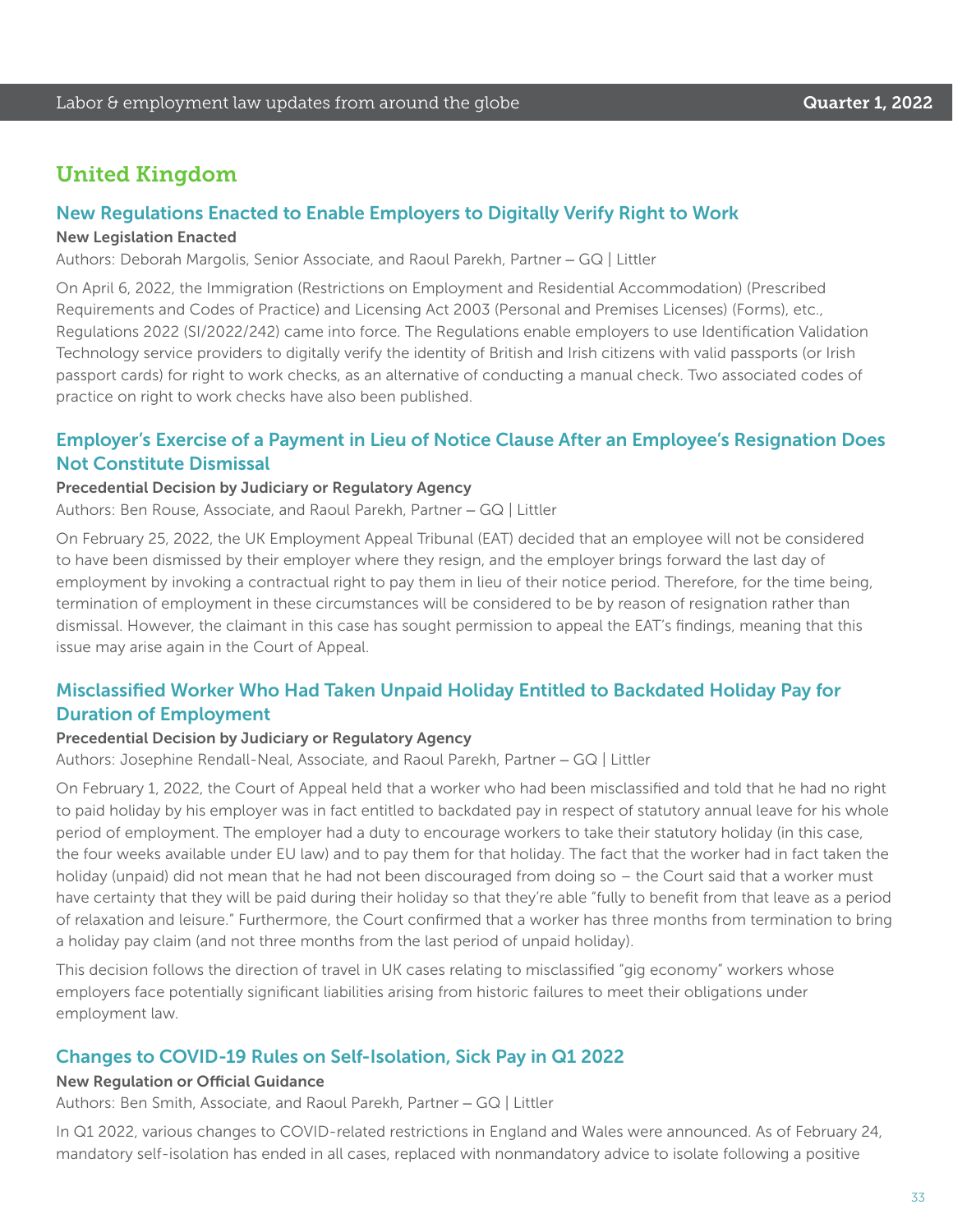COVID test. On March 17, the Statutory Sick Pay Rebate Scheme ended, with final claims due by March 24. Also, as of March 24, all COVID-related sick pay rules have been repealed, meaning (1) an employee self-isolating is no longer deemed to be incapable for work and therefore entitled to statutory sick pay (SSP), instead they must show they are unwell under orthodox sick pay rules (self-certification for up to seven days, after which a doctor's note can be required) to qualify for SSP, and (2) entitlement to SSP once more begins on day four of incapacity. As of April 1, access to free COVID tests ended for most in the UK and new guidance was introduced for employers to manage COVID risks in the workplace.

### United States

#### Limitation on Pre-Dispute Arbitration Agreements Signed into Law

#### New Legislation Enacted

Author: Jay Inman, Shareholder – Littler

On March 3, 2022, President Joe Biden signed into law the Ending Forced Arbitration of Sexual Assault and Sexual Harassment Act of 2021 (H.R. 4445), which amends the Federal Arbitration Act (FAA) to bar pre-dispute arbitration agreements of claims alleging sexual assault or sexual harassment and includes a bar against any waivers of the right to bring such claims jointly and/or on a class basis. The law went into effect upon enactment and applies "with respect to any dispute or claim that arises or accrues on or after the date of enactment of this Act." Even if the employer has an arbitration agreement already in place before the enactment of the new law, it appears claims or disputes that arise after enactment of the law would not be arbitrable under such agreement.

As guiding principles to be discussed further with counsel, we encourage employers to review and evaluate current agreements to make sure they include, at base, language that carves out nonarbitrable claims under federal law. Additionally, employers should consider adding more specific language to agreements for new employees that specifically includes a carve-out for sexual harassment and sexual assault carve-out under the anticipated law.

#### U.S. Enacts Law Barring Products Made with Forced Labor in China

#### New Legislation Enacted

Authors: Lavanga Wijekoon, Shareholder, and Olivia Florio Roberts, Associate – Littler

On December 23, 2021, President Joe Biden signed into law the Uyghur Forced Labor Prevention Act (the Act), which bars the importation into the United States of products made from forced labor in the Xinjiang region of China. This Act will significantly impact many multinational employers' supply chains because raw materials from this region – such as cotton, coal, chemicals, sugar, tomatoes, and polysilicon (a component in solar panels) – have found their way into many global supply chains. Indeed, these materials arrive on U.S. shores directly from China, as well as via third countries, like Vietnam, which imports Xinjiang cotton for manufacturing textiles that eventually reach the United States.

The Act requires that the U.S. Customs and Border Protection (CBP) apply a presumption that any products produced in the Xinjiang region, or by any entity in the lists mentioned above are barred from importation into the United States. This presumption can be overcome only if the company importing the goods can prove, by "clear and convincing evidence" that it has followed the "guidance to importers" and the products were not produced by forced labor. In doing so, the importing company may have to present to the CBP policies, supply chain audit reports, remediation plans, and other evidence that map the origin of the goods. If the company fails to rebut this presumption under the demanding "clear and convincing" standard, then the goods will be subject to exclusion or seizure at the port of entry. Thus, the Act imposes a novel burden of proof on companies seeking to import goods that – at some point in the supply chain – were produced in Xinjiang.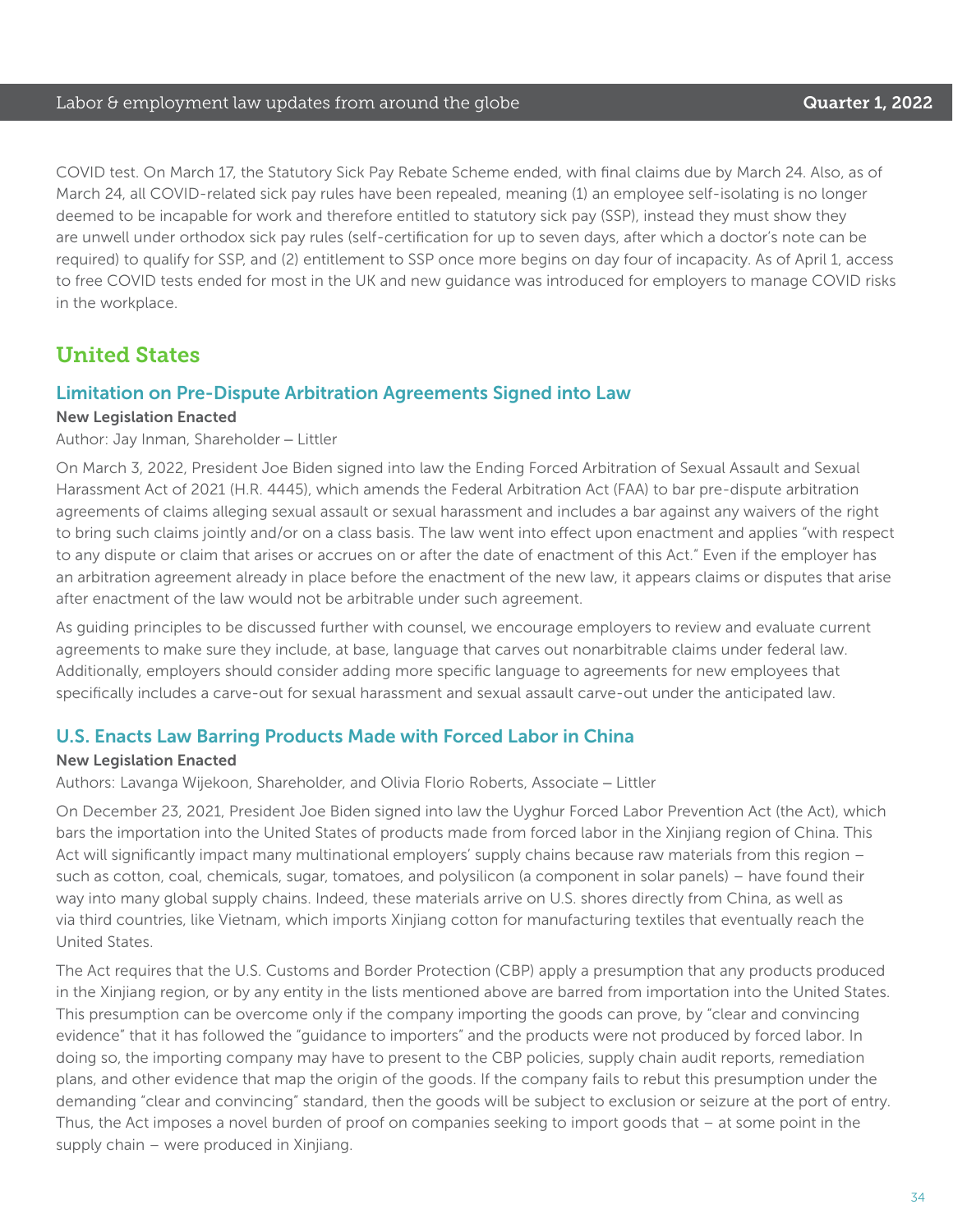#### Federal Court Decision Protects Independent Contractor Status

#### Precedential Decision by Judiciary or Regulatory Agency

Authors: Maury Baskin, Shareholder, and Jim Paretti, Shareholder – Littler

On March 14, 2022, the U.S. District Court for the Eastern District of Texas delivered a victory for businesses that utilize independent contractors, and for independent contractors themselves, when it held that the Department of Labor's 2021 delay and ultimate withdrawal of regulations governing independent contractor status under the Fair Labor Standards Act (FLSA) (the IC Rule) was unlawful. Promulgated in January 2021, the IC Rule clarified the relevant factors that the DOL would use to determine whether workers are in business for themselves and are independent contractors or are economically dependent on a putative employer for work and thus employees under the FLSA. The IC Rule emphasized that the proper analysis is whether a worker is dependent on a purported employer for work as opposed to whether a worker is dependent on the income received.

The court vacated the delay and withdrawal of the IC Rule, and specifically held that the IC Rule became effective on March 8, 2021, and remains in effect today. The decision brings welcome clarity to businesses and others seeking guidance and transparency as to how the DOL would analyze the question of whether a given worker was an independent contractor or an "employee" under the FLSA (thus entitled to, among other things, minimum wage, and overtime). It is unclear whether the Department will appeal this decision, as well as whether it will engage in new rulemaking to propose a new independent contractor standard.

### Inflation-Related Wage Changes Require Employers to Keep Their CP-Eye on the Prize

#### **Trend**

#### Author: Sebastian Chilco, Knowledge Management Counsel – Littler

During his State of the Union address, President Biden indicated that getting inflation under control was a top priority, and to businesses he said, "Lower your costs, not your wages." For many employers throughout the country, however, lowering wages has not been their response to the recent health or economic crises. And in parts of the country, by law wages are heading in only one direction – up – as many local minimum wage statutes adjust their rates to changes in the consumer price index (CPI).

On July 1, 2022, numerous additional local mid-year rate adjustments will occur throughout California, so companies should prepare for a potential "wagequake" throughout the Golden State. But the West Coast might not be the only place to experience tremors, as local minimum wage rates in the Midwest (Illinois) and Mid-Atlantic (Maryland) will also change then. And while near-term wage change concerns are purely a local concern, employers throughout the country should brace themselves for the possibility that inflation does not slow significantly through 2022, making it possible that state-level rate increases occur on January 1, 2023, (or December 31, 2022, in New York). Were this to occur, it could affect nonexempt and exempt employees. States often apply a multiplier to the minimum wage to set the minimum salary necessary for the executive, administrative, or professional exemption to apply; a similar minimum wage multiplier scenario might arise with a state-law inside sales exemption. And for certain hourly professionals (or medical, in California), the state may annually adjust the exemption's minimum hourly rate.

### How Can Multistate Employers Manage the Compliance Minefield of Wage Disclosure Laws Nationwide?

#### **Trend**

Authors: Denise M. Visconti, Shareholder, and Thelma Akpan, Shareholder – Littler

Pay equity, or the desire to achieve it, has been a hot topic for employers in the United States in the past several years. Due to a recent increase in legislation in many states and local jurisdictions, pay equity no longer just means ensuring women and other marginalized groups are being paid similar to their male counterparts who are performing similar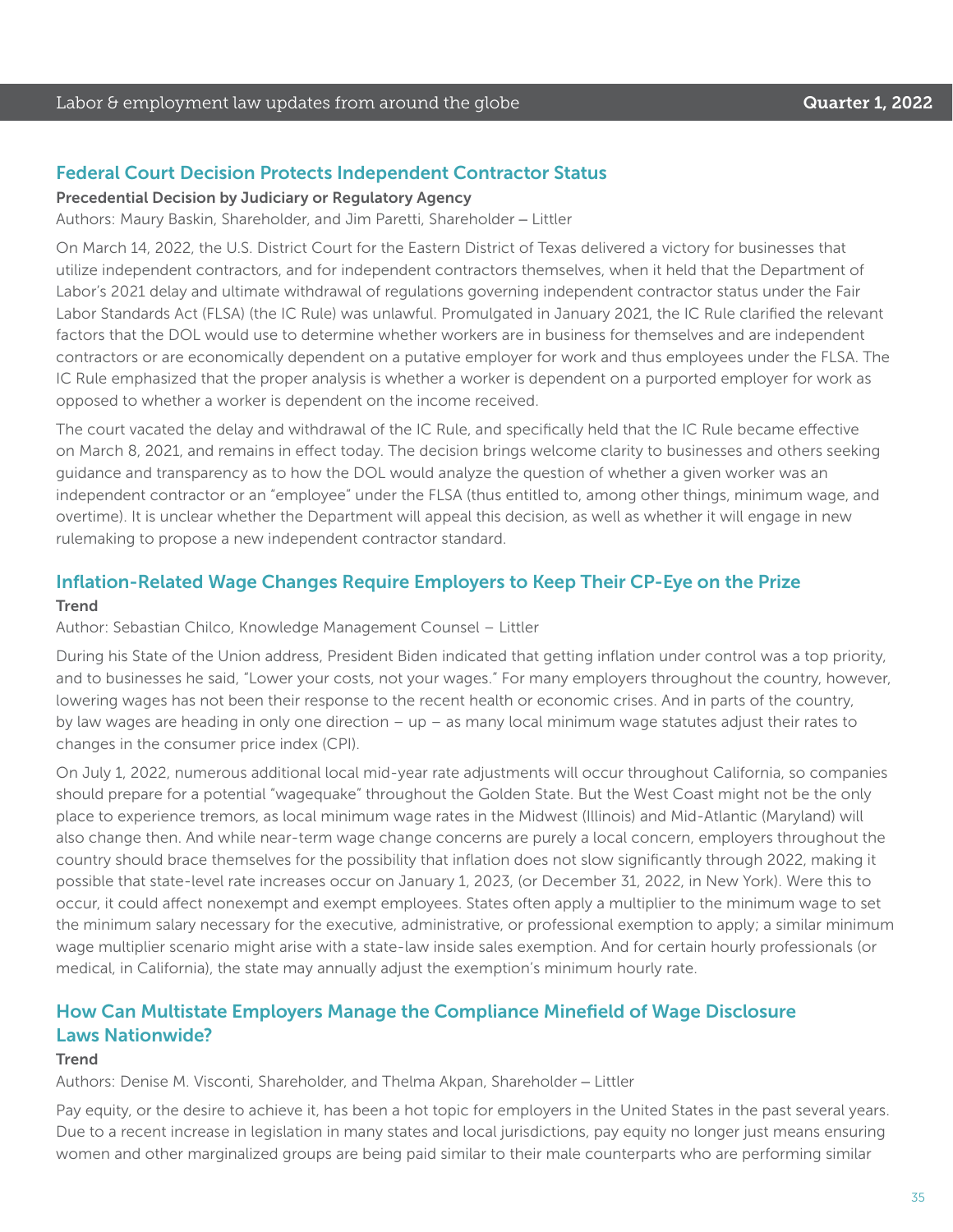#### Labor & employment law updates from around the globe **Cause Container 1, 2022**

jobs. Many jurisdictions also prohibit employers from relying on, or even asking about, an applicant's past salary history, thereby forcing employers to look at other factors to set a new employee's compensation. In addition, a growing number of cities and states now mandate that employers provide wage information to applicants and in some jurisdictions, current employees, either upon request or on a mandatory basis at a specified point in the hiring process.

Employers in 10 jurisdictions (and counting) are now subject to wage disclosure requirements. Colorado and New York City have made headlines as the first jurisdictions to mandate such disclosures. Employers must review the laws of each individual jurisdiction to remain compliant with this growing collection of wage disclosure laws. For a table providing an overview of these jurisdictions and what they require, view this article on littler.com.

### Venezuela

#### Minimum Salary and Meal Benefit Increase

#### New Order or Decree

Author: Daniela Arevalo, Associate – Littler

Through Presidential Decree N° 4.653, published in Official Gazette N° 6.691 on March 15, 2022, the minimum salary has been increased by 1,857.14% from VES 7.00 per month to VES 130.00 per month (approx. USD 29.54), while the minimum salary for apprentices was increased from VES 5.25 per month to VES 97.50 per month (equivalent to USD 22.15 at the official exchange rate). These payments correspond to a daily work schedule of eight hours. The payment of a lower salary and/or when it is not paid promptly in the respective week or fortnight, will entail a fine that ranges between the equivalent of 120 tax units and 360 tax units.

Likewise, the food benefit (*Cestaticket*) was increased by 1.5%, from VES 3.00 per month to VES 45.00 per month (approx. USD 10.22). This increase was effectuated through Presidential Decree N° 4.654, published in the same Official Gazette. According to the Socialist CestaTicket Law, employers must provide healthy food during the workday to its employees. This benefit may be granted through coupons or electronic debit cards or be credited through payroll, in which case the employer must notify the employee of the meal amount paid. This benefit is not deemed part of the employee's salary. All benefits are effective from March 15, 2022.

#### Commission to Investigate Delivery Companies' Compliance with Labor Law

#### New Order or Decree

Author: Gabriela Arevalo, Associate – Littler

As a byproduct of the COVID-19 quarantine measures in effect since 2020, an increasing number of delivery companies have emerged in Venezuela during the last year. These companies have implemented independent contract regime. In this sense, President Nicolas Maduro ordered on March 2, 2022, to investigate the companies within this industry to verify compliance with the labor laws.

The president has been reported as noting that national and international delivery companies rendering services in Venezuela must comply with Social Protection, Labor and Constitutional Law. To that end, he has commissioned the Ministry of Economy and Ministry of Labor to investigate this situation and issue a memorandum with recommendations to amend any breach of the law. The outcome of this investigation is still pending, and its conclusion may result in new labor law measures being established to apply to delivery companies.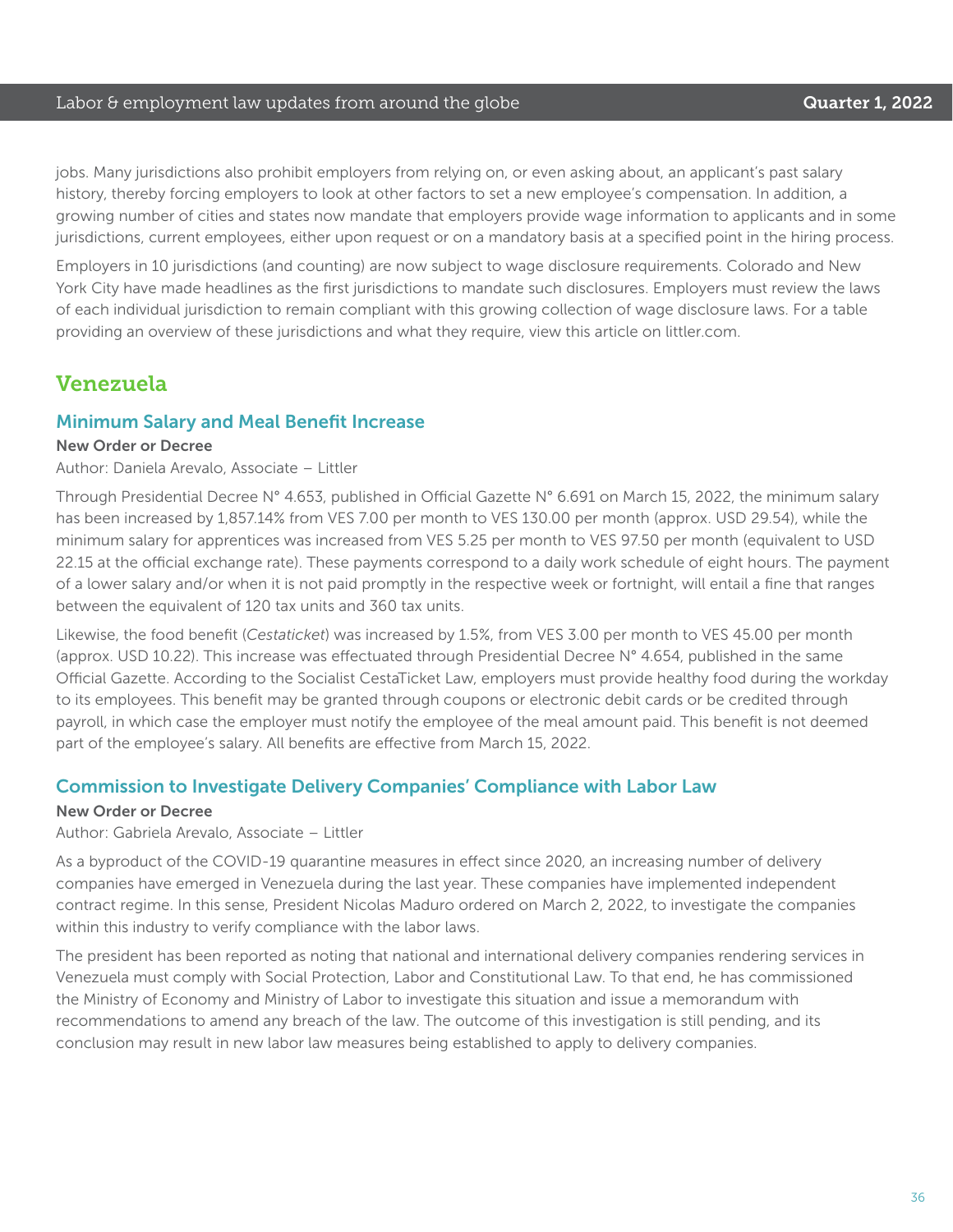#### Quarantine Flexibilization

#### New Order or Decree

Author: Gabriela Arevalo, Associate – Littler

On November 1, 2021, President of Venezuela Nicolas Maduro ordered the total suspension of the COVID-19 quarantine and relaxed the biosecurity measures within the labor and commercial activities context. The quarantine was put in place on March 13, 2020, when the State of Alarm was declared due to the pandemic. As a consequence, there was a general confinement in the country and the remote work regime was applied.

However, in October 2020, the government relaxed the lockdown, by establishing a general quarantine consisting of periods of seven days of quarantine, followed by seven days of relaxation. Notwithstanding this relaxation, there is still the obligation to wear face masks in public places and comply with the biosecurity measures to avoid contagion. Vaccination is available for the population, but it is not mandatory.

#### Judicial Judgment on Foreign Currency

#### Precedential Decision by Judiciary or Regulatory Agency

Author: Daniela Arevalo, Associate – Littler

On December 8, 2021, the Social Cassation Chamber of the Supreme Court of Justice published Judgment No. 269, by which the Court allowed the payment of employee's single bonus agreement in foreign currency (USD) since such agreement was subscribed to and approved before the Labor Inspectorate to be paid in foreign currency. Hence, employers would be obliged to pay a benefit in foreign currency when it has expressly been agreed to by the workers. Otherwise, the company may be released from its obligation by paying the equivalent in bolivars. In addition, payments in dollars may be considered as part of the salary depending on the regularity and free availability of payment.

Likewise, the Court determined that the defendant company must pay default interest for late payment. However, it specified that the interest rates set by the Central Bank of Venezuela cannot be applied to amounts established in dollars for the calculation of interest on arrears. For this, it ordered that the dollars be converted to bolivars at the official exchange rate at the time the payment takes place and on this amount the interest rates would be applied from the date when the company should have paid, to obtain an amount to be paid in bolivars and it may be optional for the company to pay such interests in dollars. Lastly, and regarding indexation, the decision contemplates that the adjustment for inflation does not proceed for cases in which payments are ordered in dollars or its equivalent in bolivars at the official or reference rate at the time of payment.

#### Declaration of Net Income Tax

#### Upcoming Deadline for Legal Compliance

Author: Gabriela Arevalo, Associate – Littler

The Venezuelan Net Income Tax must be filed by March 31, based on the new monetary expression set forth in Official Gazette N° 42.185, Presidential Decree N° 4.553. As of October 1, 2021, prices, salaries, and other benefits of a social nature, as well as taxes and other sums in national currency contained in financial statements or other accounting documents, or in credit instruments and in general, any operation or reference expressed in national currency, must be expressed in accordance with the bolivar in its new scale. The period for the declaration of Net Income Taxes cannot be extended. Late filing of declaration may lead to fines with interests.

The bolivar resulting from this "new expression" will continue to be represented with the symbol Bs. Consequently, all amounts expressed in national currency before October 1, 2021 must be converted to the "new unit" by dividing by one million (1,000,000). Except for any special provision to the contrary, all those who refuse to make the new monetary expression, or who fail to comply with any of the obligations established in the decree, will be administratively sanctioned by the Central Bank of Venezuela, in accordance with the provisions of Article 135 of the